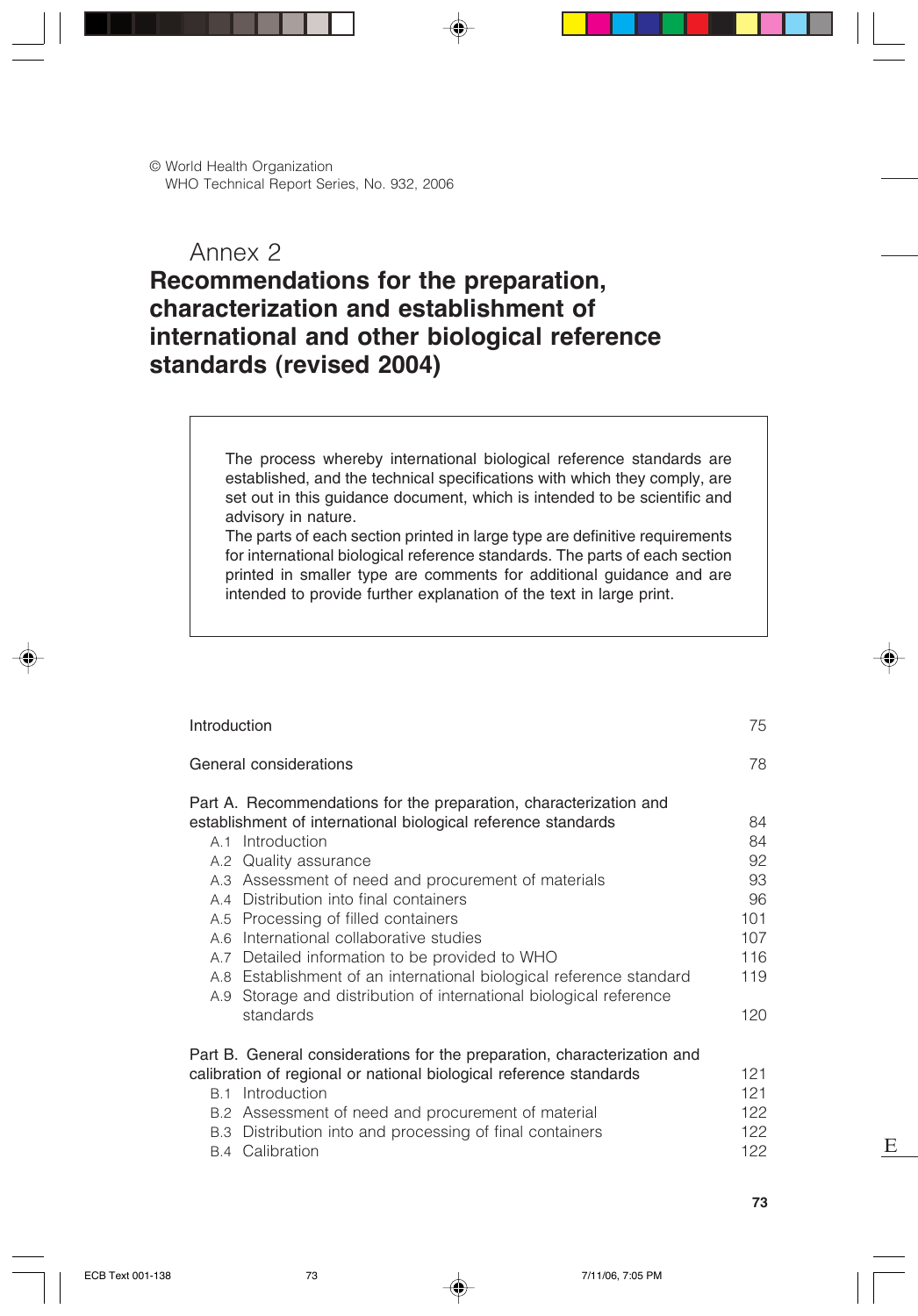| Acknowledgements                                                                                                                                              | 123  |
|---------------------------------------------------------------------------------------------------------------------------------------------------------------|------|
| References                                                                                                                                                    | 125  |
| Appendix 1<br>Considerations for assignment of priorities to development of WHO<br>International Biological Measurement Standards or Reference Reagents       | 128  |
| Appendix 2<br>Information to be included in instruction leaflets and safety data sheets for<br>users of international or other biological reference standards | 130. |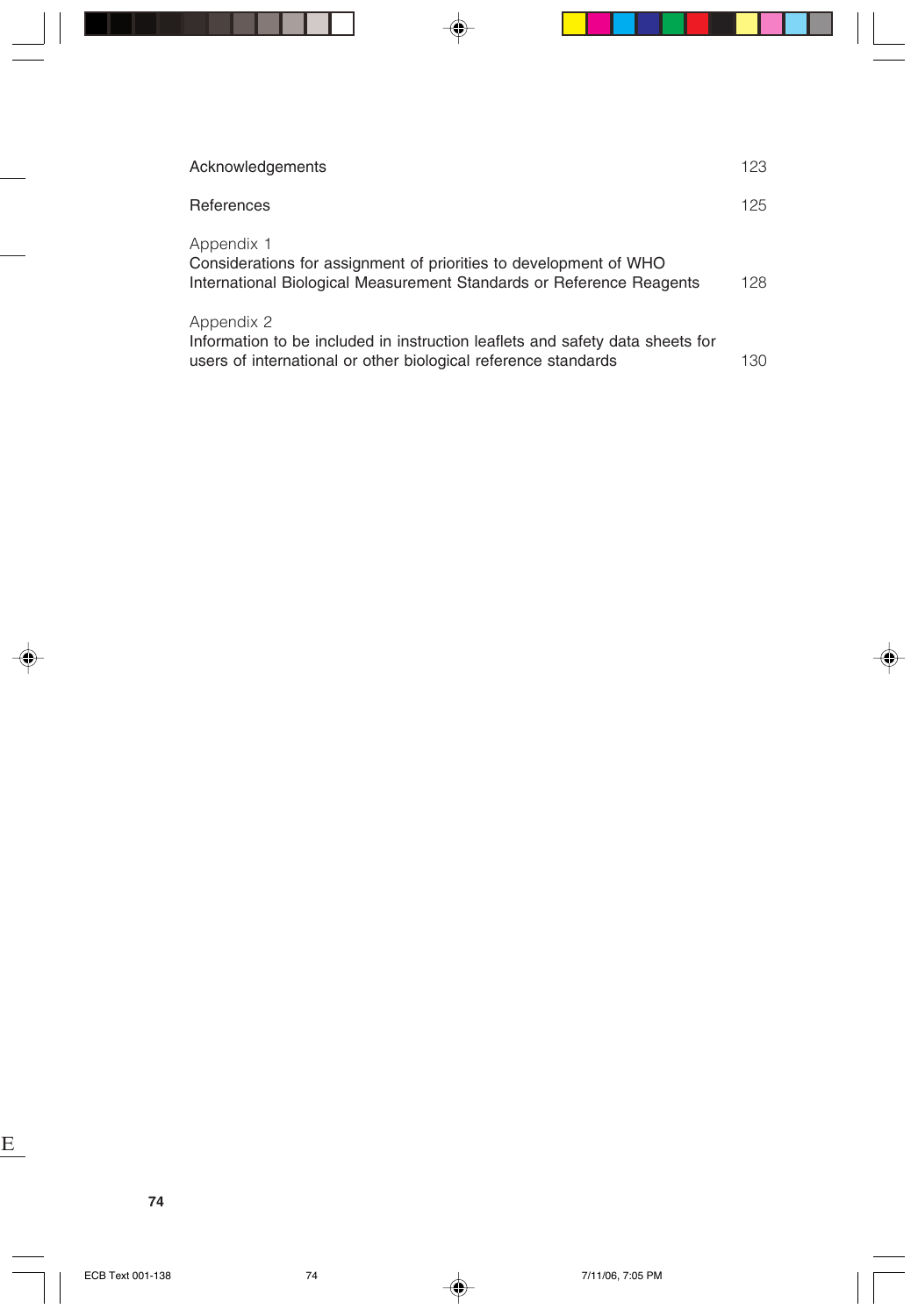# **Introduction**

A core function of WHO, set out in its Constitution (Article 2), is to "develop, establish and promote international standards with respect to food, biological, pharmaceutical and similar products" as well as "to standardize diagnostic procedures as necessary". This responsibility is discharged in part by establishment of biological reference standards that form the basis of regulation and clinical dosing for biological medicines and also for regulation of in vitro diagnostic devices. The process whereby such international biological reference standards are established and the technical specifications with which they comply are set out in this guidance document, which is intended to be scientific and advisory in nature.

The provision of international biological reference standards makes a critically important contribution to high standards of efficacy, quality, purity and safety of many biological medicines used worldwide in the prevention, treatment or diagnosis of disease or conditions. Their use supports the application of the numerous biological and immunological assays used in the standardization and control of a wide range of biologicals including therapeutics, blood-derived products, vaccines and immunological products of traditional types as well as those derived from modern biotechnological approaches. They also have important applications in the standardization of materials and approaches used in medical diagnostics such as diagnosis of disease, monitoring therapy, blood safety and public health applications (e.g. monitoring immune status, screening for disease or susceptibility) or otherwise characterizing biological material from individuals.

WHO biological reference standards are widely used in the development, evaluation, standardization and control of products in industry, by regulatory authorities and also in biological research in academic and scientific organizations. They play a vital role in facilitating the transfer of laboratory science into clinical practice worldwide and the development of safe and effective biologicals.

There are special considerations and challenges which apply to the production and quality evaluation of biologicals, including the inherent variability of biological systems, variability of biological and immunological assays, and the potential for microbial contamination. The availability of WHO reference standards has made a major contribution to progress in the development and use of biologicals and in addressing these challenges.

In particular the reference standards have an essential role in the development of internationally agreed systems for measurement of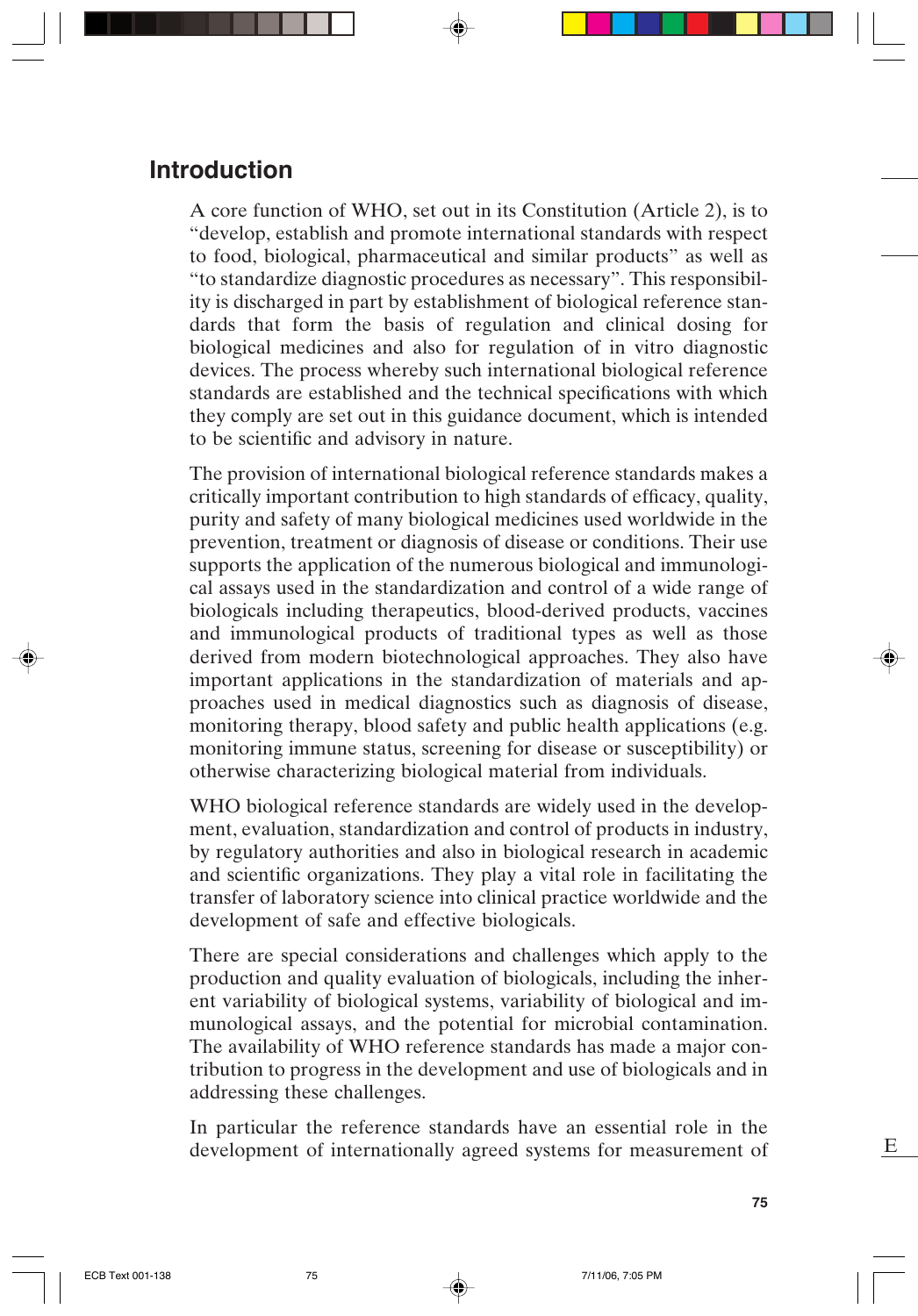the biological and immunological activities of biological products. There is a wide variety of potential types of measurement: for example biological activity, immunological activity, quantity, biotypes and genetic types. In addition, for each measurement type, there are numerous possible variations on methodologies and reagents. Therefore, the purpose of the reference standards is to facilitate standardized characterization of biological samples, whatever the type of measurement or method used. Many WHO biological reference standards are designated as International Standards (IS) and provide the unique physical basis for the definition of International Units (IUs) of biological and/or immunological activity. Their use enables the achievement of consistency in the measurement of key attributes of biologicals, for example biological potency or immunological activity and, thus, the development of internationally agreed criteria for acceptability and standardization and control of products. It also provides the basis for the comparability of data from different sources in relation to specific products. Assays for markers of immunity (e.g. to infectious agents) are often defined in terms of agreed IUs of antibodies, providing a basis for an international consensus on the measurement of the immunological status of individuals or populations following vaccination or infection.

Some WHO biological reference standards do not carry the designation of ISs, but are nevertheless of great value in the standardization of assays applied to biological products and diagnostic materials.

The timely development of new reference materials and standards is a critically important aspect of harnessing new scientific developments for application in the form of safe and effective biologicals and securing improved world health.

This document provides an updated set of recommendations in relation to the development, evaluation, establishment and use of WHO biological reference materials.

The WHO Guidelines for the Preparation and Establishment of Reference standards for Biological Substances were first published in 1978 (*1*). The Guidelines were revised in 1986 (*2*) following decisions by the WHO Expert Committee on Biological Standardization to simplify the nomenclature of international biological reference standards (*3*) and that reference standards of human origin should be tested for evidence of possible contamination with human immunodeficiency viruses and hepatitis B virus (*4*). The Guidelines were revised again in 1990 (*5*) when a section was added on information to be provided in support of requests for adoption by the WHO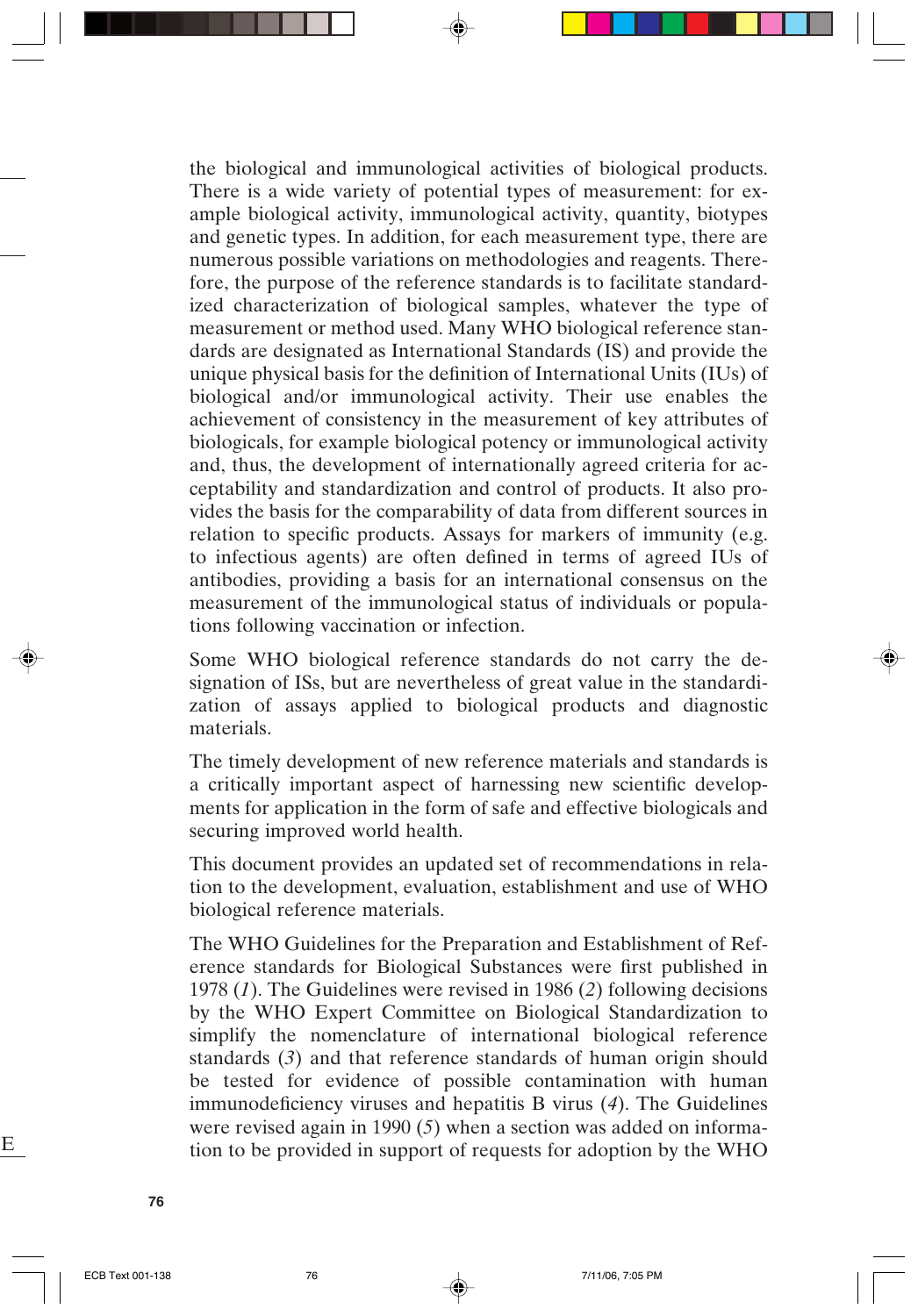Expert Committee on Biological Standardization of international biological reference standards.

A number of developments have occurred since 1990. Partly because of scientific and technical advances, the range of materials classified as biological substances has altered: many older biologicals can be appropriately characterized by chemical and physical means and their WHO biological reference standards have been discontinued, while new groups of biological substances have been developed.

Antibiotics came within the range of substances considered by WHO as biologicals at the time of their development, but now, for most antibiotic preparations, physicochemical testing, rather than biological testing, is accepted.

On the other hand, new groups of substances have been developed as a result of advances in molecular biology. Biological reference standards are still needed when such materials are subjected to biological or immunological assay.

The need has been recognized for prompt availability of some reference standards that have not undergone the rigorous characterization and testing of international biological standards, leading to the establishment of a new group of WHO Reference Reagents which may act as interim standards (*6*, p.4). A priority-setting process for developing WHO biological reference standards has been published (*7*). The science of reference standard preparation and characterization has continued to evolve and the extent to which the principles for the characterization of reference standards in certain fields (*8*) can be applied to biological reference standards in general has been debated. Consequently, WHO has worked with the scientific community, national regulatory authorities, other standard-setting bodies and users through a series of consultations  $(9-13)$  to review the scientific basis of characterization of biological reference standards. As a result, the concepts used by WHO for biological standardization have been re-affirmed as appropriate to ensure the continued usefulness of this class of reference standards. During the consultation process it was however recognized that improved clarity in explaining the rationale for the principles used by WHO in biological standardization would be of benefit. This updated version of the Guidelines reflects these and other changes.

These Recommendations are divided into in three parts:

- General considerations address the scientific basis of biological standardization and the principles applied to WHO International Standards.
- Part A addresses the background to the need for an international biological reference standard, general considerations about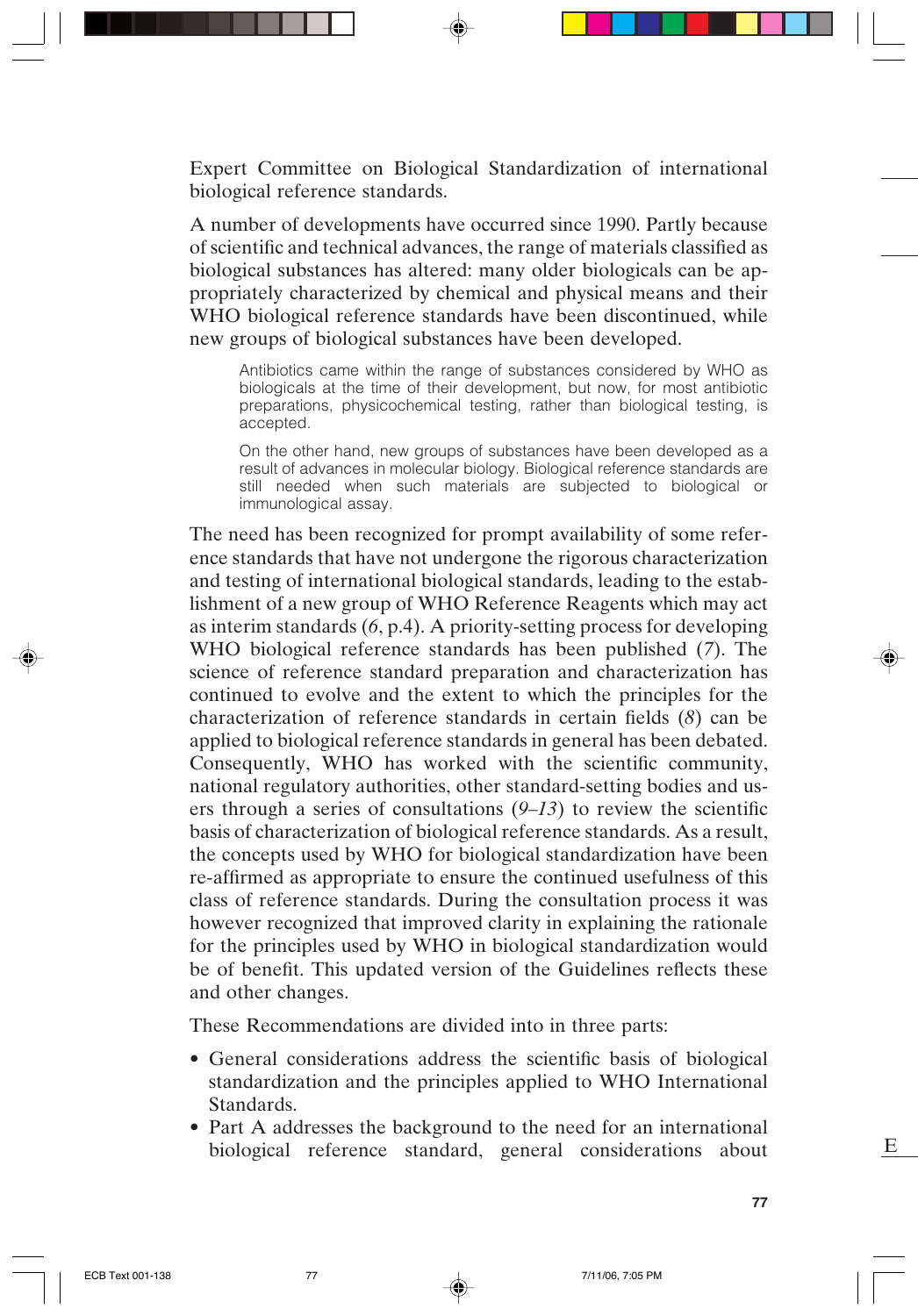procurement and characterization of suitable material, factors to be taken into account in preparing a batch of a candidate reference standard and assessing its suitability, the testing and collaborative assay of the batch; and the information to be provided to WHO so that appropriate reference standards can be established by the WHO Expert Committee on Biological Standardization. A new section on quality assurance considerations has been included.

• Part B provides advice and guidance to regional and national regulatory authorities on the preparation and establishment of secondary biological reference standards. Such materials may be assigned values in IUs by assay against the corresponding WHO reference standard.

The parts of each section printed in smaller type are comments for additional guidance and are intended to provide further explanation of the main text.

# **General considerations**

WHO biological reference standards comprise materials of complex composition that require biological or immunological assay for appropriate characterization. The biological or immunological assays used are usually comparative rather than absolute, and the reference standard is critical in defining the qualitative nature and the relative magnitude of the biological or immunological response. The published catalogue of WHO biological reference standards includes over 300 materials and is updated each time materials are added or removed from the list (*8*). Definitions used in the context of this document are given in section A.1.2.

The set of principles used by WHO for biological standardization are:

- that the reference standard should be assigned a value in arbitrary rather than absolute units, but there can be exceptions, where justified;
- that the unit is defined by a reference standard with a physical existence; and
- that in the establishment of the standard, a variety of methods is usually used and that the value assigned to the standard, and therefore the definition of the unit, is not necessarily dependent on a specific method of determination;

Generally, WHO reference standards are established for analytes for which no reference measurement procedure ("reference method") has been agreed or established. In these cases the principles set out above will apply. Where a reference method has been defined and agreed, then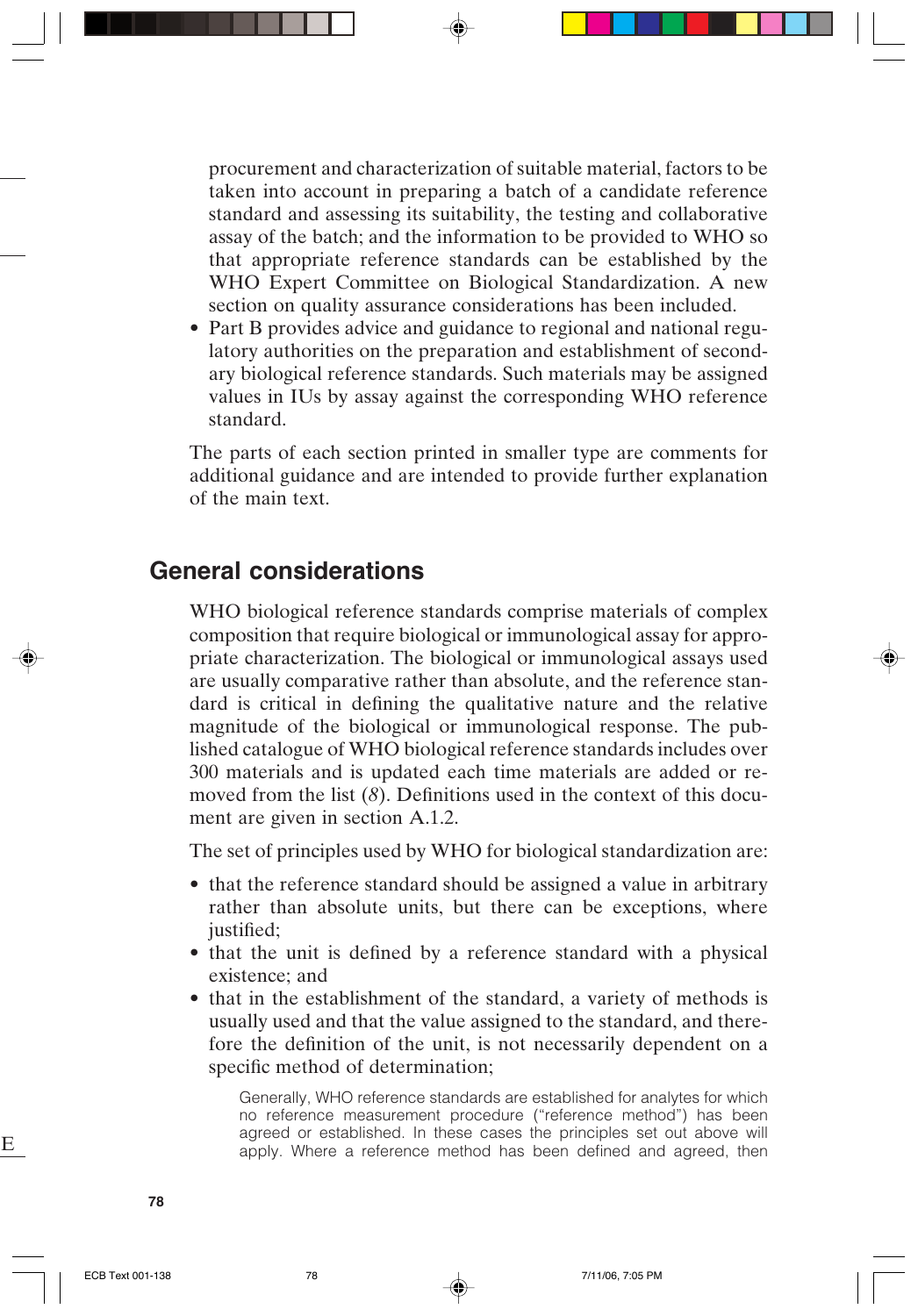establishment of the standard and value assignment may be specifically based on that method.

• that the behaviour of the reference standard should resemble as closely as possible the behaviour of test samples in the assay systems used to test them;

The general principle is that of "like versus like". Thus although it may not be necessary for the standard to be prepared in the same formulation or matrix as test samples, it is necessary that the dose–response characteristics of the standard are the same as those of tests samples. For example, the reference preparation for assaying the activity of factor VIII in a factor VIII concentrate is derived from factor VIII concentrate, rather than plasma.

However, reference standards may be formulated in such a way as to preserve long-term stability of activity and, where the test systems are not adversely affected, formulations may differ from the formulation or matrices of substances to be examined. This principle means, for example, that the formulation of factor VIII standard does not match that of commercial products; that a monovalent vaccine reference preparation may be used to assay combination vaccine products, providing it is shown that the components of the combination vaccine do not interfere with the response of the monovalent reference preparation; and that the WHO reference standard for a diagnostic analyte is not necessarily formulated in plasma.

However, there are an increasing number of exceptions to this generalization and some reference standards that do not resemble the biological substance are designed specifically for use in particular assays. This is particularly true for reference materials use in relation to modern molecular biological tests. An example is the International Standard for the mutant analysis by polymerase chain reaction and restriction-enzyme cleavage (MAPREC) assay of poliovirus type 3, that consists of synthetic DNA and is intended for assay of poliovirus mutants in vaccine preparations  $(14).$ 

These principles derive from shared properties of complex macromolecular analytes:

- difficulties in unambiguously assigning a value in SI units, even to well-characterized proteins;
- the comparative rather than absolute nature of biological and immunological test procedures;
- the difficulty in quantitatively defining the analyte in terms of a biological response;
- the difficulty of defining reference methods; and
- the multifactorial nature of biological and immunological test methods, in which both quantitative and qualitative differences in activity may result from changes in the properties of the reference standard.

The implications of the factors listed above are twofold for the establishment of biological reference standards; firstly, that an analyte is in fact defined by the reference standard. This is distinct from the situation for some chemical reference standards, which can be fully characterized by physical or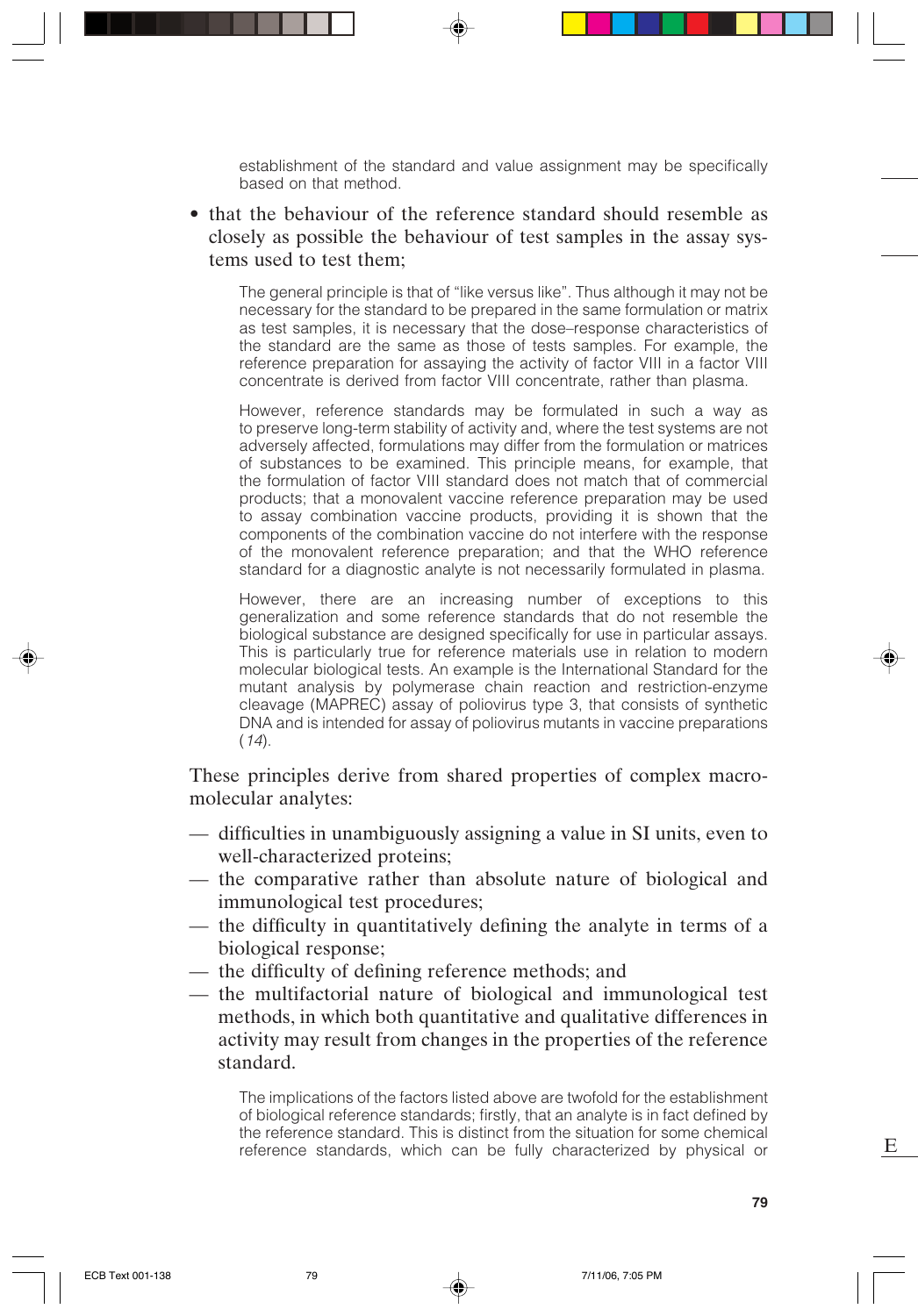chemical methods, where an analyte is defined by a reference method. Secondly, it cannot be proven analytically that, when a biological reference standard is replaced, the new material is identical to the old. The analyte is essentially redefined by the new reference standard. This means that the chain of traceability for the user is to the new reference standard. Where a reference standard is assigned an activity expressed in IU, every effort is made in the collaborative study design to ensure that the IU defined by a replacement reference standard is as similar as possible to the IU defined by the old reference standard so that continuity of the IU is maintained. For example, the IU of factor VIII activity in factor VIII concentrate was established in 1970, and the activity represented by this unit has been maintained through seven successive WHO international standards, providing a stable baseline over time with which to assess and compare the efficacy of factor VIII treatments for haemophilia.

The relative magnitude of biological responses forms the basis of the comparative procedures in which biological reference standards are used. It is desirable that biological reference preparations are not assigned values in terms of the absolute magnitude of the biological response, because this depends on a variety of conditions. For example, WHO collaborative studies typically show that an absolute biological response such as a 50% cell culture infectious dose (CCID $_{50}$ ) is more variable than the expression of the results as a relative potency in IU. In a few cases, for historical reasons, standards are defined in terms of a "consensus" absolute biological response and are not used for assignment of relative potencies. An example would be the International Standard for measles vaccine (live) which is assigned a value of 4.4log10 infectious units per ampoule. It should be noted that this leads to difficulties in maintaining continuity of the assigned unit when it becomes necessary to replace such a standard.

As a consequence of applying the above-mentioned principles, the activity or potency of a WHO biological reference standard is demonstrated by biological procedures and, where appropriate, is stated in arbitrary IUs. The reference preparation thus defines the numerical value of the unit and also has a role in qualitatively defining what is being measured (the analyte). It is implicit that the unit has no existence other than in relation to the reference preparation that defines it. Thus when stocks of a WHO biological reference preparation become depleted, high priority is given to the establishment of a replacement material (Appendix 1). Once a replacement standard has been established, the units defined by the previous standard formally cease to exist. In practice, every effort is made to assign a value to the new reference preparation that will preserve as closely as possible the value of the IU over time (continuity of the unit). This ensures that users do not experience differences from one year to the next (or one decade to the next) when using values derived from WHO biological reference preparations.

A further consequence of the principles given above is that several methods, and in particular those methods which are currently in use in the relevant field, are usually used in studies to characterize candidate biological reference standards. This approach embodies the recognition that it is usually not possible to select, on a rational basis, any single assay method from which to predict the biological activity of a preparation in humans.

It is recognized that biological materials may be shown to have different types of biological activity. Thus separate reference preparations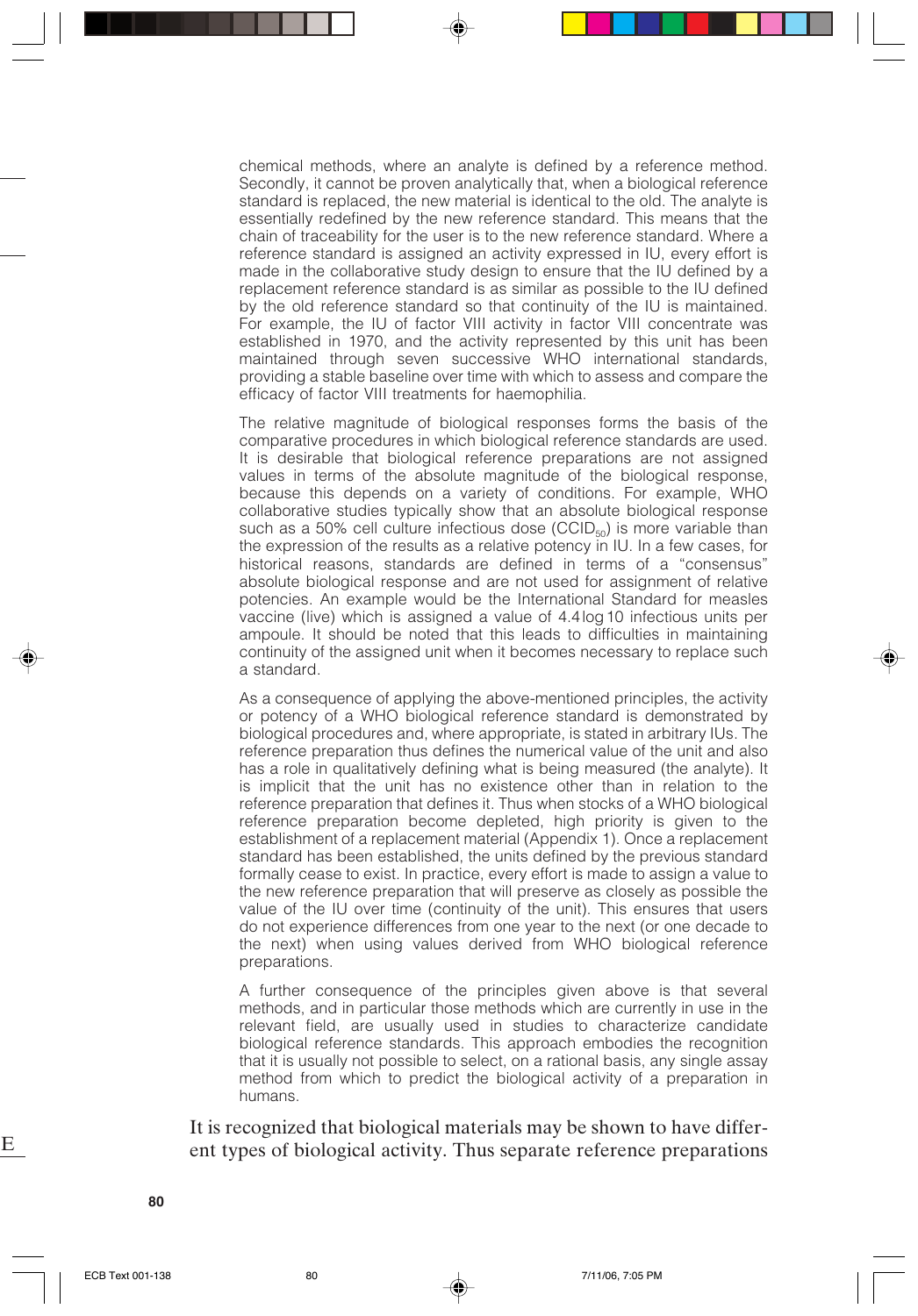may be established as bioassay and immunoassay standards, or, different types of biological activity may be assigned to the same reference preparation.

As an example of establishing separate reference preparations, the first International Standard for follicle-stimulating hormone, recombinant, for bioassay was established in 1995 with an activity of 138IU/ampoule (6, pp. 26–27) and a different preparation was established in 1997 as the first International Standard for follicle-stimulating hormone, recombinant, for immunoassay with an activity of 60IU/ampoule (15). Two reference standards are thus available for different uses and users need to ensure that the appropriate material is requested, depending on the intended use.

As an example of assigning different types of biological activity to the same reference preparation, the second International Standard for low-molecularweight heparin, established in 2003 (16), was assigned activities of 1097IU of anti-Xa per ampoule and 326IU of anti-IIa per ampoule.

#### It is also recognized that some international standards may be used for qualitative rather than quantitative purposes.

This is particularly the case for some International Standard materials used in the in vitro diagnostics area. In such cases, an International Standard may be established without the assignment of an IU. In some cases no assignment of activity may be made or, alternatively, units of activity may be assigned in terms of a suitable property. For example, the first International Standard for MAPREC analysis of poliovirus type 3 is assigned a content of 0.9% 472-C nucleotide per ampoule (14).

Previously, a reference standard established without an assigned IU was called an international biological reference reagent (5). However even at the time that these two categories were created, it was acknowledged that the distinction between the two was not always clear-cut (5). In this revision, the distinction is no longer maintained. It is essential at the outset of any study of a candidate biological reference standard to state clearly if the intended use of the material is for qualitative purposes, because this will significantly influence the study design.

It may also be necessary to establish a panel of reference materials to aid evaluation of diagnostic tests. As an example, the Expert Committee on Biological Standardization established a reference panel of 10 individual genotypes of human immunodeficiency virus type 1 (HIV-1) to help assess the specificity of nucleic amplification technology based assays for HIV-1. The panel was established as the First International Reference Panel for HIV-1 genotypes and unitages were not assigned to the individual members of the panel (17).

The extent to which the general metrological topic of *measurement uncertainty,* as defined in the standard ISO 17511 (*8*) applies to biological reference standards has been raised in the light of new regulations from one region of the world concerning in vitro diagnostic devices. However, where international biological reference standards are to be assigned a value in arbitrary IUs, an uncertainty value is not given.

As a consequence of defining the IU as a fraction of the contents of the container of the current International Standard and because the units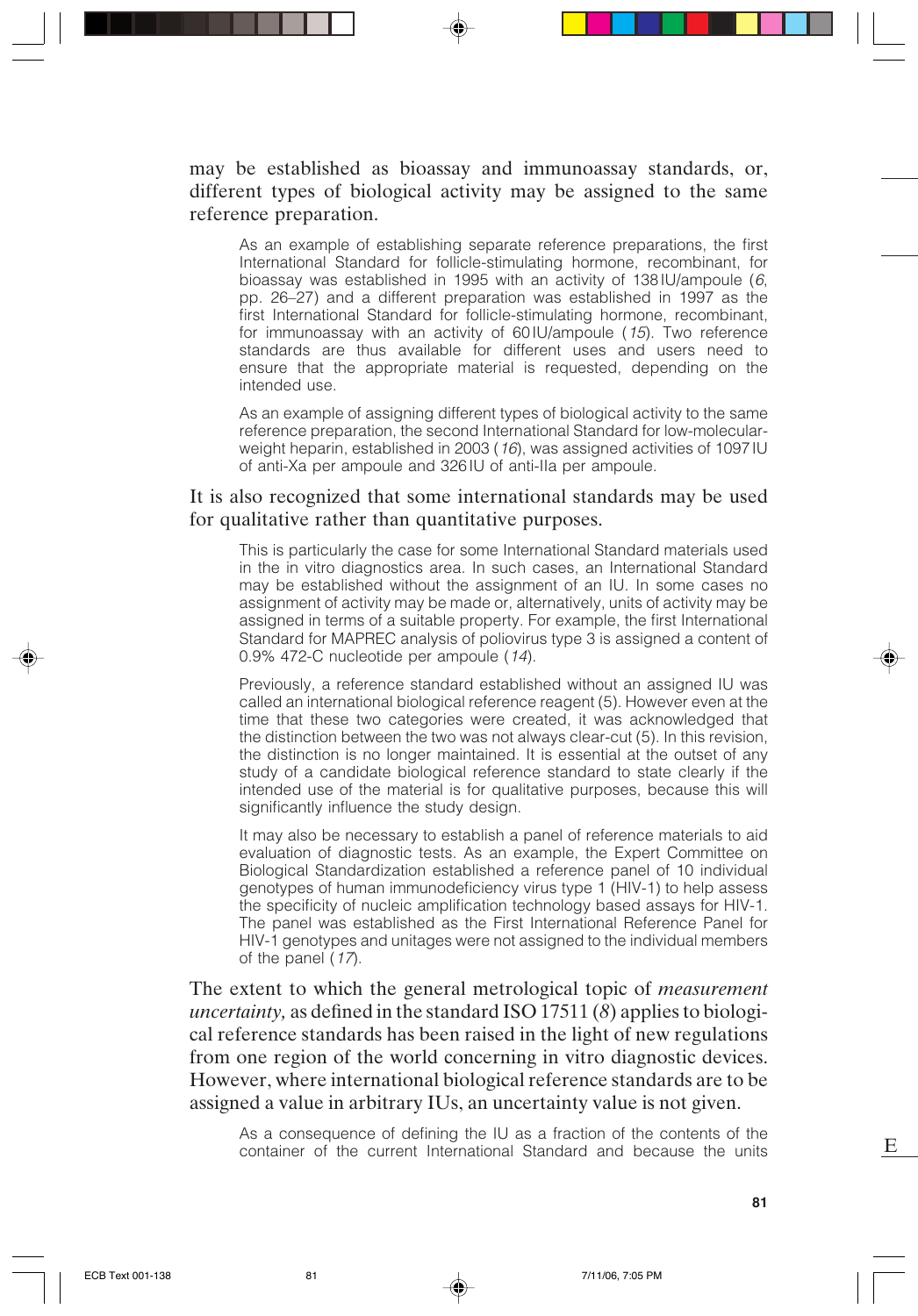defined by any previous International Standard formally cease to exist, an uncertainty value is not given to the assigned IU.

Information on the variability observed during the course of a collaborative study to characterize the preparation is always documented in the collaborative study report, which is available to users. In a multimethod collaborative study, differences in potency estimates of the material using different methods may be apparent. Moreover, the nature of biological assays means that methods which are nominally the same in reality differ in many features. In the absence of a reference method, assumptions about an underlying true value (of potency of the material), or a probability distribution of values across methods, may not be valid. Summarizing all the components of variability observed in a collaborative study by quoting a single uncertainty value may not be helpful. The single uncertainty value does not reflect the variability between ampoules of the International Standard.

The memoranda accompanying reference standards should contain a statement of the coefficient of variation (CV) of fill of the preparation concerned to reflect ampoule-to-ampoule variation (16).

Another issue raised by ISO17511 (*8*) is the assumption of a metrological "hierarchy", in which SI units are of a higher metrological order than IU. A strict application would appear to imply that, where possible, procedures reporting SI units should be used to calibrate reference preparations regardless of any other considerations. The Expert Committee on Biological Standardization, after consideration of this issue (*11*), concluded that the choice of unit should be made on a case-by-case basis and reflect, and be based on, the biological and medical as well as the physicochemical information available.

Many biologicals exist in both active and inactive states, and the clinically relevant form of the analyte may depend on the diagnostic aim. For example, the active state of the placental hormone chorionic gonadotrophin (hCG) is the relevant molecule to measure in the diagnosis of pregnancy, whereas the biologically inactive free beta subunit (hCG-beta) is measured to diagnose choriocarcinoma. Generally, a measurement of biological activity is expressed in IU, whereas measurement of the amount of a protein or of a specific protein structure is expressed in SI. In this case there would be a compelling reason to relate the measurement of hCG to a unit of biological activity, and the measurement of hCG-beta to an SI unit of quantity. Accordingly WHO has established a reference preparation for hCG (currently the fourth International Standard, with an assigned content of 650IU/ampoule) (7) and a reference preparation for hCG-beta (currently the first WHO Reference Reagent for immunoassay of hCG beta subunit, with an assigned content of 0.88nmol/ampoule) (18). The former preparation was assigned a value based on bioassay, whereas the latter preparation had been extensively characterized by physicochemical and immunological methods and calibrated in nanomol by amino acid analysis.

Applying these considerations of the properties of biological analytes, and their measurement in the clinical situation allowed the WHO biological reference standard for hepatitis B surface antigen, assigned a value in arbitrary IU rather than in SI units, to be adopted by the medical devices sector of the European Commission as the standard required for the fulfilment of the so-called Common Technical Specifications (CTS) for in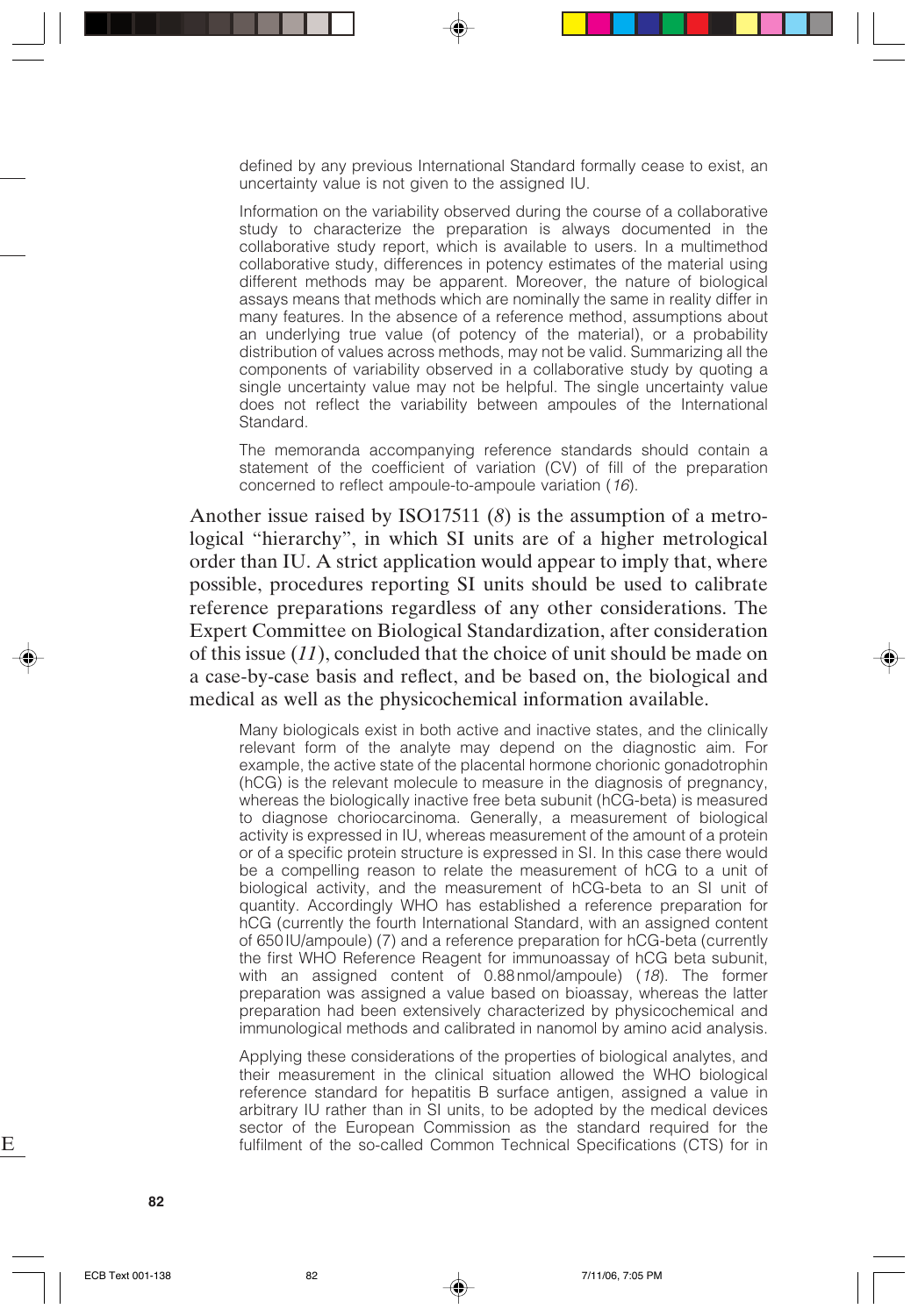vitro diagnostic devices. The Common Technical Specification document supporting the European (IVD) Medical Devices Directive 98/79 EC is a legally binding document within the 25 countries of the European Union.

Where it is appropriate for a WHO biological reference standard to be calibrated in SI units, the principles outlined in ISO 17511  $(8)$  should be followed. This will necessitate the existence and use of an appropriate single reference method and an assignment of uncertainty, derived from calibration data. Such a reference method should not be a biological assay because the factors that affect the results of such assays are not fully understood. Where they are used, SI units assigned to biological reference standards should be derived from, and traceable to, physicochemical procedures.

The decision on the route of characterization to be followed for a WHO biological reference standard must be made and clearly stated at the outset of the study.

The concept of commutability also needs to be addressed. The way in which this is done may vary depending on the field of application. In the in vitro diagnostics area, the analyte may be a minor component of a complex biological matrix (e.g. blood). Matrix effects may have an important effect on the measurement.

In general terms, the concept of commutability seeks to establish the extent to which the reference standard is suitable to serve as a standard for the variety of different samples being assayed. This concept is considered in ISO15194 (19) to be an intrinsic property of the standard, and to require description. The way in which this is done may vary according to the intended application.

In the vaccine field, for example, International Standards for vaccines may be prepared without adjuvant, although vaccine preparations usually contain adjuvant. The applicability (or commutability) of the standard to such preparations will need to be established, either in the collaborative study, or by independent validation of assay methods.

Commutability in the in vitro diagnostics field is a consideration of how a reference preparation and samples to be examined compare in different assay methods, and is a property that is potentially affected by a wide range of factors including matrix (e.g. plasma or urine), binding proteins, plasma degradation and molecular variants of the analyte. A number of experimental approaches have been defined to determine this property, for example, a comparison of the ratio between the results of two procedures for the reference standard and for test samples. A commutable biological reference standard shows a similar behaviour to routine samples when different measurement procedures are applied. Generic specifications for similarity are difficult to formulate and are addressed on a case-by-case basis. Inclusion of real or surrogate clinical samples in the collaborative study may be a useful approach to enable evaluation of commutability. However, it should be noted that it can only be stated for the methods and samples studied, and a more extensive evaluation of commutability may require additional studies outside the WHO collaborative study.

In all fields of application, the extent to which commutability has been established should be clearly identified, as should any specific limitations of use identified in the commutability study.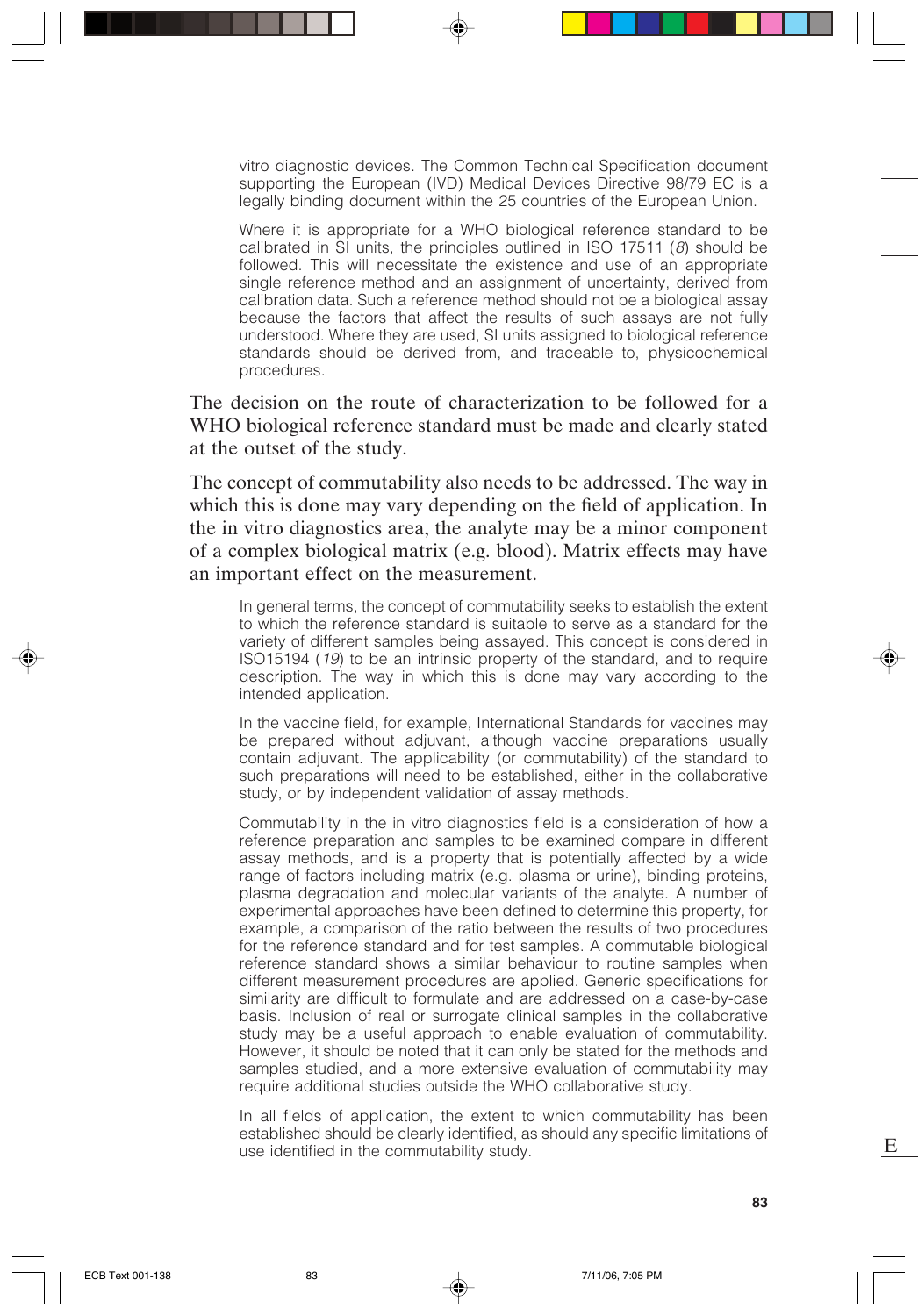In line with developments in other fields of reference standard characterization, a requirement to define what the biological reference standard measures is included in these revised Guidelines.

In other fields this is referred to as definition of the "measurand". For biological reference standards the measurand may be a protein structure, a biological activity or an immunological activity. In most cases, the definition of the measurand will be reflected in the procedures used to characterize and assign a value to the standard. Thus standards intended for calibration of bioassays will generally be characterized using bioassay procedures, those for immunoassays using immunoassay procedures, and so on.

Occasionally, and in particular in cases where the material is sufficiently well characterized to allow a complete physicochemical description, definition of the measurand may be achieved using a reference method distinct from the routine assay procedures. This approach is comparable to that used in clinical chemistry, for analytes which, although routinely assayed by immunoassays, may be measured as defined molecular entities by spectroscopic or other methods.

Examples include:

- the International Standard for somatropin (recombinant growth hormone), used as a primary calibrator for clinical immunoassays for growth hormone, is assigned a value in mg, traceable to amino-acid analysis of a physicochemically defined preparation; and
- synthetic DNA standards, used in the calibration of PCR assays, may be assigned a value based on phosphate determinations of a physicochemically defined synthetic polynucleotide.

# **Part A. Recommendations for the preparation, characterization and establishment of international biological reference standards**

## A.1 **Introduction**

## A.1.1 **Background**

WHO establishes international biological reference standards for biological substances that are used in the prevention, treatment or diagnosis of human diseases or conditions. This is to enable their activity to be expressed in the same way throughout the world, in IU or other units, as appropriate and so provide a consistent basis for measurements.

The biological substances for which WHO establishes reference standards often consist of a heterogeneous mixture of isoforms, often not well characterized, and often in a complex matrix (such as serum/plasma).

A few biological reference standards have been established for preparations employed for the prevention, treatment or diagnosis of animal diseases of relevance to humans.

One example is anti-brucella arbortus serum.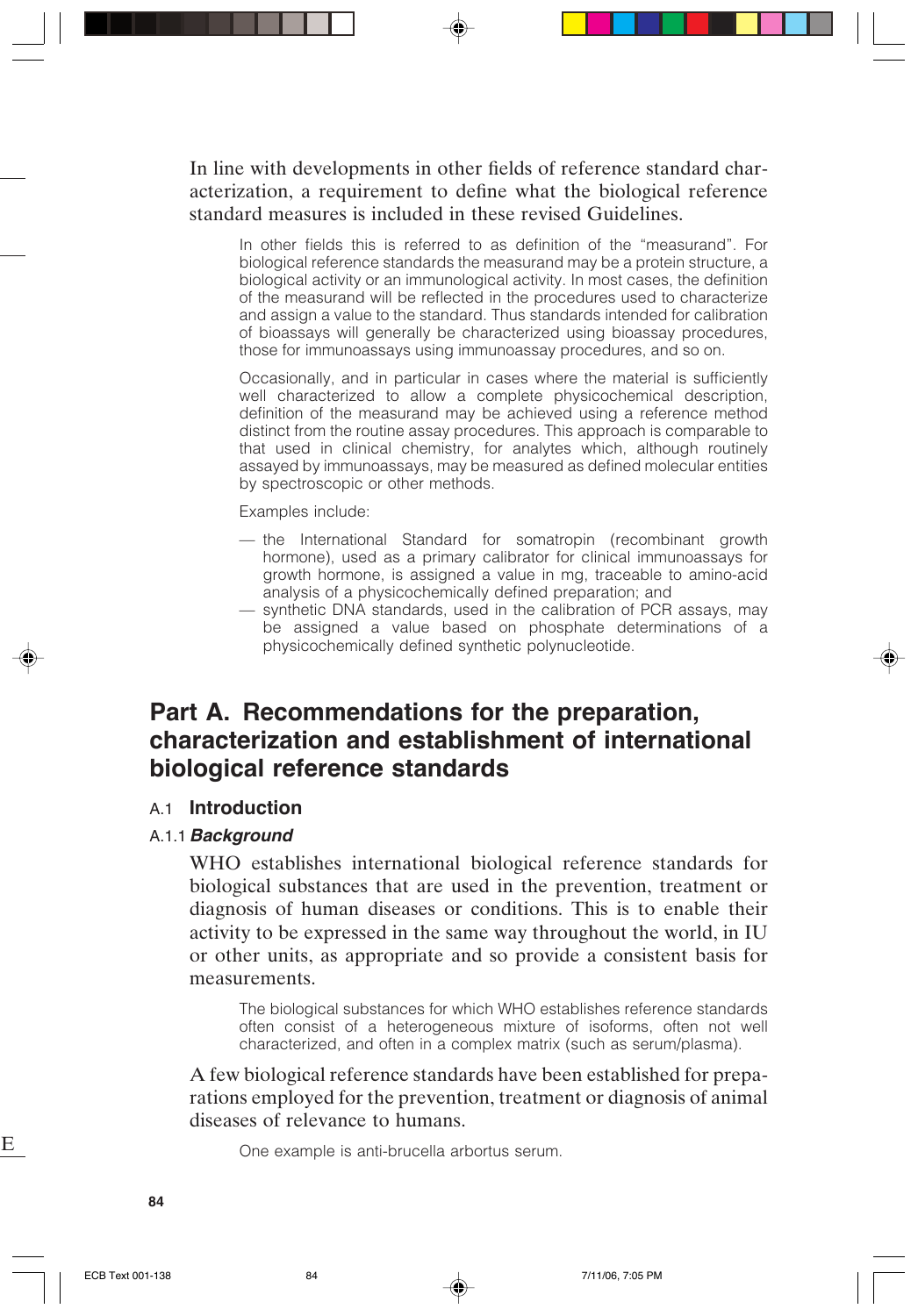International biological reference standards are not necessarily of high purity. However, when one preparation is replaced by another, every effort is made to ensure that the biological activity represented by one IU remains constant even if the specific activity of the preparation alters. International biological reference standards are usually available in relatively limited quantities and are intended to be used for the characterization and calibration of secondary preparations, whether of regional, national or more limited status; these secondary preparations are then used routinely.

#### A.1.2 **Definitions**

*Reference standards* are materials that are used as calibrators in assays. WHO provides reference standards for a range of substances which have been considered to be "biologicals" (see below), and which includes, but is not restricted to proteins, antigens, vaccines, antisera, blood products and nucleic acids. WHO reference standards are provided for the calibration of assays based on interactions of components of living systems, including those based on biological function, immunological reactivity, enzyme activation and enzyme amplification, and serve as global, "highest order" measurement standards for the analytes they define.

The definition of a medicinal substance, used in treatment, prevention or diagnosis, as a *"biological"* has been variously based on criteria related to its source, its amenability to characterization by physicochemical means alone, the requirement for biological assays, or on arbitrary systems of classification applied by regulatory authorities. For the purposes of WHO, including the present document, the list of substances considered to be *biologicals* is derived from their earlier definition as "substances which cannot be fully characterized by physicochemical means alone, and which therefore require the use of some form of bioassay". However, developments in the utility and applicability of physicochemical analytical methods, improved control of biological and biotechnology-based production methods, and an increased applicability of chemical synthesis to larger molecules, have made it effectively impossible to base a definition of a biological on any single criterion related to methods of analysis, source or method of production. Establishment of WHO measurement standards for any substance or class of substances is therefore based on an evaluation of current analytical methodologies, and where biological, immunological or enzymological methods are employed, an evaluation of the need for global measurement standards for calibration of these methods.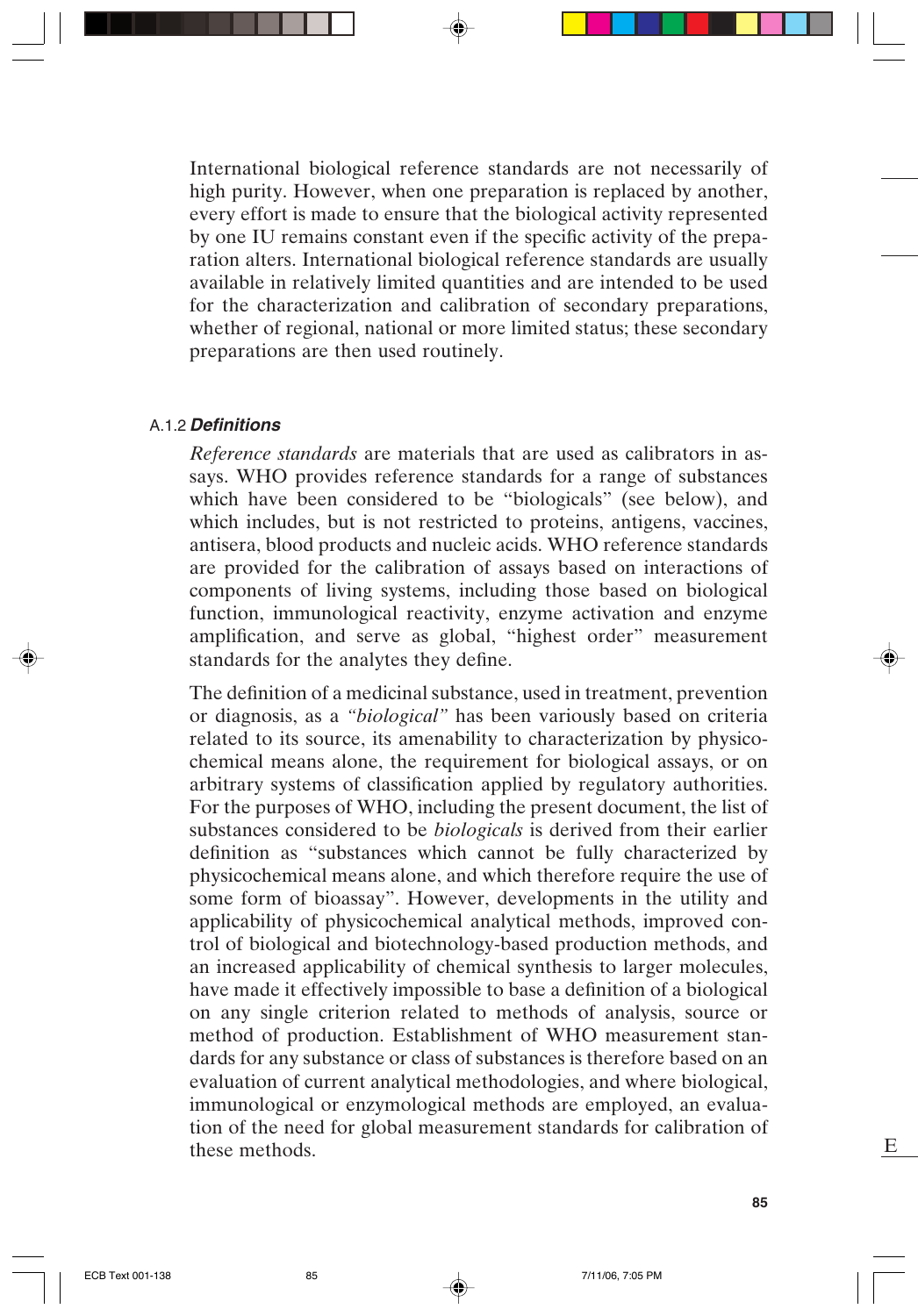For example, certain small proteins, such as cytokines and hormones, classed as "well-characterized", are now considered to be appropriately defined by physicochemical methods. Nonetheless, the need for biological measurement standards may be dictated by the need to define the specific activity of new products, or by the ongoing requirement to demonstrate specific activity of production batches. In the diagnostics field, the requirement for global measurement standards for otherwise wellcharacterized proteins and other macromolecules is driven by the routine use of comparative assay procedures such as immunoassays and nucleic acid amplification tests, and by the absence of reference methods for the definition of the analyte in absolute terms in reference materials.

The present document defines the major classes of WHO reference standard, and sets out guidelines and criteria for their preparation, characterization and establishment. The provisions of the document apply to each of the three classes of WHO reference standard described below, except where specific modifications are described.

The principal class of WHO reference standard is the *international biological measurement standard*. These are substances, classed as "biological" according to the criteria outlined above, which are provided to enable the results of *biological assay* or immunological assay procedures to be expressed in the same way throughout the world. The value assignment by WHO is in terms of an IU or another suitable unit. Provided that the candidate material has been shown to be suitable for its purpose, the unitage is attributed to a first international standard in an arbitrary manner after an international collaborative study has been completed. Activities in IUs are assigned to replacement international standards, where appropriate, by comparing them with the previous standard.

An example of an International Standard that is assigned a unitage other than an IU is thromboplastin. The third International Standard for thromboplastin, human, recombinant, plain, is assigned an international sensitivity index of 0.940.

A *reference reagent* is a WHO reference standard, the activity of which is defined by WHO in terms of a unit. This category of reference standard is intended to be interim and replacement of the reference reagents is not envisaged. Sufficient information should have accrued in the period following establishment to allow consideration of the reference reagent as an International Standard. Only when a material established as an reference reagent is finally established as an International Standard will the potency be expressed in IU. It is expected that the formally assigned potency, in IU, following evaluation in an international collaborative study, be identical to the assigned unitage. Assignation of a different value would only be done on the basis of sound scientific reasons. Specific requirements for the establishment of reference reagents, as distinct from the general re-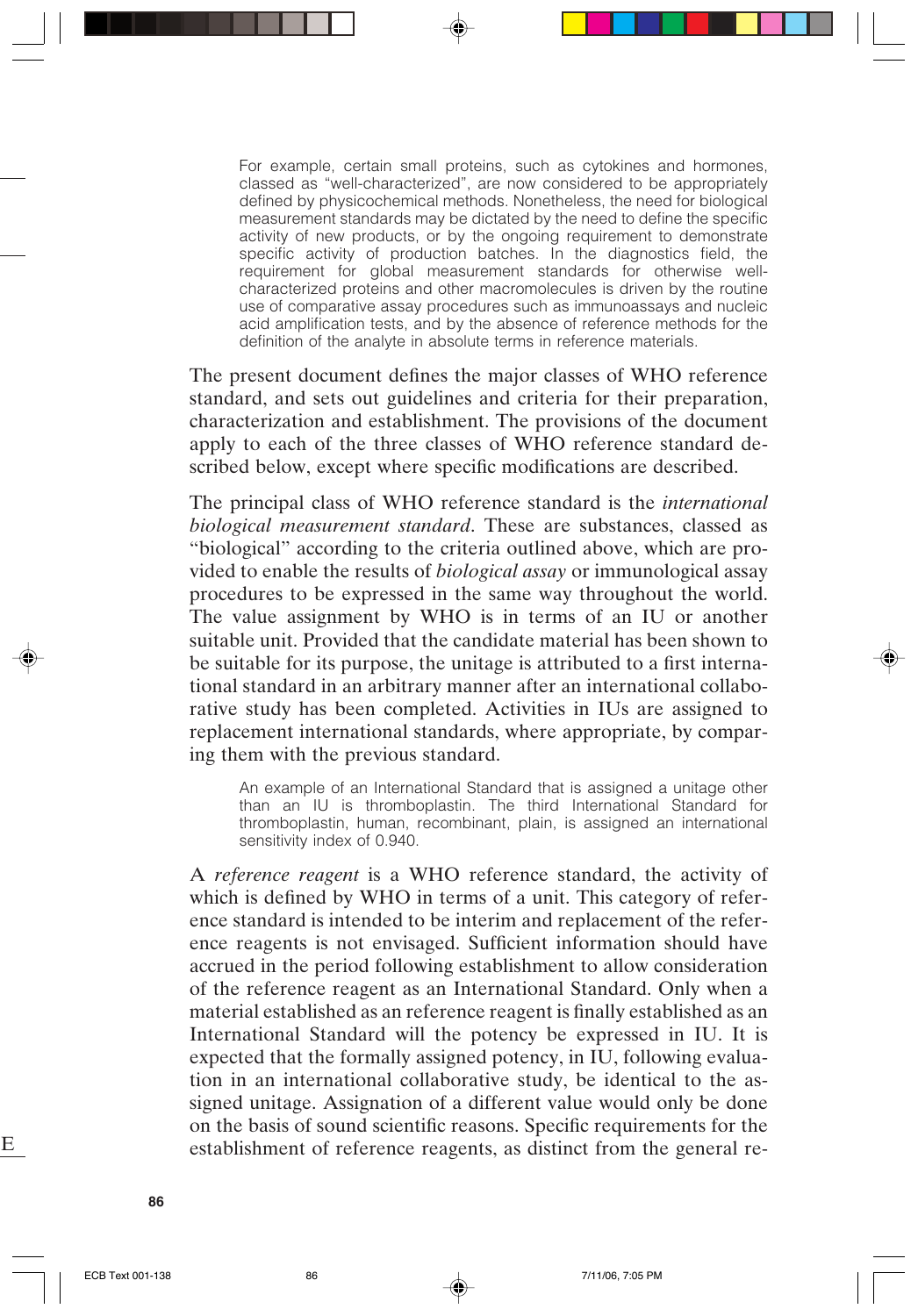## quirements applicable to WHO International Biological Measurement Standards, are set out in Section A.8.

The class of reference reagent was established in response to the speed of development of some new biological products (6). A need often arises from both regulatory and scientific considerations for reference standards with an official status conferred by WHO to be made available before the clinical utility of such new biological products becomes apparent. In such cases, the full programme of establishment of an International Standard may not be justified as the material may have limited use until the clinical utility of the biological product is established. In order to shorten the time between the preparation of a candidate material and its distribution, it is sufficient for a limited number of laboratories to examine a characterized product and agree to the assignment of potency as expressed in units. As a minimum, the bulk material used in the preparation should have been shown to retain biological activity consistent with the assigned unitage by a competent laboratory, for example the manufacturer, and this biological activity should have been confirmed by an independent laboratory, preferably a WHO collaborating laboratory. The candidate preparation should be shown to meet the specifications for filling and stability as defined in this document. The WHO collaborating centre should provide WHO with the necessary information on the source and characteristics of the preparation.

Physicochemical characterization should be included if at all possible. It is not intended that such reference reagents should be product-specific.

Such proposals may be submitted to WHO (see section A.7 for the format of collaborative study reports for reference standards).

An *international reference panel* is a group of reference materials established to collectively aid evaluation of assays or diagnostic tests. International reference panels comply in all respects with the general requirements for WHO reference standards set out in this document, except that in some cases it may not be necessary to assign unitages to each individual member of a panel.

#### A.1.3 **Glossary**

In addition to the terms defined above, a number of the terms used throughout this document merit further explanation. The meaning of these terms in the context of this document is given in this glossary.

#### Baseline samples

Samples that are retained under optimal storage conditions to retain biological or immunological activity and that are used for comparison purposes. The baseline samples will need to be stored at a lower temperature than that used for the reference standard.

#### Biological tests (bioassay)

A procedure for the estimation of the nature or potency of a material by means of the reaction that follows its application to some elements of a living system (examples include animals, tissues, cells, receptors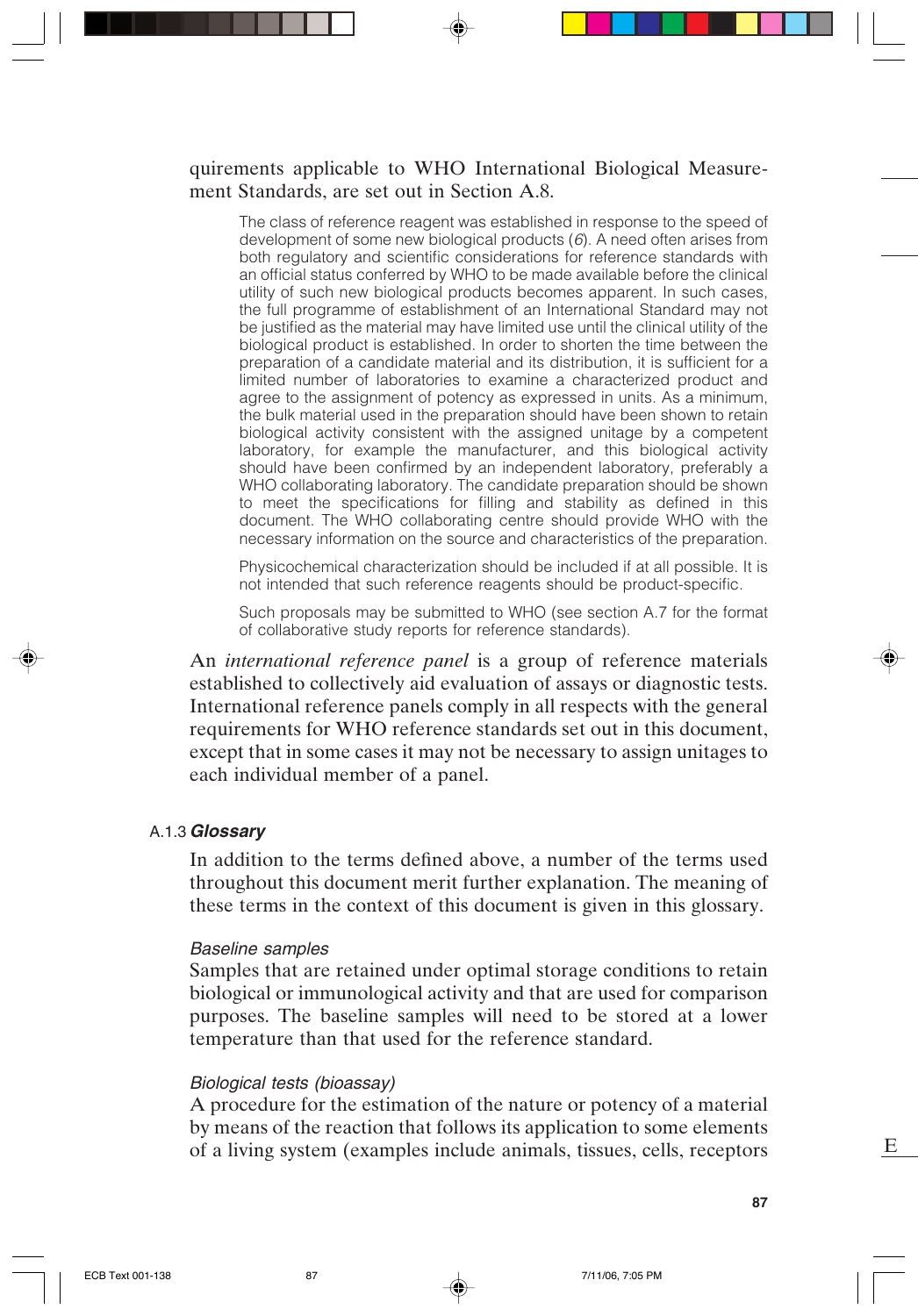and enzymes). The potency of the material being measured is often defined in IUs or, in some circumstances, may be defined in SI units, by comparison with the reaction of the system to that of a biological reference preparation.

#### **Continuity**

The concept that measurements in terms of the IU defined by a replacement reference standard are as similar as possible numerically to measurements in terms of the IU defined by the previous reference standard. This ensures that measurements made in biological and immunological tests can be compared over time.

### **Commutability**

In general terms the concept of commutability seeks to establish the extent to which the reference standard is suitable to serve as a standard for the variety of samples being assayed. The way in which this is done may vary according to the intended application. Details of options for assessing commutability are given in the section on General considerations.

### Immunological tests

A procedure that requires the use of antigens and/or antibodies to measure the analyte in a biological product or sample.

#### International unit

The unitage assigned by WHO to an International Biological Standard.

#### In vitro diagnostic devices

Tests for the detection of infectious agents, such as blood-borne pathogens that can be transmitted via blood and blood products, or conditions such as pregnancy.

## Secondary reference standards

Reference standards established by regional or national authorities, or by other laboratories, that are calibrated against, and traceable to, the primary WHO materials and are intended for use in routine tests.

#### **Traceability**

Property of the result of a measurement or the value of a standard whereby it can be related to stated references, usually national or international standards, through an unbroken chain of comparisons.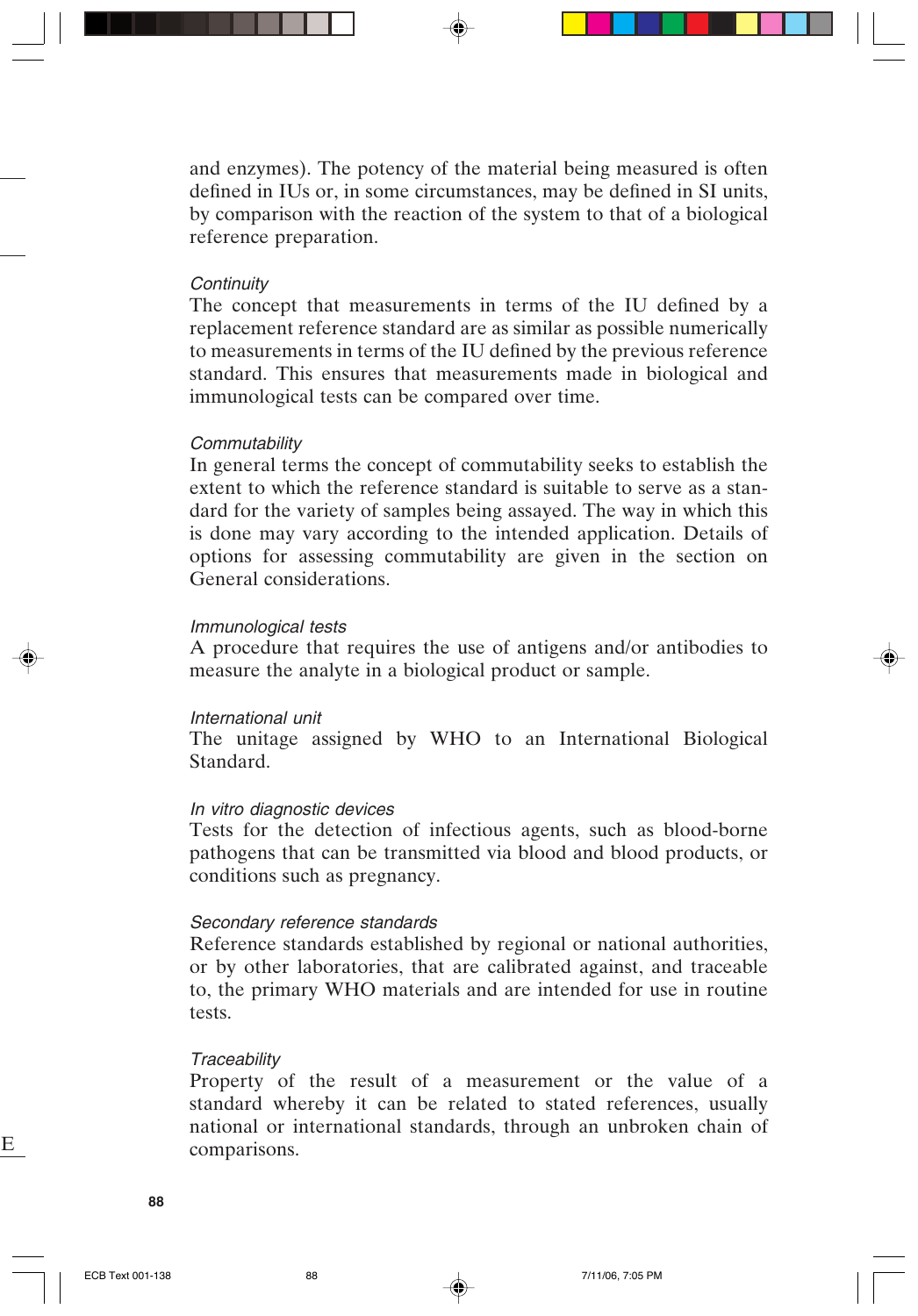### Validation

Confirmation, through the provision of objective evidence, that requirements for a specific intended use or application have been fulfilled.

#### **Uncertainty**

An estimate attached to a test result that characterizes the range of values within which the true value is asserted to lie.

### A.1.4 **Nomenclature issues for biological reference standards**

During the course of the WHO programme on biological standardization, some categories of reference standard have been established and later discontinued, for example, international reference preparations and international biological reference reagents.

To ensure transparency and to avoid any confusion in use or in the literature, reference standards that were established in categories that are now obsolete retain their designation and have not been reclassified. However, when a preparation with an obsolete name is replaced, the new nomenclature should be used. The pathway from one class of name to the next should be clearly explained in the memorandum that accompanies the reference standard.

WHO standards for any given substance are identified by the assigned ordinate, as in the first International standard for . . . , the second International Standard, etc. It should be recognized that great care must be taken in the use of this system of nomenclature to avoid confusion with primary and secondary (e.g. working) standards. Where, as is usually the case, establishment of a second International Standard is accompanied by disestablishment of the first International Standard, it should be emphasized that the second standard has effectively replaced the first as the highest order reference standard, and critically, as the sole definition of the unit.

Although the source of some potential confusion about the hierarchy of standards, as outlined above, this system of nomenclature has proved useful in situations where the International Standard has been replaced on a regular basis, particularly in the unambiguous identification in the literature of which WHO standard published results are related to.

The year of establishment of a WHO standard should be given in the title of the document in which the preparation is decribed and also in catalogues listing WHO reference materials, on the label (section A.5.4) and in publications referring to the reference standard.

During the course of the WHO biological standardization programme, a number of examples have arisen of a native reference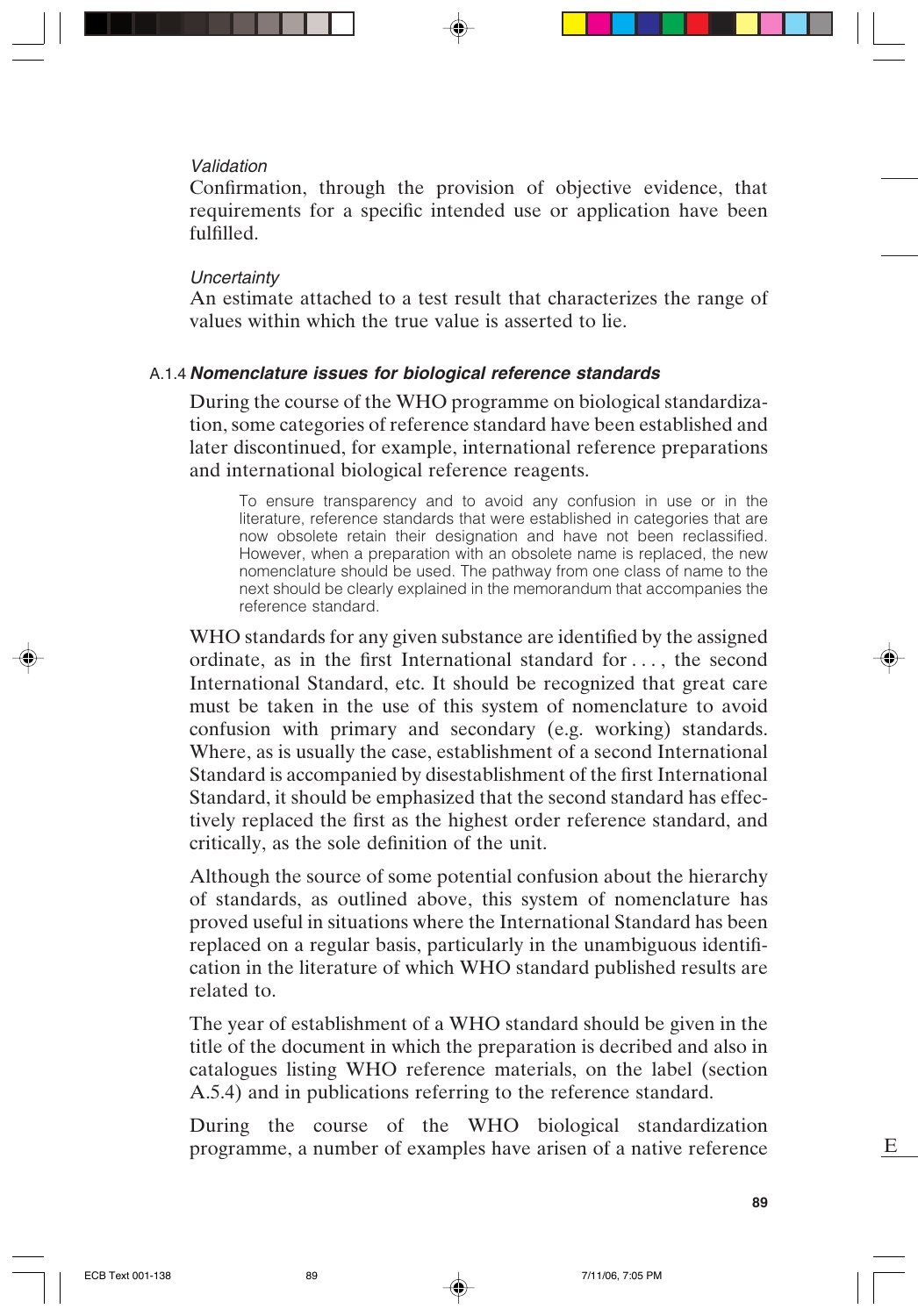standard (i.e. a reference standard derived from clinical material) being replaced by a recombinant material. In this case, the recombinant nature of the reference standard should be indicated in the title of the documents describing the preparation.

An example would be the second International Standard for interferon B, fibroblast which was replaced by the third International Standard for interferon B, human, recombinant, glycoslyated (16).

When a native reference standard is replaced by a recombinant material a number of factors should be considered.

It may be desirable to retain a sufficient stock of the replaced native material so that any future new or replacement recombinant standard may be calibrated against the native reference standard (7, p. 23). Consideration should also be given to whether the native material should be disestablished, or, in cases where native and recombinant material may be regarded as separate analytes, retained as a separate standard. Follicle stimulating hormone is an example of the application of the latter principle.

An international non-proprietary name (INN) may be in existence for the material for which a reference standard is established. Unless the reference standard is intended to be used to standardize only that material complying with the definition of the INN, the INN is not included in the title of the material, but is included in the memorandum sent out with that material.

The point is illustrated by the example of tissue plasminogen activator (TPA). One preparation of recombinant TPA has been assigned the INN alteplase. Although the International Standard for TPA was prepared from alteplase, it is intended for use as a standard for TPA assays for TPA from all sources, and has therefore been named as the International Standard for TPA, rather than the International Standard for alteplase.

Where a reference standard is considered by the Expert Committee on Biological Standardization to be suitable for a restricted use only, this should be included in the name of the preparation.

An example would be "the first International Standard for a, for immunoassay".

#### A.1.5 **Purpose of these recommendations**

WHO designates certain centres as International Laboratories for Biological Standards. These laboratories have the responsibilities of serving as custodians and distributors of international biological reference standards. They have also been responsible for identifying needs for such reference standards, obtaining the materials and preparing and studying the batches either themselves or in collaboration with other laboratories. The expansion of the scope of work undertaken in biological standardization has led to a number of other laboratories and organizations becoming involved in making prepara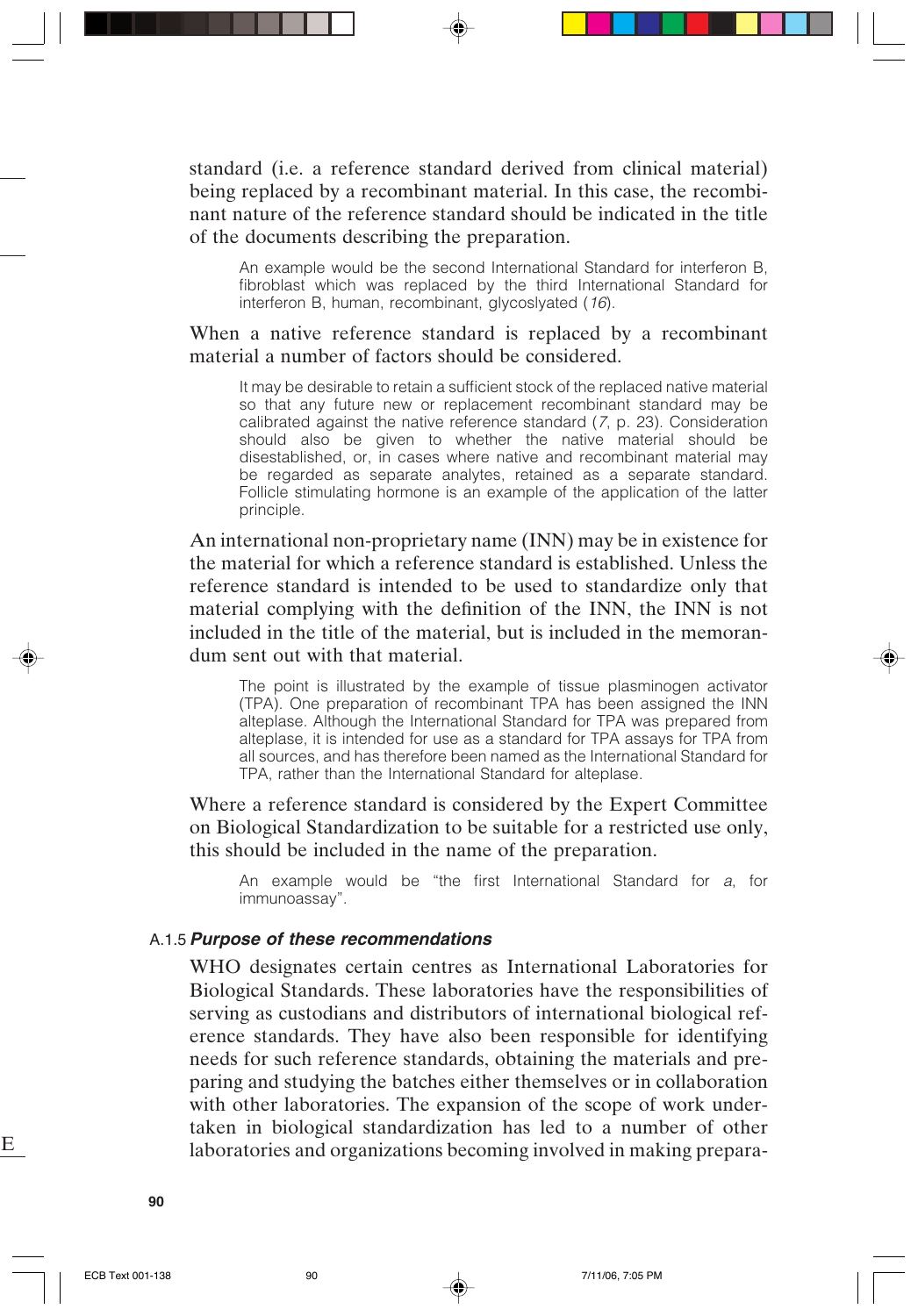tions that may ultimately be offered to WHO for consideration as biological standards. For this reason, the WHO Expert Committee on Biological Standardization has recommended that all proposals by international associations and other bodies for the establishment of international biological reference standards, should be submitted to WHO so as to avoid duplication of effort (*5*, p. 29).

Part A of these Recommendations is intended to reflect best established practice for the preparation, characterization and establishment of international biological reference standards. It therefore serves as guidance for any laboratory or organization that becomes involved in the preparation and testing of candidate materials intended for such a purpose.

Decisions on assigning priorities in developing WHO International Standards or interim reference standards should be based on the criteria specified in Appendix 1.

## A.1.6 **Safety considerations**

Many biological materials, including those of human origin, intended for the preparation of an international biological reference standard must be considered as potentially hazardous. For reasons of safety in handling and use, the material itself or its original matrix (e.g. blood) must be obtained appropriately and screened for the presence of infection or other safety hazard. Blood should be obtained from donors who meet current international requirements (*20*). Nonhuman animal proteins should meet current WHO requirements (*21*).

Screening will involve, as a minimum, the testing currently required for human blood and plasma, for example, for the presence of hepatitis B surface antigen and markers for HIV, hepatitis C virus and for other relevant pathogens (21).

Tests for the presence of infectious markers (e.g. HIV markers) are not required for reference standards intended for the diagnosis of that infection (e.g. HIV infection), but suitable evidence of proper inactivation should be provided. The geographical area from which the source material is obtained should be recorded.

The actual or potential infectivity of biological materials of nonhuman origin, especially those derived from viruses or bacteria, should be taken into account. Suitable procedures may be applied to inactivate microorganisms or their components and the effectiveness of this inactivation should be demonstrated.

The impact of any inactivation process on the fitness for purpose of the candidate standard should be investigated.

Furthermore, it is essential that appropriate precautions are taken to ensure that shipments of biological reference preparations comply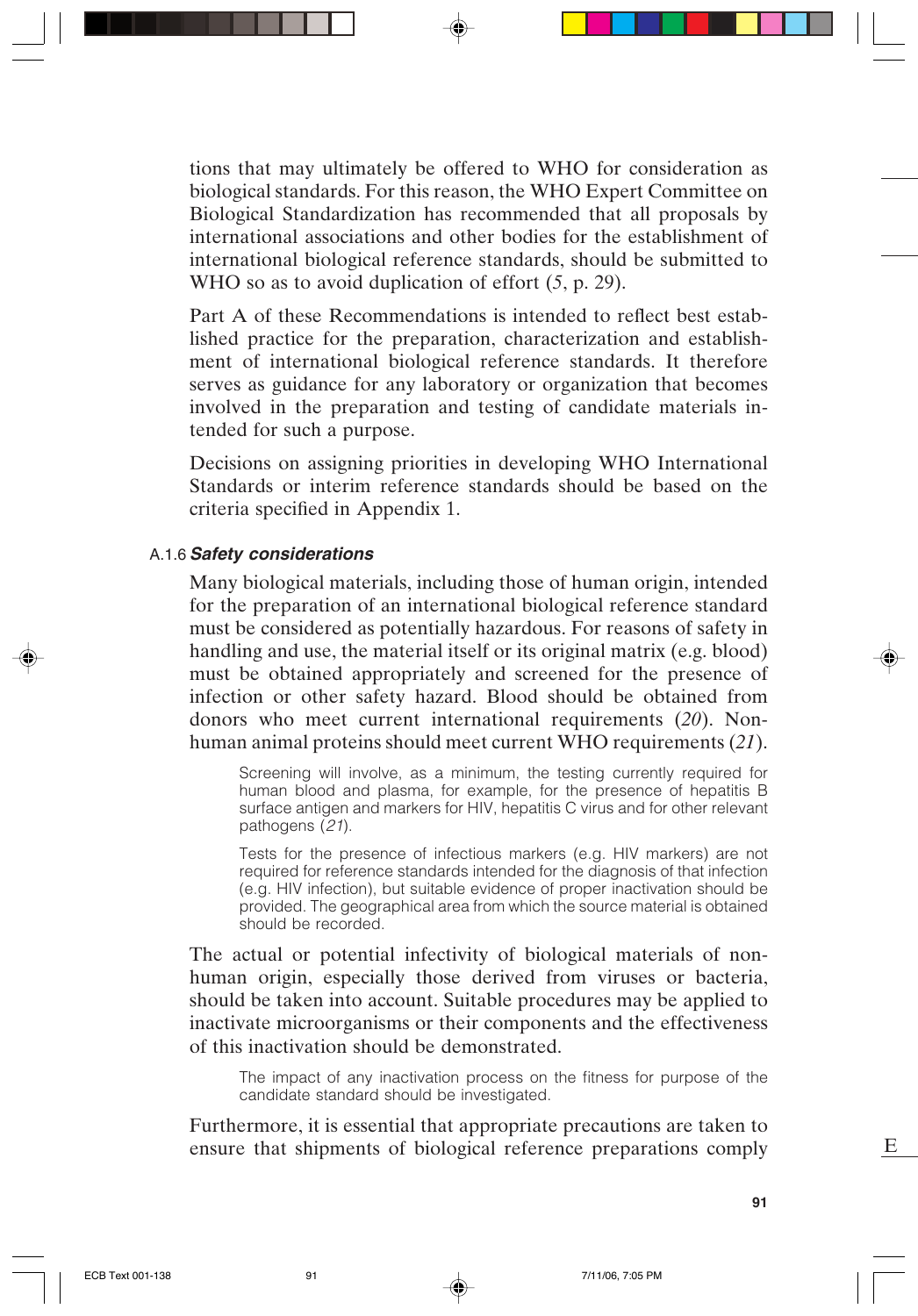with international regulations on transport of infectious substances (*22*).

It is essential that suitable precautions are taken in the user laboratories during handling and disposal of biological materials to avoid possible infection. This is particularly important when the material is known or intended to be infectious. A safety data sheet (see Appendix 2) is provided with each reference standard.

## A.2 **Quality assurance**

## A.2.1 **Quality management system**

Biological reference standards should be obtained, processed, stored and dispatched under a defined quality management system. International recommendations are available from ISO (*23*, *24*). It is desirable that the quality management system be assessed as satisfactory by an independent body.

Other essential components of the process of standards development may be partly or entirely outside the control of the organizing or coordinating laboratory. These include:

- preparation and characterization of candidate materials in donor laboratories;
- characterization of candidate materials and trial formulations in testing laboratories;
- contribution of WHO and other consultative committees to study design;
- performance of testing by participants in collaborative studies; and
- review of data and formal establishment by the Expert Committee on Biological Standardization.

Although such activities may fall outside the possible scope of a formal quality system, it is strongly recommended that processes and documentation compliant with recognized quality standards, are, implemented and followed as far as possible.

Managing organizations are encouraged to review continuously the entire process of standards development, from the initial sourcing of material through to the laboratories participating in the collaborative studies, with a view to bringing essential and controllable aspects of the process within defined quality management systems.

## A.2.2 **Records**

It is essential that complete records are kept, in compliance with quality system requirements, relating to, inter alia: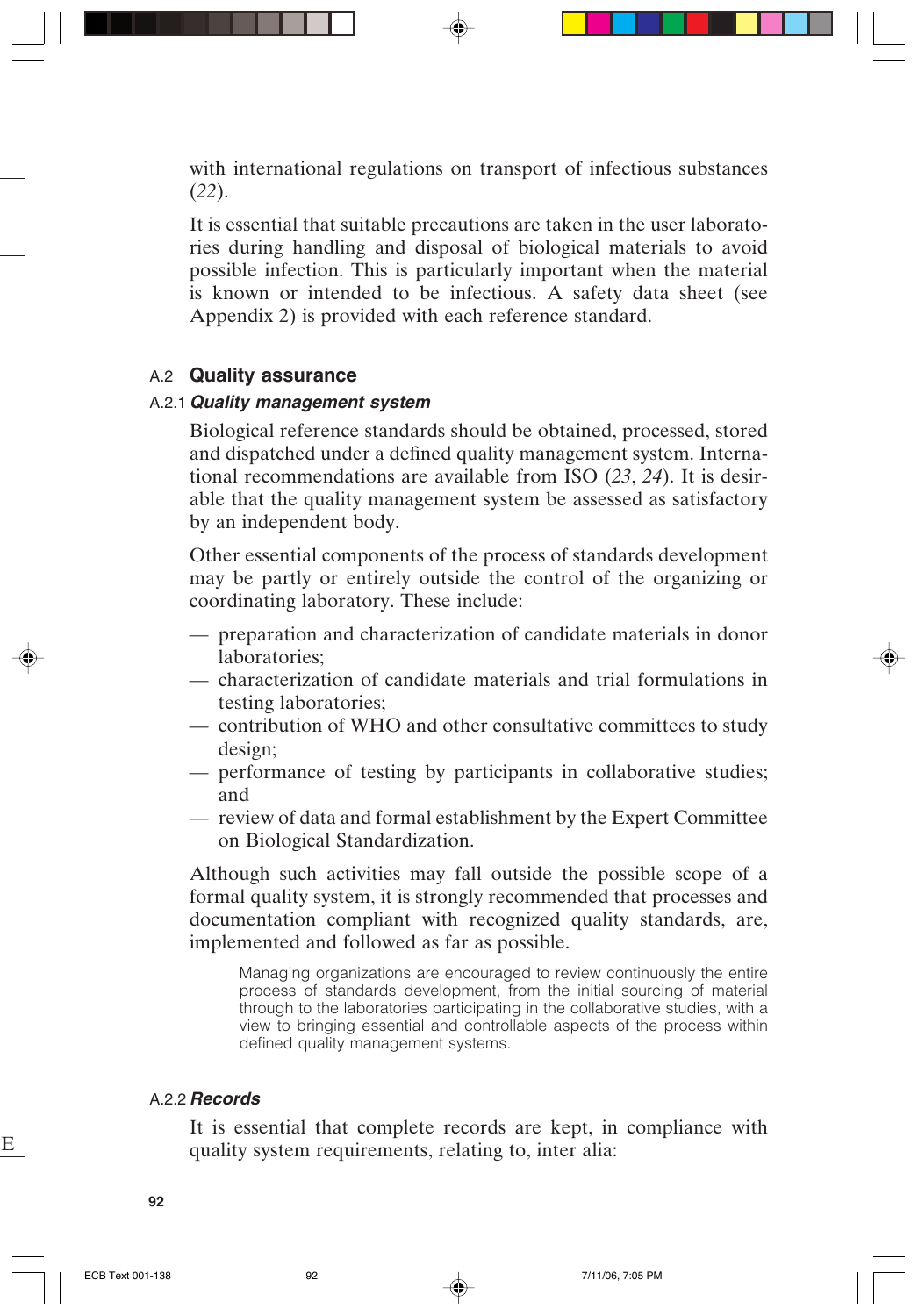- the background and proposals for preparation of the intended reference standard;
- the responsible persons and their defined roles;
- certificates of analysis of bulk materials intended for use as an international reference standard. If this is plasma or serum based, such information as is available about the donors should be included:

Information about donors may include details of the donation centre, the gender and age of donors, and records of ethical approval for the donations.

- the procedures and tests which have been performed before, during and after filling into containers, including quality control tests for residual moisture and homogeneity;
- stability studies;
- raw data from collaborative studies;
- reports and recommendations;
- records of agreement or otherwise of participants; and
- storage, inventory and dispatch of the reference standard.

Such records form the basis of the IU as the fundamental unit of measurement for any given analyte. They should therefore be retained even after a standard is replaced, and should be kept until such time as the International Standard, and hence the IU, is *discontinued* and *not replaced*.

## A.2.3 **Validation of methods**

The quality system should clearly identify critical equipment and technology and set out procedures for validating and maintaining its functionality. Such critical equipment includes, but is not restricted to:

- liquid handling equipment for dispensing into ampoules/vials;
- freeze-driers;
- isolators for sterile fills;
- ampoule/vial sealing equipment;
- equipment for carrying out in-process controls;
- air-filtration equipment for maintenance of sterile/clean rooms;
- sterilization, washing and water purification equipment; and
- storage equipment.

## A.3 **Assessment of need and procurement of materials**

## A.3.1 **Assessment of need**

International biological reference standards may be needed for:

— the assay or characterization of a biological product approved, or intended for approval, for use in medical practice and distributed in more than one country;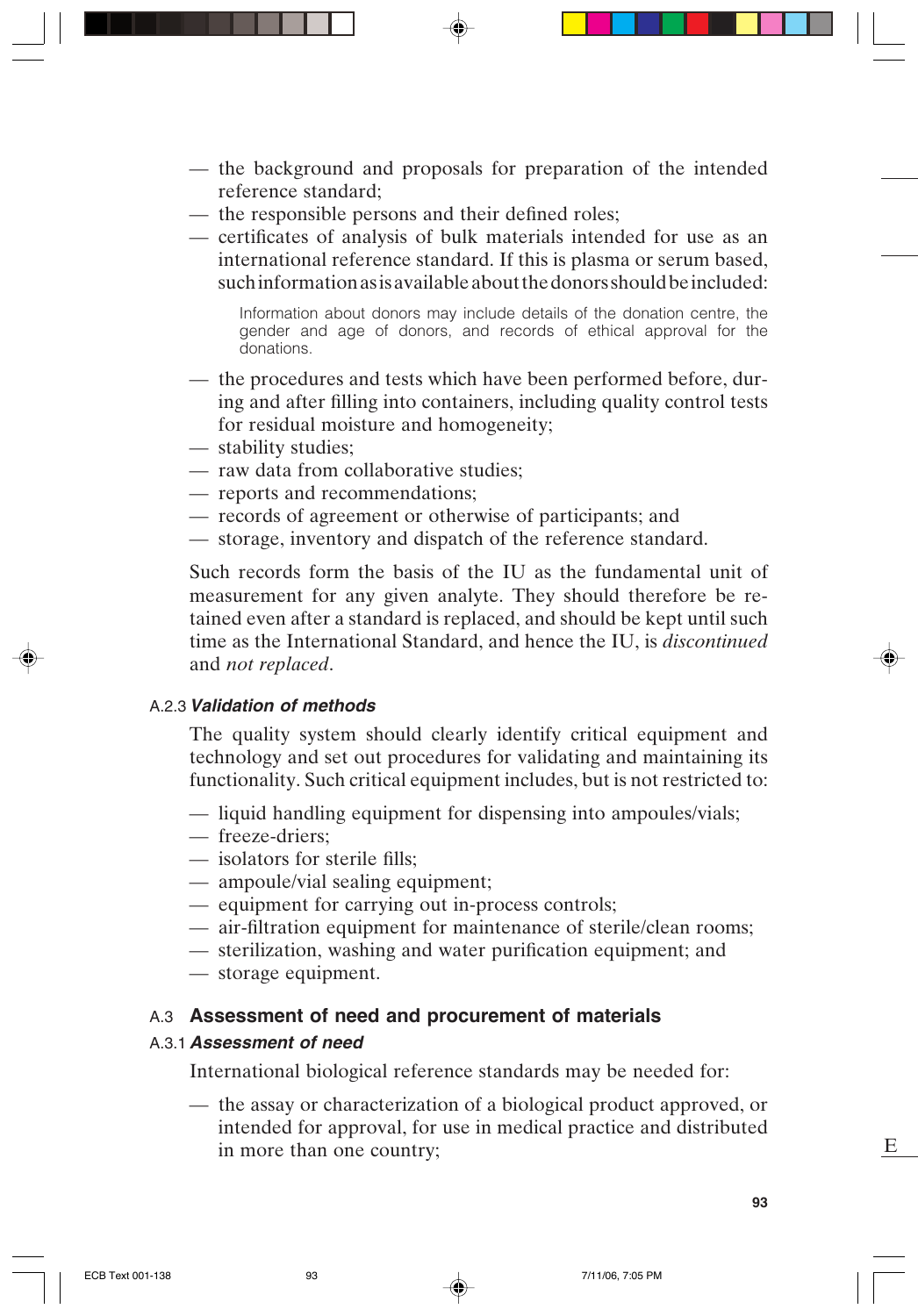- the identification of a biological material of importance in medical or laboratory practice; or
- the calibration of regional, national or laboratory biological reference standards.

The WHO Expert Committee on Biological Standardization will not normally establish biological reference standards intended solely for research purposes.

Exceptions are made where the availability of biological reference standards for research purposes may be of international public health significance. An example would be the WHO Reference Reagent for human brain, variant CJD, established to facilitate research to develop assays to detect the agent of variant Creutzfeldt–Jakob disease (vCJD) (17, pp.23– 24).

When a need for an international biological reference standard is identified by another organization, it is essential that WHO should be informed of this and of whether that organization intends to proceed with preparation of the material, so as to avoid unnecessary duplication of effort. Coordination with other standard-setting bodies is important in this respect.

A decision tree (Appendix 1) aids allocation of priority to requests for new and replacement biological reference standards.

#### A.3.2 **Nature, source and storage of bulk material**

A fundamental tenet of biological standardization is that the behaviour of the reference standard should resemble as closely as possible that of the test samples in the assay systems used to test them. Choice of candidate materials should reflect this principle of assaying "like against like".

The bulk material selected should have a high degree of stability and a specific activity or concentration sufficient for the purposes of the assays or tests for which it is to be used. Although the material does not necessarily have to be of the highest purity, no other substances present should interfere with the procedures in which the material is to be employed.

Generally speaking, the nature of the candidate material will reflect the current "state of the art" for any given analyte. Thus a therapeutic protein will generally be essentially pure, and will be provided with a certificate of release describing its specific biological activity, its physicochemical characterization, and its freedom from significant contaminants. Plasma products will be representative of current manufacturing capability, and in addition will be provided with certificates demonstrating compliance with current safety and ethical requirements. Vaccine preparations will represent current practice in preparation of microbial immunogens. Where the nature of the reference standard does not permit such detailed characterization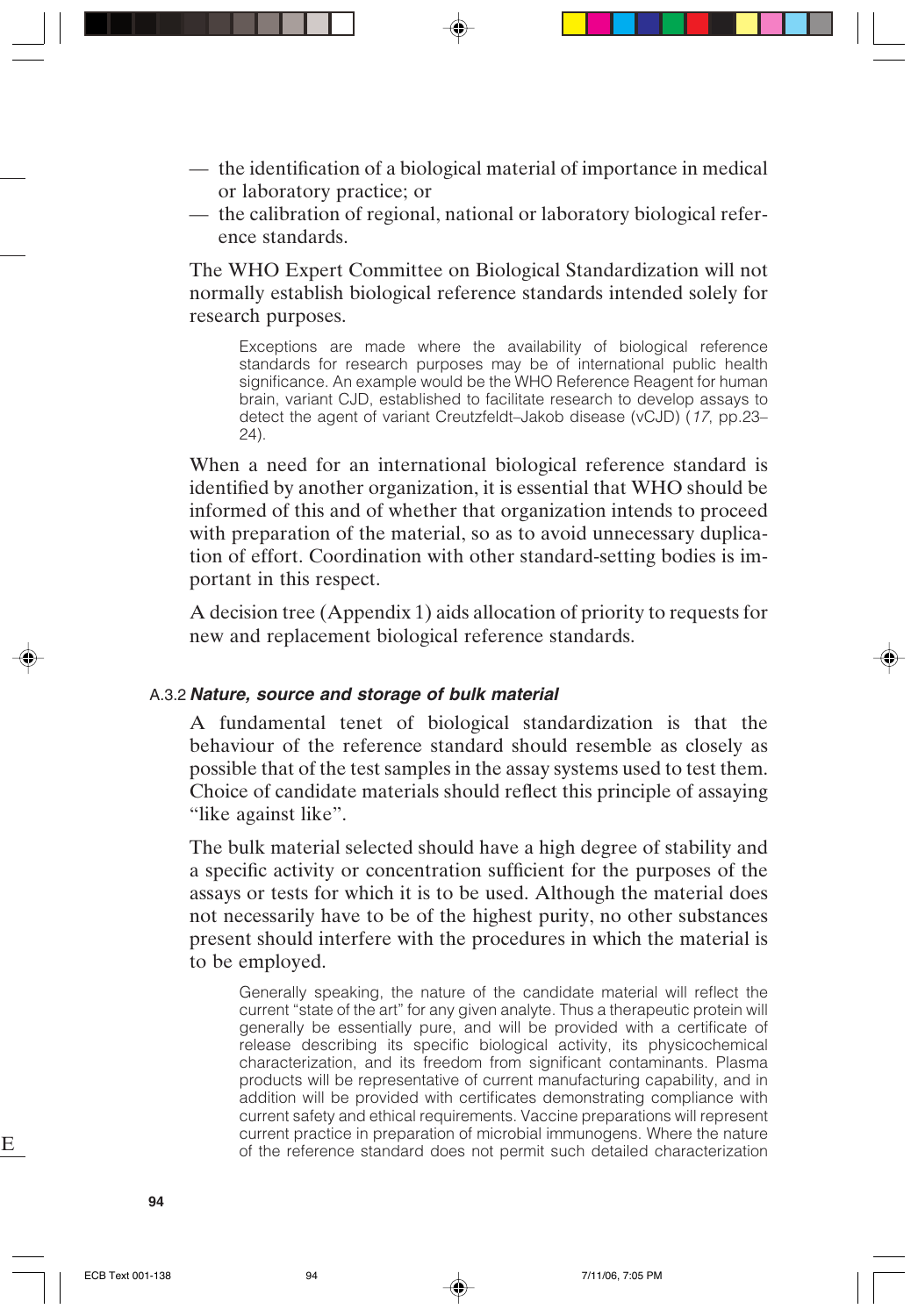(e.g. plasma antibodies) then the characterization of the bulk material should, as a minimum, describe the biological activity in relation to the activity intended to be standardized.

The bulk material will usually be obtained from a single source. It may consist of part or all of a single batch. This may be difficult to achieve for standards derived from human plasma, in which case a small number of large samples, rather than a large number of small samples are the preferred source material.

For bulk materials manufactured by an industrial process, a certificate of analysis of the batch(es) should be provided by the donor of the bulk material. This information will not be disclosed to users without permission from the donor.

If it is necessary to prepare the bulk by pooling material from more than one batch or source, the procedure employed should ensure that the pooled material is mixed thoroughly and is homogeneous. For bulk liquids containing proteins, care should be taken to avoid denaturation during mixing. In addition to any studies that may have been made on the individual batches before pooling, the suitability of the homogeneous blend should be demonstrated.

When the bulk material used for, or the filled final batch of containers of, an international biological reference standard is of commercial origin, this fact should not be used for advertising purposes.

In order to serve as an international reference standard, a sufficient number of final filled containers of the bulk material should be available to meet the estimated demand, preferably for at least 10 years. The approaches to be taken for the eventual replacement of a standard should be considered when the proposals for preparation of the intended reference standard are drawn up.

To minimize any discontinuity of unitage, for example, in standards for complex diagnostic analytes where a wide range of assays of different specificities are supported, these approaches may include:

- obtaining and holding excess candidate bulk materials to allow replacement with identical material; or
- where long-term stability can be verified, extending the life of the standard by preparing larger fills, up to 20 000 ampoules.

The amount of bulk material needed for filling will depend on the estimated demand: a smaller quantity will suffice if the material is expected to be used by only a few laboratories.

The bulk material must be stored under suitable conditions before being distributed into final containers. Advice on optimum storage conditions should be obtained from the producer of the material before receipt of the batch. Sufficient samples to allow all necessary testing to be conducted should be removed from the bulk before it is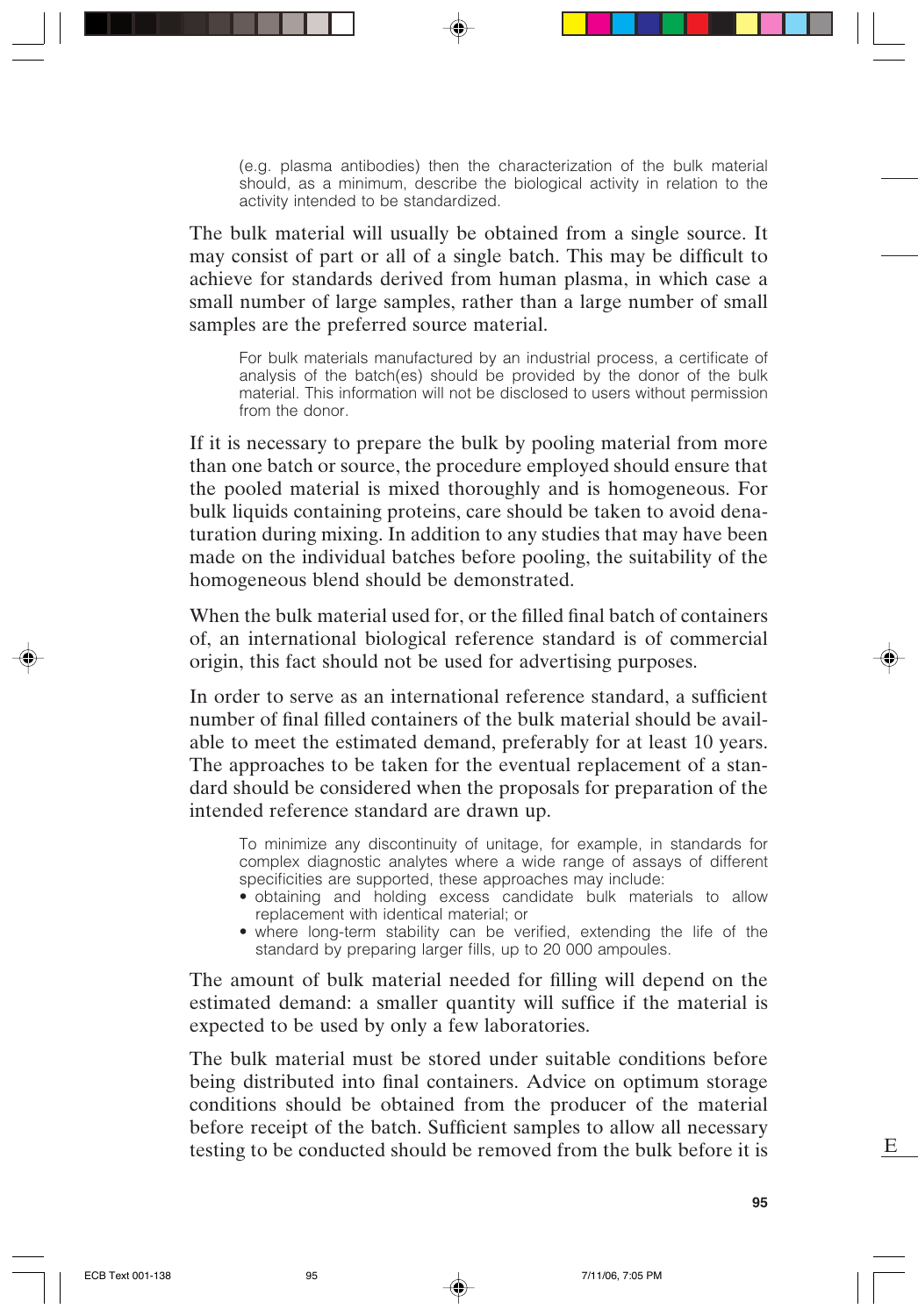placed in storage. These samples should be stored under the same conditions as the bulk until they are tested.

Bulk materials may be stored in the dried form, provided that they can be dried without losing their biological activity and that, on being reconstituted, they retain adequate activity and have appropriate physical properties. Liquid bulk materials should usually be stored frozen and special precautions should be taken to achieve proper freezing. Liquid bulk materials may be stored at 2–8°C provided that they are sterile or contain an antimicrobial preservative. In all cases, the containers of bulk material should be able to withstand the conditions of freezing, storage, thawing, opening and, if applicable, freezedrying. In all cases, the storage conditions should ensure that the biological activity of the material is conserved.

## A.4 **Distribution into final containers**

### A.4.1 **General considerations**

An important requirement to be met by a batch of an international biological reference standard is that the material in every final container in the batch should be within specified limits, as defined below, in terms of composition, quantity, potency and stability.

In order that all the samples of a preparation are homogeneous, they should all be derived from the same homogeneous bulk, and should all be processed together in one working session. Processing should be performed in an environment with an appropriate low bioburden level. The bulk material is distributed, usually in liquid form to achieve high precision of fill, into a number of suitable containers. The contents of the containers are dried from the frozen state. This process may also be applied to insoluble solids that can be suspended in a suitable liquid. Materials that cannot be dried satisfactorily may, after dispensing, be stored as liquids provided that stability is retained under the storage conditions employed.

Suitable safety precautions should be taken to protect personnel and the environment from exposure to any potentially infectious or harmful material.

#### A.4.2 **Treatment of liquid bulk materials**

The choice of process and the extent of processing required for preparing the final bulk for filling will depend on whether the liquid bulk is a true solution, a colloid or a suspension. In all cases the processing should ensure that the product is homogeneous during filling, and measures should be taken at all stages to avoid contamination of the material. Liquids may have to be treated chemically or physically to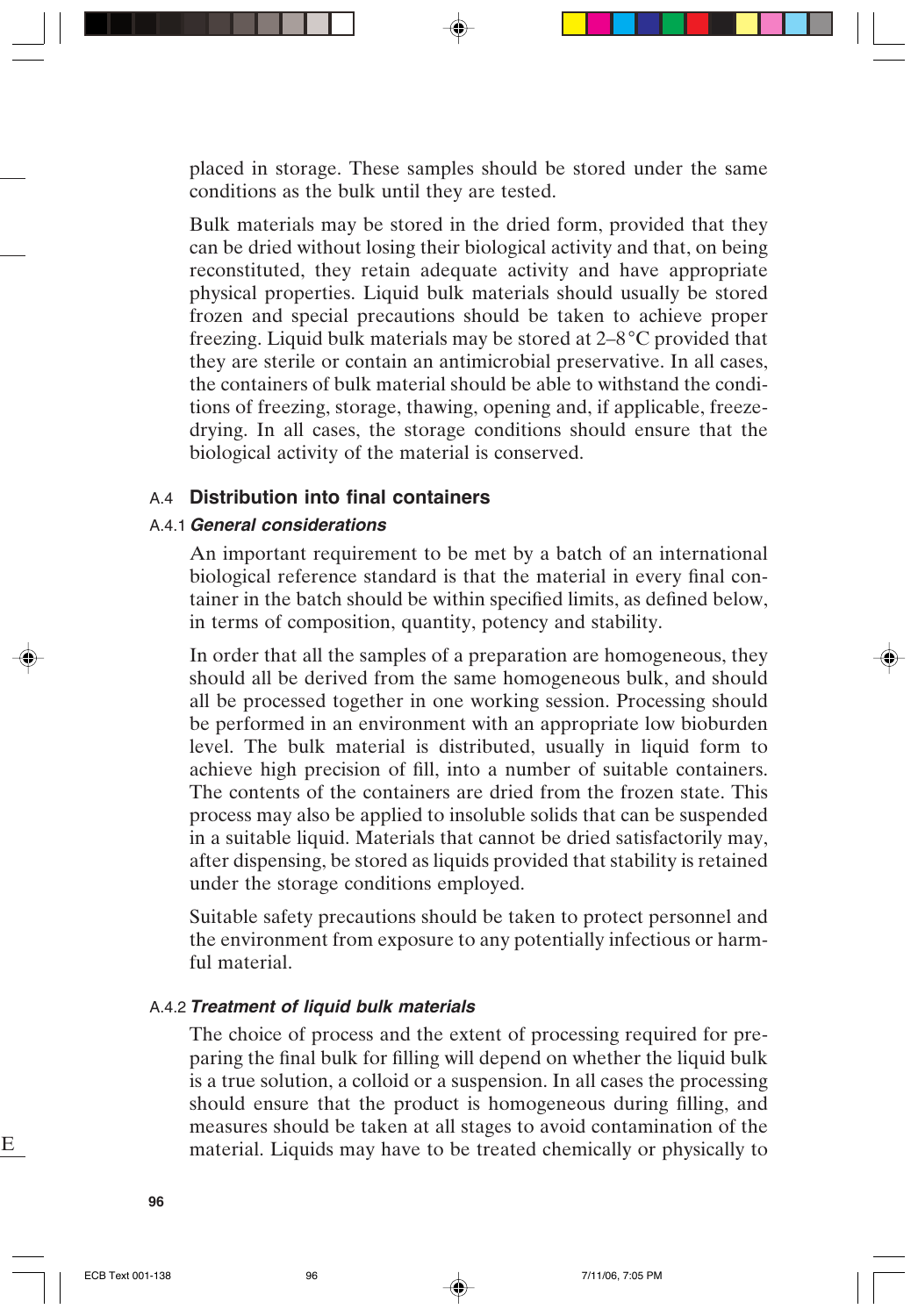control microbial contamination or to remove particles or aggregates of active material. Water-soluble materials are dissolved at a suitable concentration in diluents, buffers or stabilizing solutions.

These solutions should be prepared from water of a purity comparable to double glass distilled water, or higher, and pyrogen-free where appropriate.

If inclusion of an antimicrobial preservative is necessary, it should be one that will not affect the intended use of the preparation or volatilize during the drying process, and will not decrease the stability of the preparation.

The choice of preservative is an important consideration because some countries place restrictions on acceptable preservatives. The choice of preservative should be justified and records of this retained.

Cresol, phenol or sodium azide (which may form explosive compounds with metals) should not be used as preservatives in a preparation that is to be freeze-dried.

A biologically active substance is frequently present in a container of the reference standard in such small amounts that a bulking agent has to be present in the solution for filling to allow a visible freeze-dried plug of suitable size to be formed. In some instances, added materials are chosen to prevent or limit adsorption of the active substance on to the internal glass wall of the container and structural changes affecting biological activity that may occur during freeze-drying. No added substance should have adverse effects on the activity of the material or interfere with the assay or test for which the preparation is intended.

If a protein carrier, such as human albumin is used, it should comply with current requirements for blood products for freedom from contamination (20, 21) and proteolytic enzymes should be minimal. The use of certain sugars, particularly those with reducing groups (e.g. lactose) as bulking agents should be avoided as they can form stable complexes with amino groups in proteins.

Preliminary freeze-drying trials with extensive analysis of the dried material may be necessary to establish that an added substance has not affected the desired characteristics and potency of the active material. Such studies may include investigating the stability of the reconstituted trial preparation.

It is normal practice for the contents of each container to be sufficient for several analyses or assays. However, after reconstitution of a lyophilized material, it may be desirable to subdivide the resulting solution into several containers, each sufficient only for one or two assays. These containers must be stored in such a way that their contents remain unchanged. For scarce materials, the amount chosen to be filled into each container should take into account the need to conserve the material.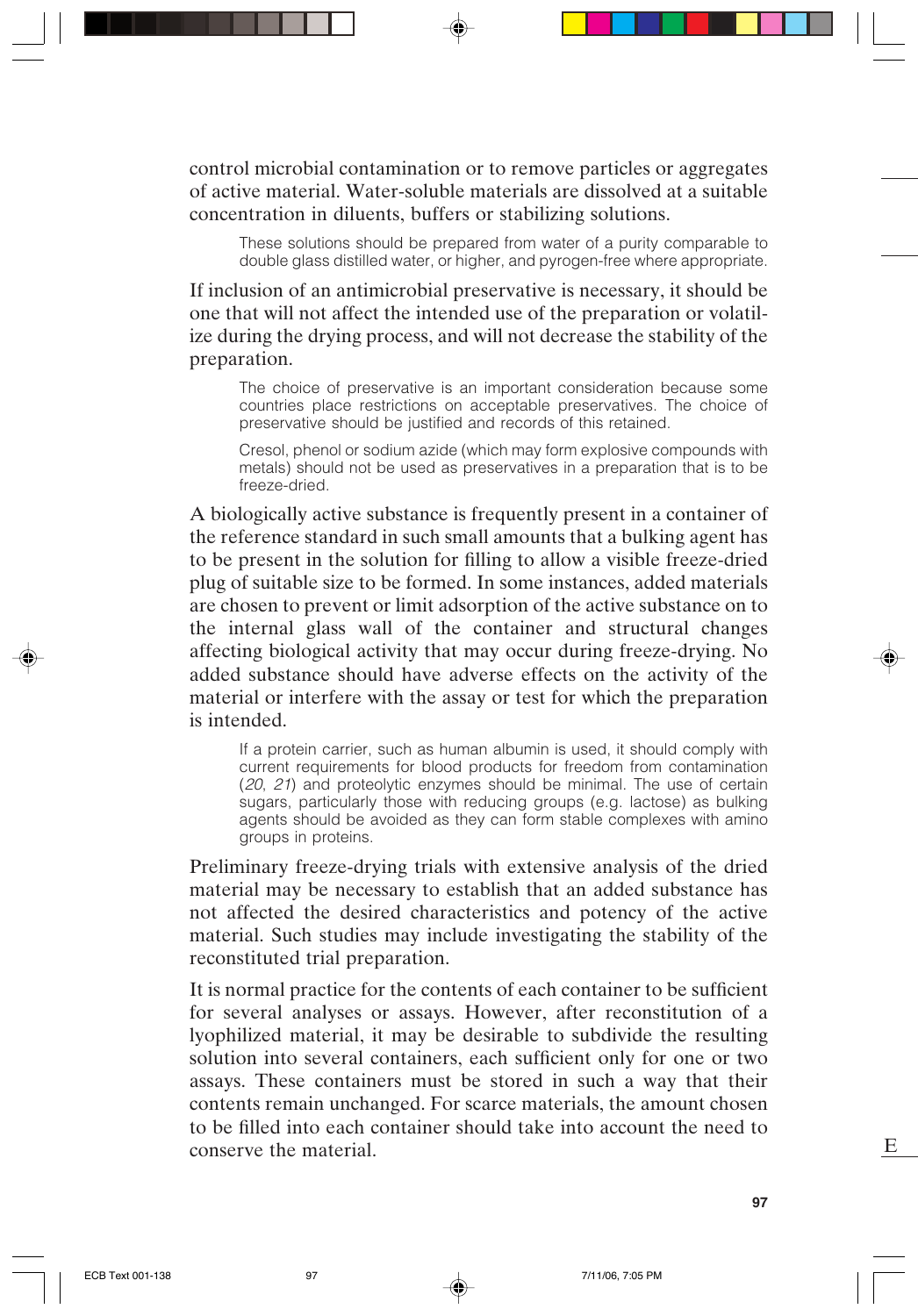#### A.4.3 **Treatment of solid bulk materials**

It is recommended that filling solid bulk materials be avoided. However, materials that are insoluble in water or less stable in a freezedried form may have to be distributed into containers as powders. In such a case, special precautions should be taken to ensure that both the bulk material and the samples taken from it are homogeneous. Special mixing and sampling devices may be necessary.

#### A.4.4 **Quality of final containers**

Heat-sealed ampoules are used in preference to stoppered vials for international reference standards. A sealed glass ampoule does not allow exchange of gases and moisture with the atmosphere and the long-term stability of biological materials is generally much greater under these conditions.

Stoppered vials may be used for certain types of biological material, such as infectious preparations. Vials with rubber or elastomer stoppers may also be considered for the preparation of international reference standards that are used for qualitative purposes.

Where possible, a small number of sealed glass ampoules of the material should also be prepared so that a baseline is available for checking stability should the need arise.

Containers should be of neutral (borosilicate) glass type I of appropriate quality, for example complying with the current requirements of the *European Pharmacopoeia* or the *US Pharmacopeia*. The glass must be free from stresses and the containers must be able to withstand sterilization by heat and temperature stresses, such as those resulting from rapid freezing to −80 °C. Actinic (brown) glass may be necessary for photosensitive materials but does not allow the contents to be seen clearly. If stoppered vials are used, the closures should be of appropriate quality, for example complying with current pharmacopoeial requirements for closures for injections.

Containers and closures should not affect the stability of biological standards and this may be shown through validation studies.

The volume of the containers used depends on the amount of material required in each but a capacity of about 5 ml is generally suitable for fills up to 1 ml in volume.

A specification for the purchase of containers, and if necessary closures, should be established. Batches intended for use should be shown to conform to the specification. The shape and size of ampoules should be such that they can be filled easily, sealed by fusion of the glass without adverse effects on the contents, opened easily and their contents removed without difficulty.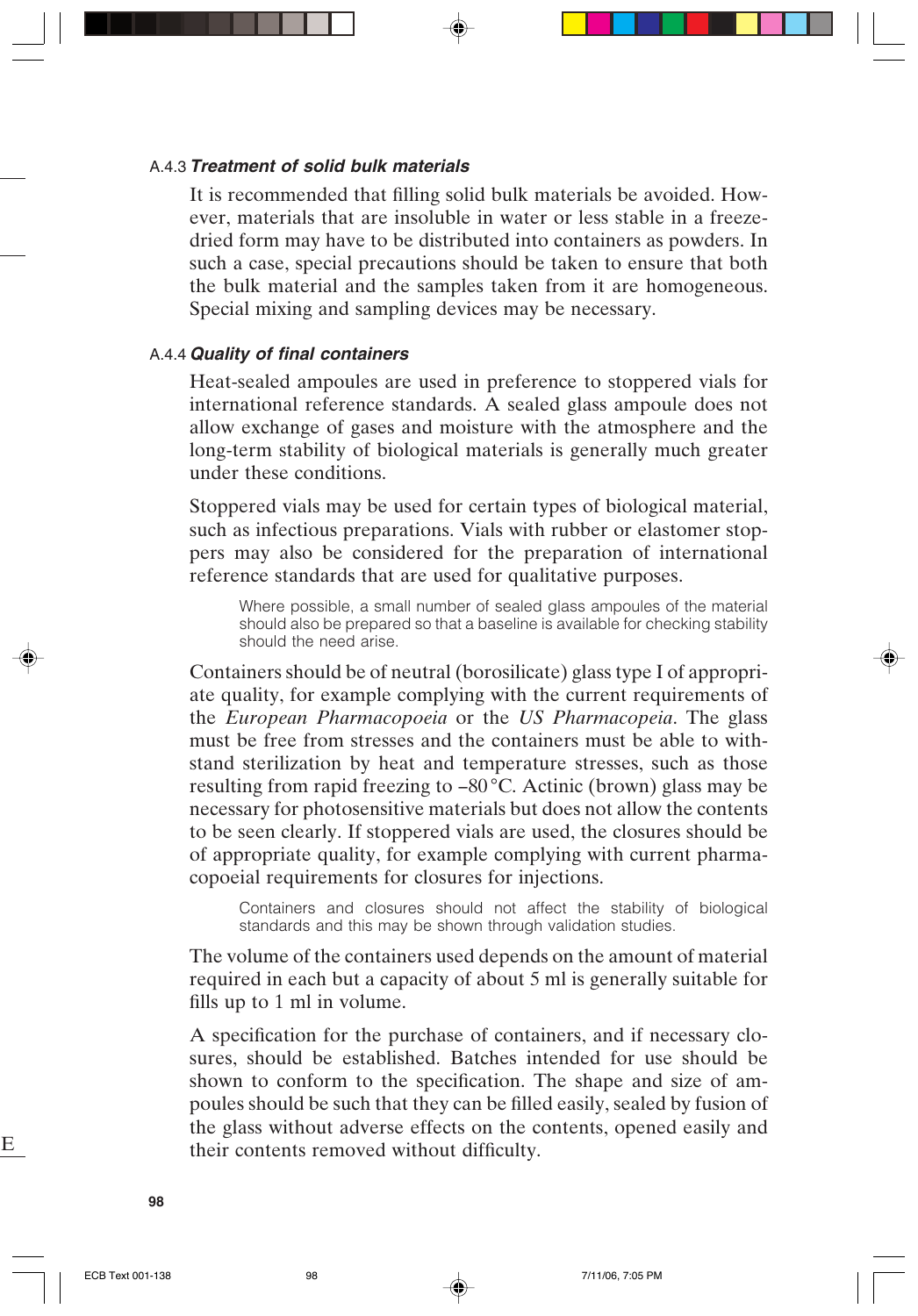It is advisable to use flat-bottomed ampoules for preparations to be lyophilized as this ensures good thermal conductivity between the bottom of the ampoule and the top of the shelf in the freeze-drier.

The containers should be cleaned by a process that does not involve use of a detergent. If the clean containers are to be stored at any time before filling, they should be placed in sealed dust-proof containers.

Cleaning without detergents may be done by heating in distilled water in an autoclave, by steaming in hydrochloric acid (20 g/l), or by acetic acid (2% v/v), or by ultrasonic treatment. The containers should then be rinsed several times with clean water and finally with distilled water. Steam admitted to autoclaves for cleaning or sterilization of glassware must be free from any volatile or non-volatile compounds that may be present as a result of the use of boiler-water additives. If steaming in hydrochloric acid is carried out in an autoclave, great care must be taken to remove residual traces of the acid from the autoclave afterwards. The washed containers should then be sterilized by dry heat in a clean, grease-free and siliconefree oven.

#### A.4.5 **Distribution into containers**

#### A.4.5.1General considerations

Containers are usually filled before labelling.

Each container in the batch either should be permanently marked with some form of in-process identification of the material being filled or a quality system should be in place to assure the separation of containers from different batches.

If containers are marked, the form of marking should not scratch the surface of the glass.

Containers should be filled from a single homogeneous bulk material. A liquid bulk should be stirred continuously during filling and held at constant temperature to ensure that homogeneity is maintained throughout the filling process. Exposure to direct sunlight should be avoided.

Filling should be carried out in a clean environment, for example a clean room or in a laminar-flow cabinet equipped with a high efficiency particulate arrestor (HEPA) filter to avoid any form of contamination.

Criteria for the quality of the air, or for the performance of air filtering systems should be written into the quality control specification, and relevant parameters monitored accordingly.

A sample for testing cannot be assayed more accurately than the reference standard against which it is compared. Because a reference standard in the dried state has to be reconstituted, thus introducing further variability, the precision of fill should be as high as possible and the coefficient of variation as low as possible to minimize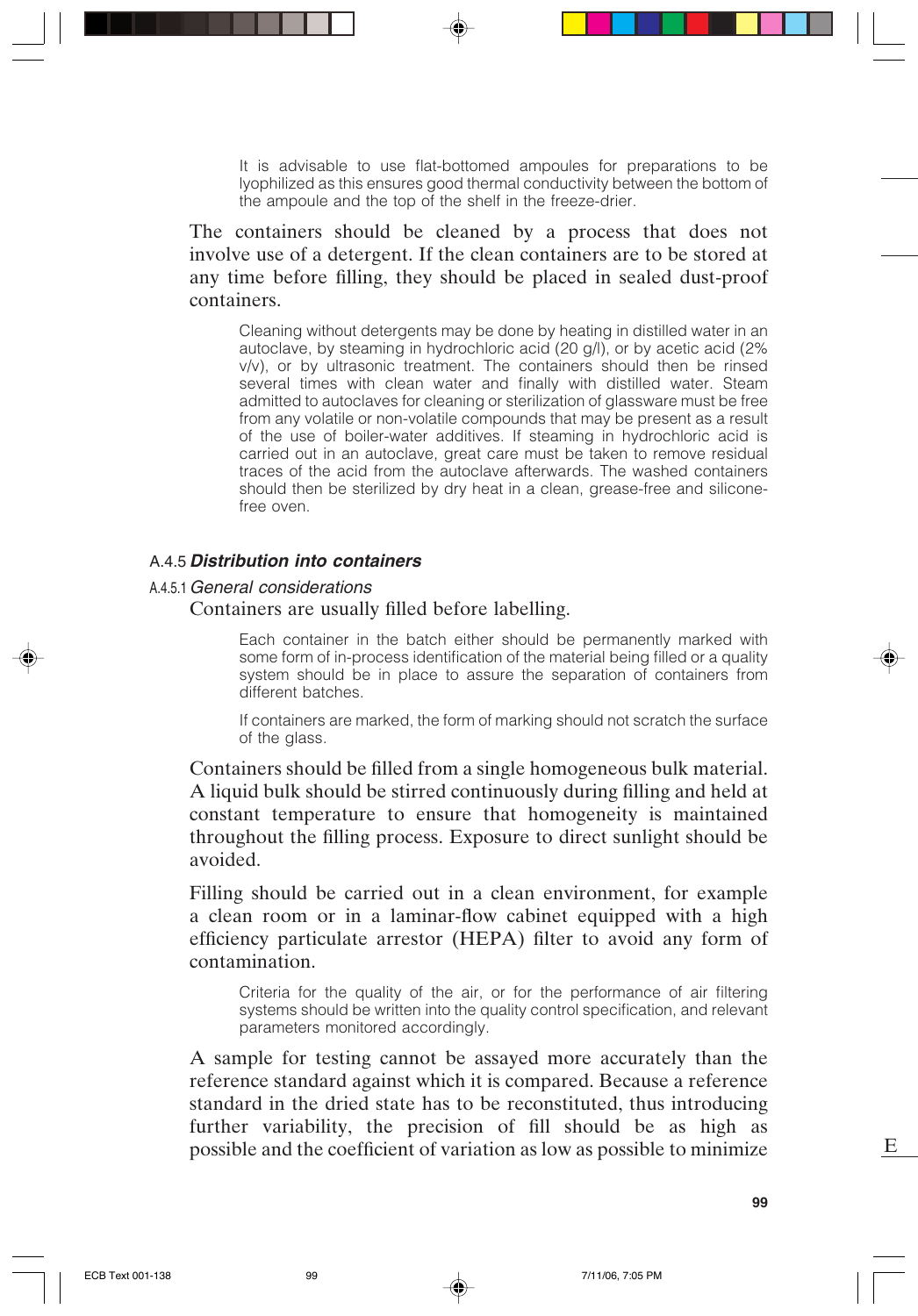inaccuracy of assay. Assays of biological materials often differ considerably in their reproducibility. In setting a target precision of fill (maximum coefficient of variation) for a biological reference standard for quantitative measurement, regard should be paid to the reproducibility inherent in the assay procedure(s) in which it will be used.

There is no formal pass or fail criterion for the production quality control parameters given below. The important criterion is fitness for purpose. Nevertheless the criteria specified below are expectations that are fulfilled by the vast majority of WHO biological reference standards.

#### A.4.5.2 Liquid fills

For each filling run, about 1–2% of the containers should be selected and weighed before and after filling to check the variation in the amount (volume or mass) filled into each container. The precision of fill or coefficient of variation (standard deviation divided by the mean) can be derived from the data obtained. The sample should be assessed for any consistent significant change in filling weights over the course of the process. The containers should be selected according to a procedure designed by a biometrician to ensure as far as possible that the sample is representative of the filling run.

The nature of a liquid influences the precision with which it can be dispensed for filling. A coefficient of variation not greater than 0.0025, that is 0.25%, is achievable for aqueous solutions with a 1-ml fill volume. However, more viscous liquids cannot usually be dispensed with this degree of precision. For liquids such as plasma or cellular materials, a coefficient of variation on a 1-ml fill of <1% is realistic. In cases where a reference standard is not to be freeze-dried, the volume filled into the container should be slightly in excess of the volume intended to be extracted by the user.

#### A.4.5.3Powder fills

It is recommended that powder fills be avoided. Powder fills have been used in the past when the amount of material is not a limiting factor. They may be necessary for water-insoluble materials.

Most powders can be fed into containers by means of an automatic filler, but spoons of suitable size may also be used. Large variations in the amount per container may be unavoidable although this may be unimportant if an exact quantity of the contents is weighed out at the time of use. Special precautions will be necessary for solids that are hygroscopic or efflorescent as well as for those that may acquire an electrostatic charge and stick to the inside of the container.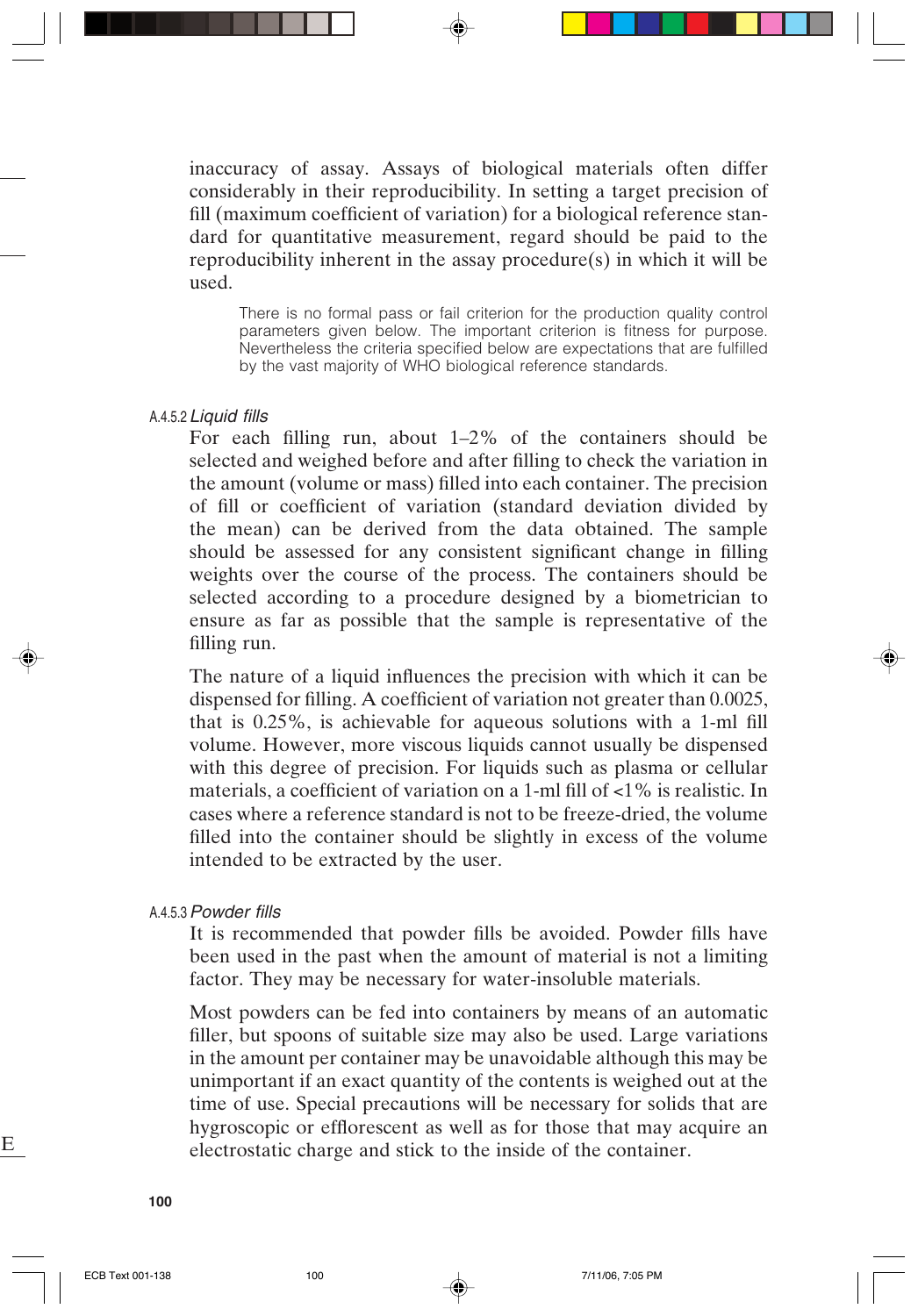## A.5 **Processing of filled containers**

### A.5.1 **General considerations**

International standards should be prepared using conditions in which it has been demonstrated that the biological activity and other significant properties of the material are not degraded or lost, that the activity of the final preparation is stable, and that the biological, physical and chemical properties of the standard are compatible with its intended use. Where the standard is a replacement, much of this information will already be available. However, new standards will require research and development to determine suitable conditions and formulations. This is achieved by carrying out and analysing small-scale trial fills, using conditions that mimic as closely as possible those used in the large-scale definitive fill. The programme of research and development should be clearly identified and recorded. The records should also specify details of baseline samples that have been retained for comparison purposes; samples should included both non-freeze-dried samples stored at −150°C (frozen baselines), and also freeze-dried samples stored at −150°C.

The processing of filled containers should be completed under optimal conditions. It is essential to ensure that all the containers in a batch are processed together from the time of filling until the process is complete so that they are subjected to the same conditions at the same time. Only one material should be processed at a time in the freeze-drier because cross-contamination has been demonstrated to occur when more than one material is present.

Ampoules should only be sealed by fusion of the glass. If stoppered vials are used, it should be borne in mind that rubber or elastomer closures may be unsatisfactory for long-term storage because their physical properties may change and they may allow exchange of gases with the surroundings.

Samples should be taken at appropriate times during processing so that the baseline properties and potency of the material may be assessed. The samples, suitably sealed, should be preserved in the vapour phase of liquid nitrogen. They can be used to evaluate the effects of processing on the biological material and to confirm, for example, that there has been no change in composition or loss of biological activity.

## A.5.2 **Processing of materials that are to be freeze-dried**

#### A.5.2.1 Freezing

The freezing process is very complex. When liquid containing water is frozen, pure ice forms first and the dissolved components become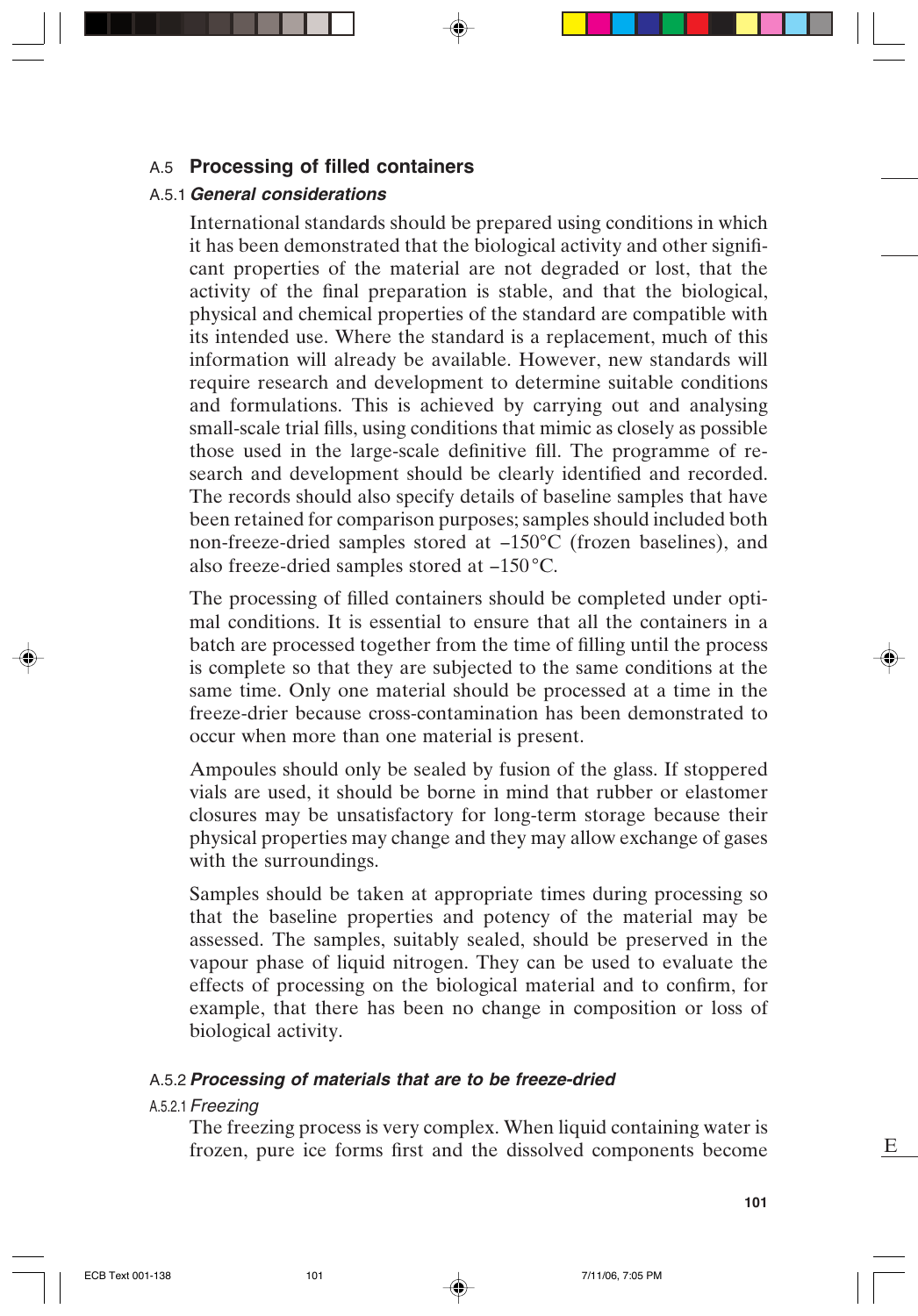progressively concentrated in the remaining solution. Electrolytes usually crystallize, but biological materials such as proteins and carbohydrates usually do not. Instead the viscosity of the solution increases to the point where it can be considered to be a glass and the whole liquid has become solid, i.e. completely frozen. The liquid in the containers should be frozen to a sufficiently low temperature to ensure that this condition is reached.

This requires a temperature between about −20°C for sodium chloride solution to about −50 °C for serum, but sometimes a liquid does not begin to freeze until well below its apparent "freezing temperature", a phenomenon known as "supercooling". The temperature at which any given solution is completely frozen should be determined in a preliminary study by a technique such as differential thermal analysis. Measurement of changes in electrical resistivity is less sensitive.

Depending on the rate of cooling and the temperature reached, the greatly increased salt concentration and pH changes in buffers may damage proteins and result in loss of their biological activity. Some antibodies, clotting factors and enzymes are known to denature during the freezing process. Thus, the rate and temperature at which the material is frozen are important in preserving its activity and solubility, and the most suitable conditions should be determined experimentally. Sometimes, the precise conditions for successful freeze-drying of a given liquid can only be deduced from experience with similar freeze-drying operations.

#### A.5.2.2Freeze-drying

The filled containers are usually processed in a shelf freeze-drier. The containers are arranged, usually on trays from which the base can be withdrawn, on temperature-controlled shelves in an evacuated chamber. The temperature of the material in the containers should be recorded continuously. If heat is applied to the shelves during the process, care should be taken to ensure that it is applied uniformly. Water vapour sublimes from the ice in the frozen liquid and forms as ice on a condenser at a lower temperature than that of the shelves. Sublimation of water draws heat from the material in the containers which is replaced by heat from the shelves. Thermal conductivity is aided by removing the tray bases during the process.

The duration of the freeze-drying process should be validated and extend well beyond that found experimentally to be the minimum necessary because the temperature gradient between the walls of the chamber and the centre of a shelf can result in different rates of freeze-drying.

Between batches the freeze-drier should be cleaned and sterilized using validated procedures.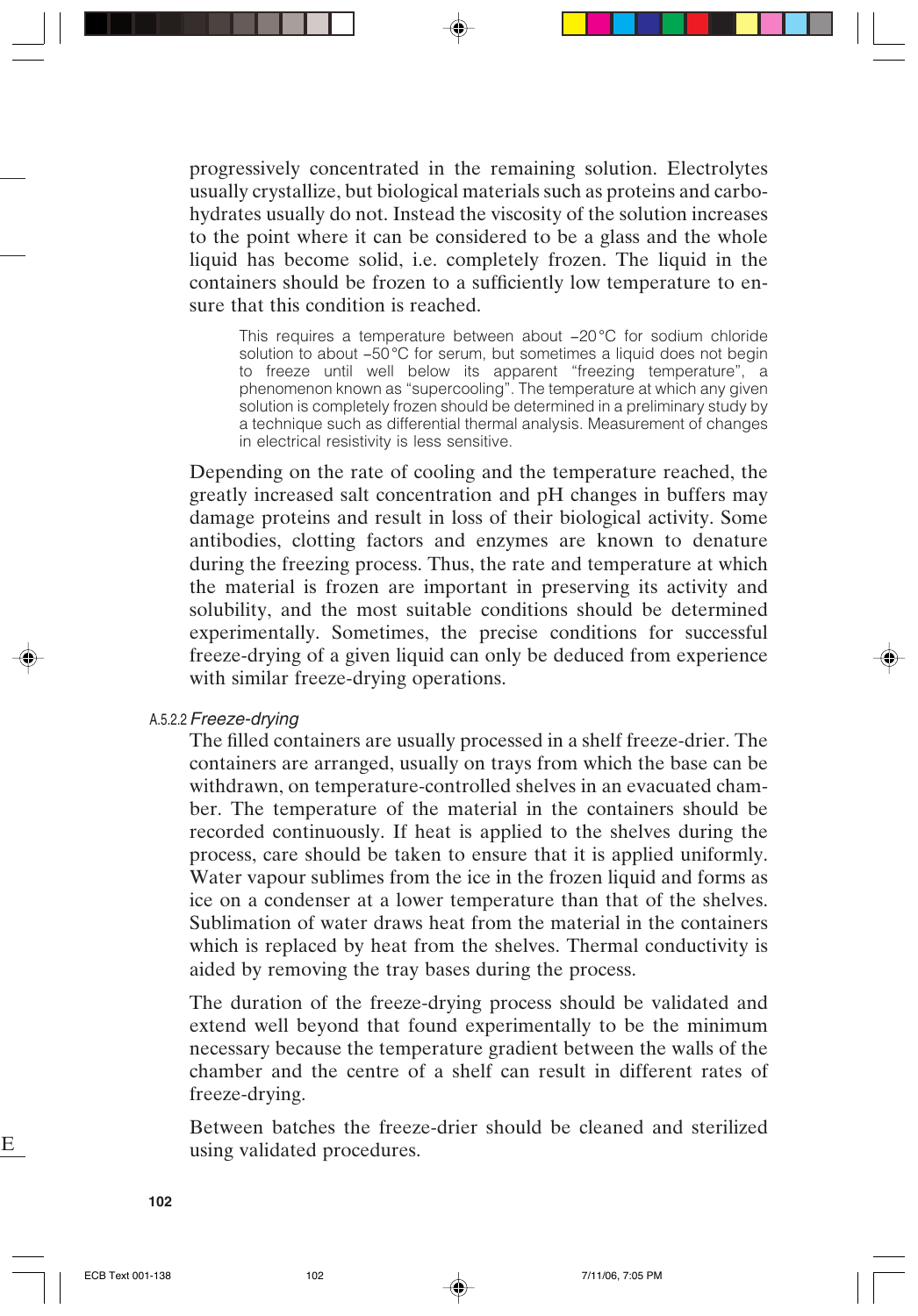#### A.5.2.3Further drying

The technical capabilities, such as low chamber pressure and low condenser temperature, of modern freeze-driers may reduce the need for further drying. Secondary desiccation was originally introduced because the earlier freeze-driers were less efficient and it was necessary to further reduce residual moisture. For some materials requiring very low residual moisture it may still be used.

#### A.5.2.4 Sealing

All lyophilized materials are hygroscopic. It is, therefore, essential that containers of the lyophilized reference standard are sealed, using validated methods, as soon as possible after drying is complete. Exposure to atmospheric moisture and oxygen should be kept to a minimum and should be the same for all containers in the batch. Devices are available to minimize uptake of moisture and oxygen (see for example, *25*, *26*).

The containers should be sealed in such a way as to preserve the integrity of the contents over the intended shelf-life of the preparation. Ampoules should be sealed by fusion of the glass by drawing either under vacuum or after filling with dry nitrogen.

Ampoules can be tested individually for pinholes and cracks, usually by immersion in a bath of dye under reduced pressure. Ampoules containing a vacuum can be tested with a high frequency coil. All defective ampoules should be discarded. A suitable validation procedure may replace the need to test individual ampoules.

Vials may be sealed with rubber or elastomer caps usually held in place with an aluminium cover. On occasion, screw-capped vials may be used.

The sealed containers should be labelled, stored at an appropriate temperature, and protected from light. The storage temperature is usually −20 °C but may be lower.

#### A.5.3 **Procedure where freeze-drying is not used**

When liquid or solid preparations are not to be freeze-dried, the containers holding them may be filled with an appropriate gas before sealing.

This may be achieved by placing the filled containers in a chamber that is evacuated and filled with the pure, dry, inert gas. This process should be repeated several times to remove residual air and moisture. The containers are then sealed.

#### A.5.4 **Labelling**

Each container must be marked with an identifying code unique to the batch which permits positive identification throughout the filling process. Materials intended to serve as international biological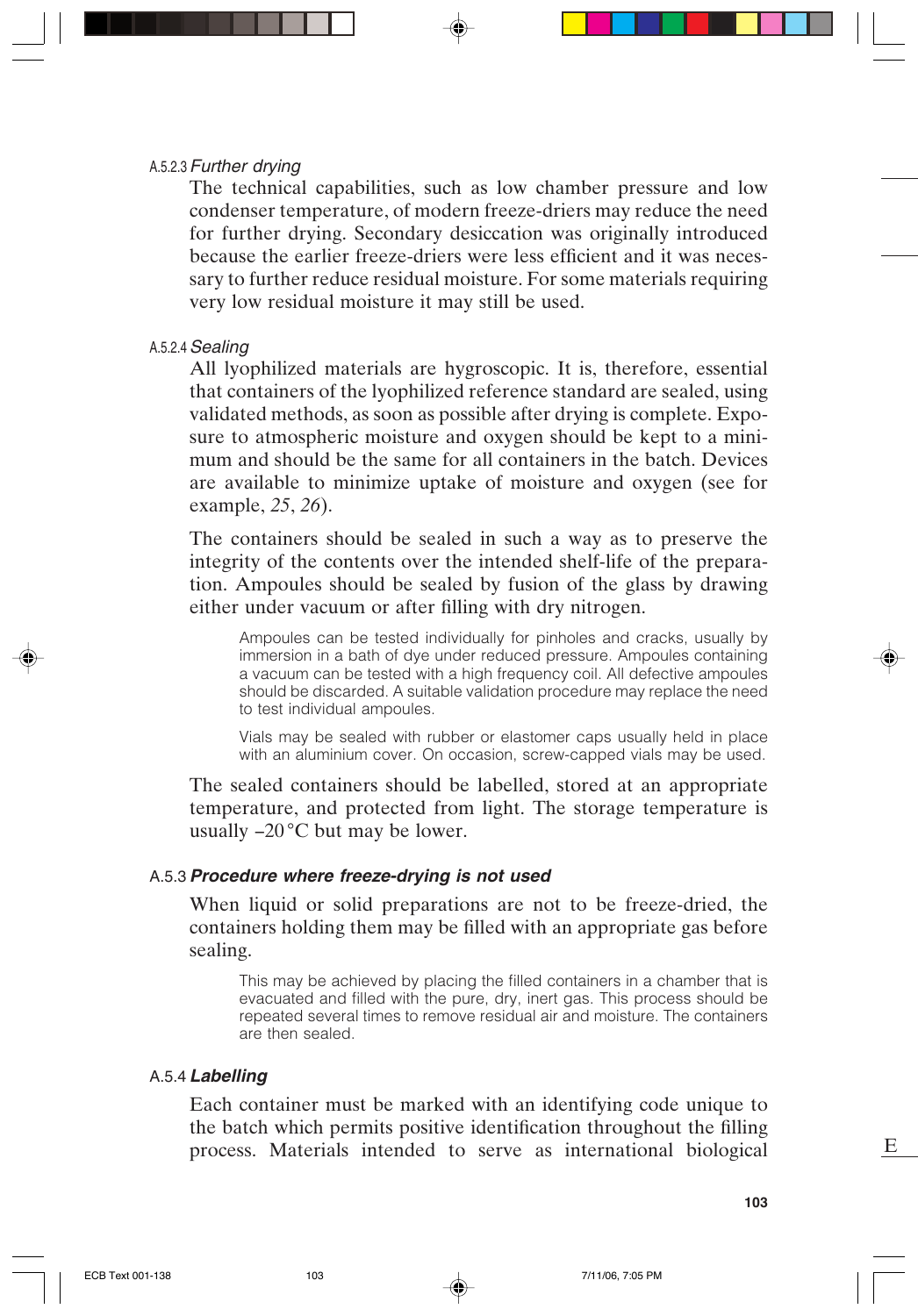reference standards must not be labelled as such until they have been formally established by the WHO Expert Committee on Biological Standardization. Once this is done, each container in the batch should be labelled to show the following items of information:

- The name "World Health Organization".
- The name and status of the preparation in the form "International Standard (or Reference Reagent) for . . .".
- The year in which the reference standard was established by the WHO Expert Committee on Biological Standardization.
- The unique code allocated by the filling laboratory to enable the batch to be identified.
- The storage conditions recommended for the material.
- A statement that the material is not for use in humans.

If the size of the label permits, the following information may also be shown. If the size of the label is not sufficient, this information must be given in the instructions for use that accompany the standard:

- The potency or other parameter assigned to the reference standard. This is usually the number of IUs per container, but may be the mass of solid containing one IU; or the number of IUs per milligram.
- The name and address of the organization designated to hold and distribute the material.
- A statement that the material should be used as directed in the instructions for use (package insert, safety data sheet) accompanying the reference standard.

#### A.5.5 **Characterization of the final product in the container**

The residual moisture content and residual oxygen content of the final product in the container should be determined and evidence of freedom from microbial contamination obtained. The final product in the container should be tested and found satisfactory for potency or biological activity, as appropriate.

There is no formal pass or fail criterion for the production quality control parameters given below. The essential criterion is fitness for purpose. Nevertheless the criteria specified below are expectations that are fulfilled by the vast majority of WHO biological reference standards.

If a validated process is used, then tests are not needed on every standard.

#### A.5.5.1 Residual moisture content

This is determined using final containers to verify that drying has been adequate but not so excessive that the nature of the material has been changed.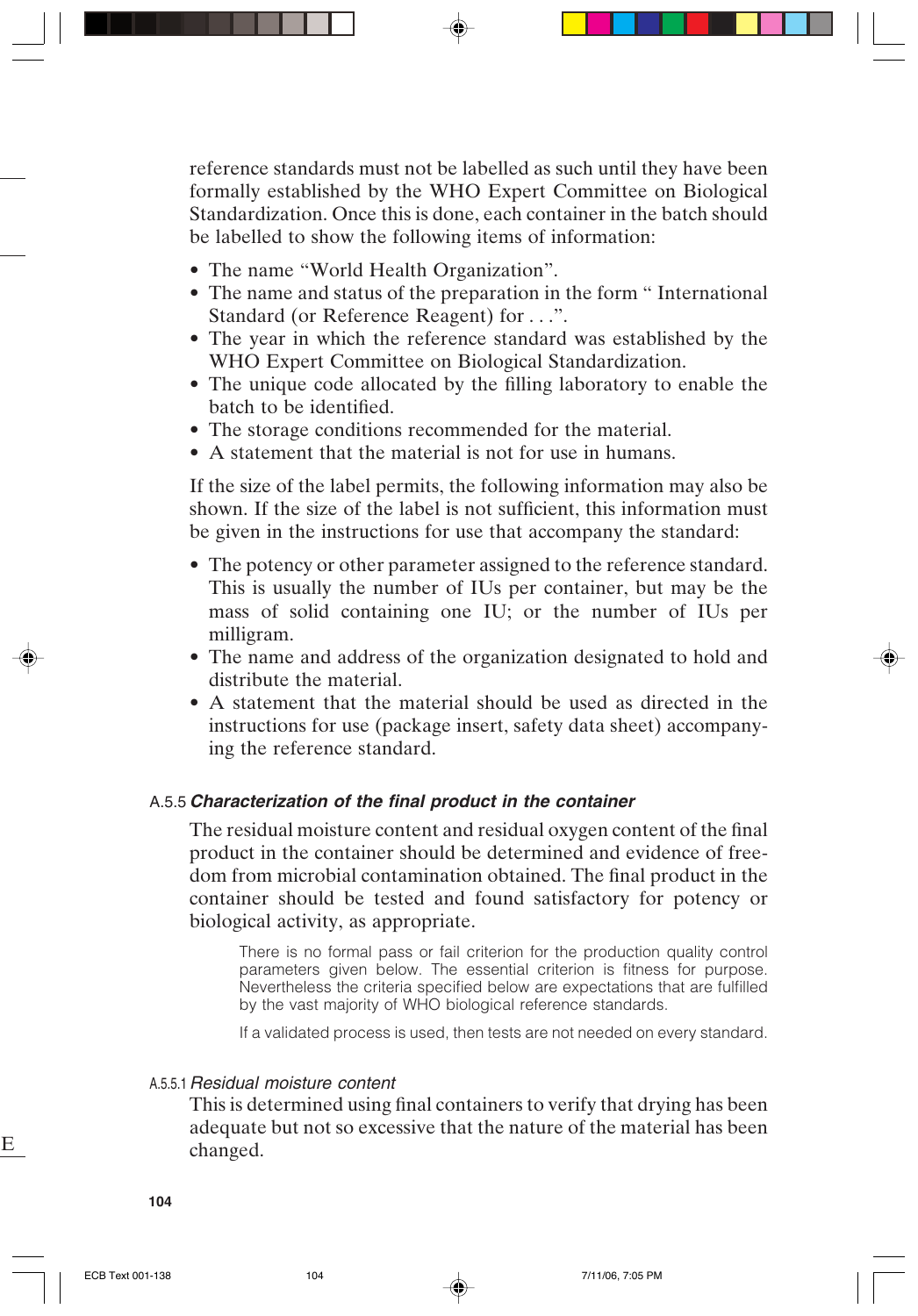The number of containers to be tested depends on the test methods to be used, and the lot size of the batch; the number is determined by reference to a predefined sampling plan. Various methods of determination are available of which the coulometric Karl Fischer method is the most widely used. Preparations with a moisture content of less than 1% (w/w) have shown adequate long-term stability. Higher values e.g. 5%, may be suitable in some cases. Because lyophilized materials are hygroscopic, precautions are necessary to avoid moisture uptake during the measurement procedure.

#### A.5.5.2 Residual oxygen content

The number of containers to be tested depends on the test methods to be used, and the lot size of the batch; the number is determined by reference to a predefined sampling plan. Residual oxygen is determined using at least three containers to confirm that the atmosphere within the container is inert and that the material is protected against oxidative change. Oxygen levels below 45 μmol/l when determined at atmospheric pressure using, for example, an oxygen fuel cell meter or mass spectrometer have been shown to ensure adequate long-term stability.

Residual oxygen determinations may not be needed on every new batch of ampoules if the process is adequately validated.

#### A.5.5.3 Characteristics and potency or biological activity

It is essential that the biological material in the container is demonstrated to have retained its integrity, composition and potency, or biological activity, using appropriate methods.

#### A.5.6 **Stability of the final product**

Determination of the stability of reference standards, i.e. establishing the rate of loss of potency or activity, under a variety of conditions is desirable for three reasons:

- To provide an estimate of the length of time for which the reference standard will remain suitable for its intended purpose under its defined storage conditions.
- To define appropriate conditions for distribution of the reference standard to users.
- To determine the extent to which the reference standard will retain its activity over time after reconstitution.

In most cases, no independent scale of measurement is available for the reference standard which itself serves to define its unit of activity, and hence no direct method of estimating the rate of loss of potency of the reference standard under its defined storage conditions is possible. Indirect and approximate methods are therefore used for determining the rate of loss. These methods are generally based on the relationship between reaction rates and temperature given by the Arrhenius equation and a first-order reaction rate is frequently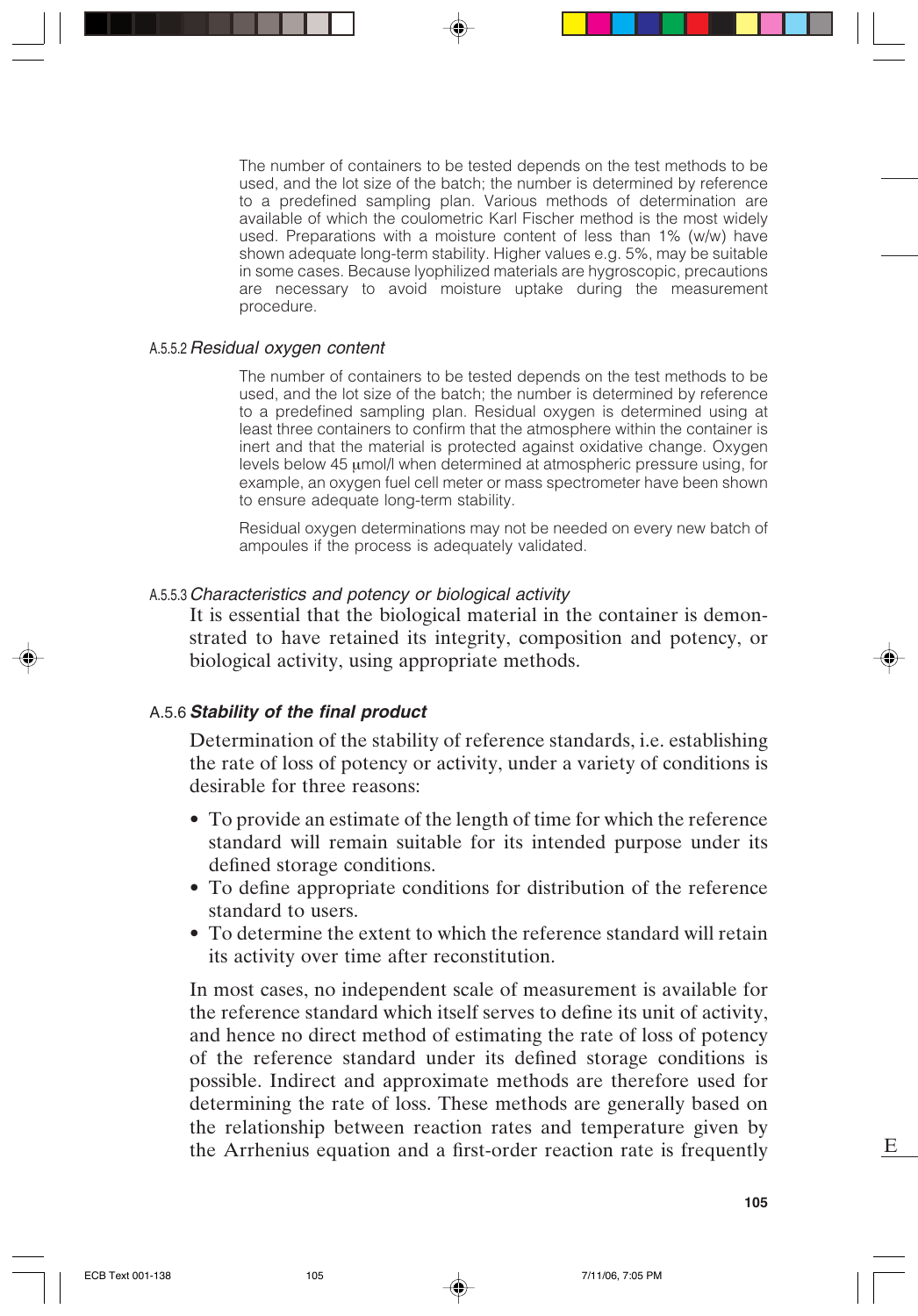assumed. Use of these methods requires that samples of the reference standard are stored at a range of elevated temperatures and tested for potency relative to samples of the reference standard stored at lower temperatures.

Kirkwood (27–28) has described an iterative procedure based on a maximum likelihood approach for estimation of the parameters of the equation relating degradation rate to temperature.

Many biological products appear to exhibit Arrhenius-type behaviour over a modest range of temperatures. However, as this relationship is approximate, particularly over wide temperature ranges, caution must be exercised in accepting the predicted rates of reaction. Reference standards are designed to be stable under defined storage conditions, and may also show no apparent loss of potency after storage at elevated temperatures. Experience has shown that reconstitution may be difficult for some reference standards after storage at high temperatures. Such factors must be taken into account when designing degradation studies. Lack of detectable degradation, and consequent lack of predicted stability, does not preclude the establishment of an International Standard.

An example of an International Standard where data appeared to follow the Arrhenius equation is the International Standard for thrombin, which gave a predicted loss of activity at –20 °C of less than 0.1% per year (30).

Data from the thermally accelerated degradation study may also be used to predict likely loss of activity at higher temperatures which may occur during distribution of the reference standard, and these data may be used to define appropriate conditions for distribution.

The selection of suitable analytical methods for monitoring the stability depends on the nature and intended use of the substance. The number of laboratories involved in stability studies is generally fewer than the number involved in the main collaborative study to assess the suitability of the candidate material.

Expiry dates are not assigned to biological reference standards, providing that long-term stability is predicted on the basis of existing data. In some circumstances further study, or monitoring on a case-by-case basis, taking into account data obtained from a thermally accelerated degradation study, may be recommended by the Expert Committee on Biological Standardization. If there is a change in storage conditions of the reference standard at the custodian laboratory, new stability studies are required. Some samples of the reference standard should be stored at temperatures lower than the customary storage temperature when the standard is initially prepared, to provide a low-temperature baseline for long-term stability studies.

For example, in an international collaborative study of the International Standard for thyroid stimulating hormone for immunoassay (31) samples were held at the storage temperature of -20°C and baseline samples held at −150°C for 7371 days (20 years); no difference was measured in the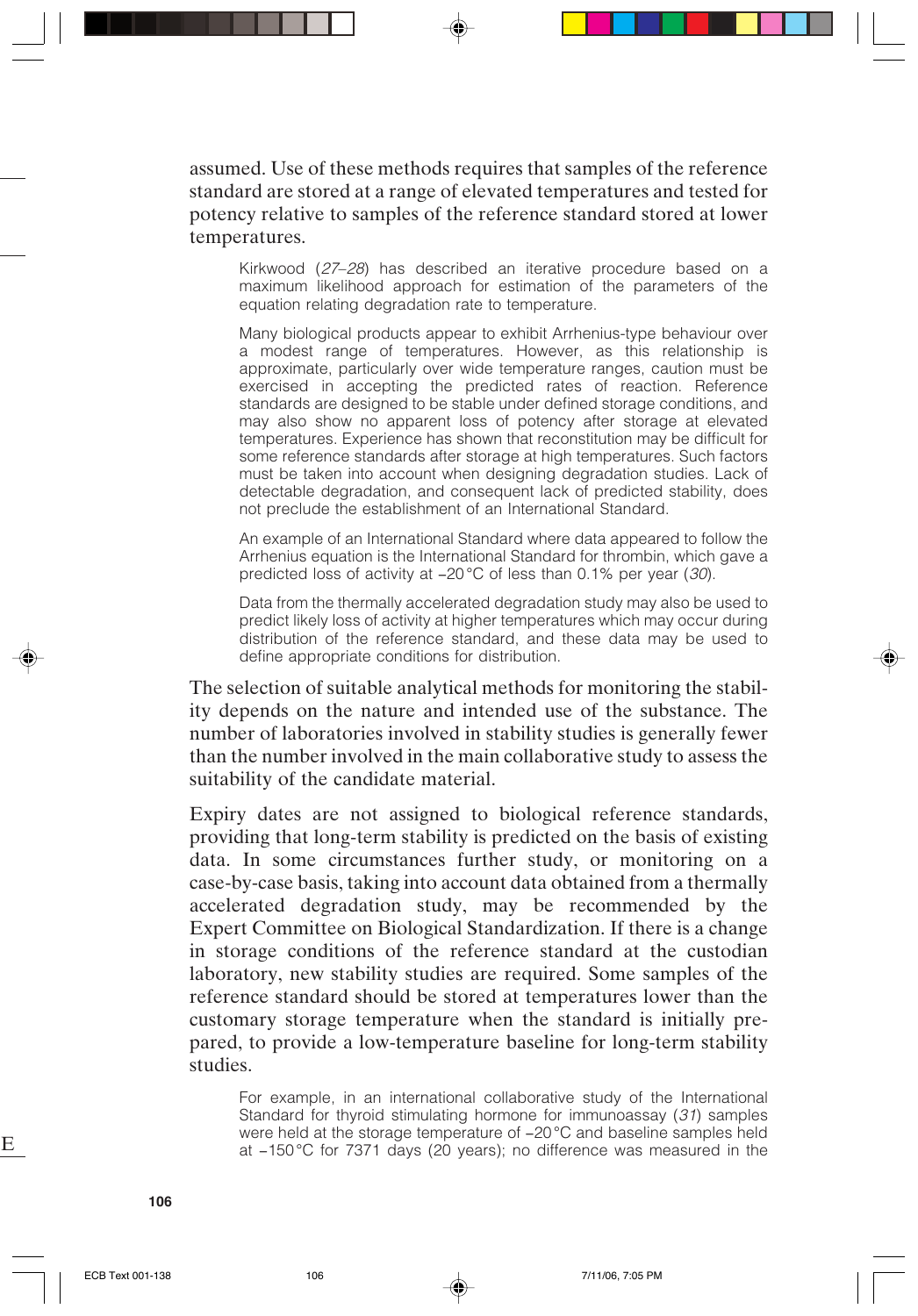stability of the samples held at the two temperatures. The loss of activity for the preparation, coded 81/565, stored continuously at −20°C was 0.04% per year.

Available information about the stability of the material after reconstitution should be given to users. Other information on factors that may affect the properties of the reconstituted material, e.g. adsorption to particular types of container, should also be given.

This type of information will be limited because the conditions of reconstitution and storage generally cannot be extensively studied during collaborative studies.

Users are encouraged to send to WHO or the custodian laboratory, accounts of their experience in the use of the reference standard under routine laboratory conditions.

# A.6 **International collaborative studies**

An international collaborative study must be carried out before any candidate biological reference standard can be considered for establishment by the WHO Expert Committee on Biological Standardization. The amount of work and resources required to carry out such a study should not be underestimated. For standardization projects carried out by WHO standardization laboratories or other WHO collaborating centres, WHO, through the Expert Committee on Biological Standardization, should be informed of the intention of the collaborating laboratory to undertake the work and have given agreement, in principle, to consider establishment of the candidate material, to avoid unnecessary or duplicated work. In agreeing, in principle, to the undertaking of work leading to the establishment of an International Standard, WHO may, either through Expert Committee on Biological Standardization or through the activities of working groups with vested responsibility for specific topics, make recommendation on the broad outline of studies to be pursued. The Expert Committee on Biological Standardization will not normally contribute to the specific detail of collaborative study design.

In some circumstances, WHO may establish collaborative links with other standardization organizations jointly to pursue specific standardization projects which have been prioritized and initiated independently. It is nonetheless desirable that through the Expert Committee on Biological Standardization, WHO prioritizes and endorses such projects before completion and establishment of the standard.

Collaborative studies should be organized by one or more scientist(s) familiar with the appropriate biological field, working closely with an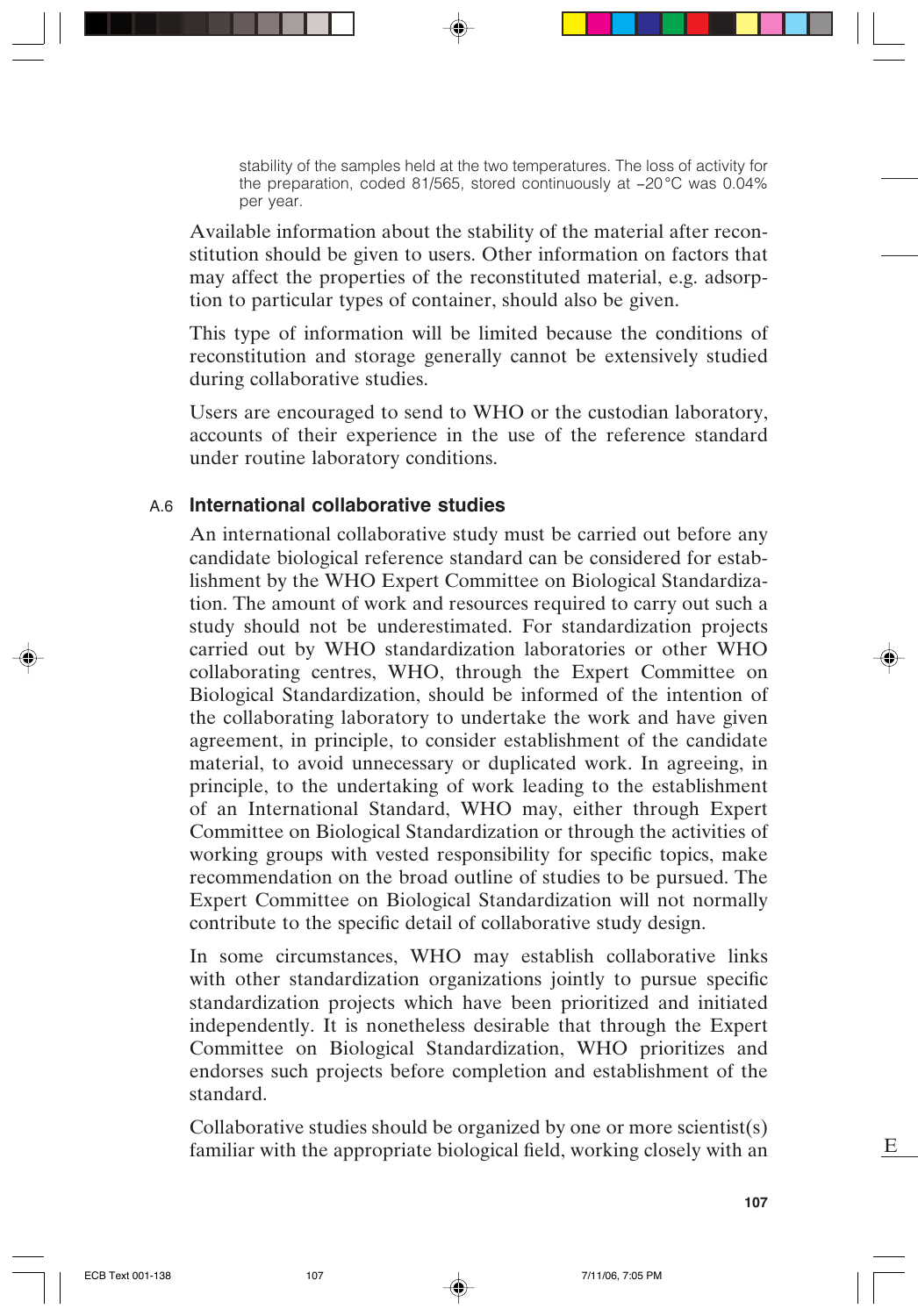experienced biometrician, and according to the general principles set out below.

## A.6.1 **Aims of a collaborative study**

The purpose of a collaborative study is to demonstrate that the candidate international biological reference standard is suitable for its intended use. A list of potential aims of the study are given below, but not all of these aims can be covered in a single study:

- Confirmation that the biological material has the properties and activity expected of it.
- Demonstration that the candidate reference standard is suitable for calibration of other reference standards or examination of preparations from a variety of manufacturers or sources.
- For reference standards intended for use in the diagnostics field, an assessment of commutability to clinical samples, where appropriate and feasible, should be considered.
- Comparison of two or more candidate materials.
- Assignment of a potency or other parameter to the contents of the containers.
- Whether different assay methods (e.g. bioassays and immunoassays, in vivo and in vitro assays) measure the same or different properties of a proposed reference standard. This may include assessment of the effects of biologically active contaminants.
- Comparison of a replacement batch with the current reference standard.
- Provision of a reference standard for a substance for which validated assay methods are not available.

An example is the WHO human CJD reference panel that was established in 2003 and is intended for assay validation (17).

- Assessment of the stability of the proposed reference standard.
- Assessment of the molecular integrity and composition of the reference standard.

The aims of the study should be defined at the outset, if appropriate in consultation with WHO and potential participants.

An international collaborative study of a candidate biological reference standard is a scientific study designed to provide soundly based information for the Expert Committee on Biological Standardization on the characteristics of a proposed standard and its likely suitability for the intended use. Collaborative studies provide valuable scientific information about the materials studied and the assay systems in current use which could not be obtained by any one laboratory.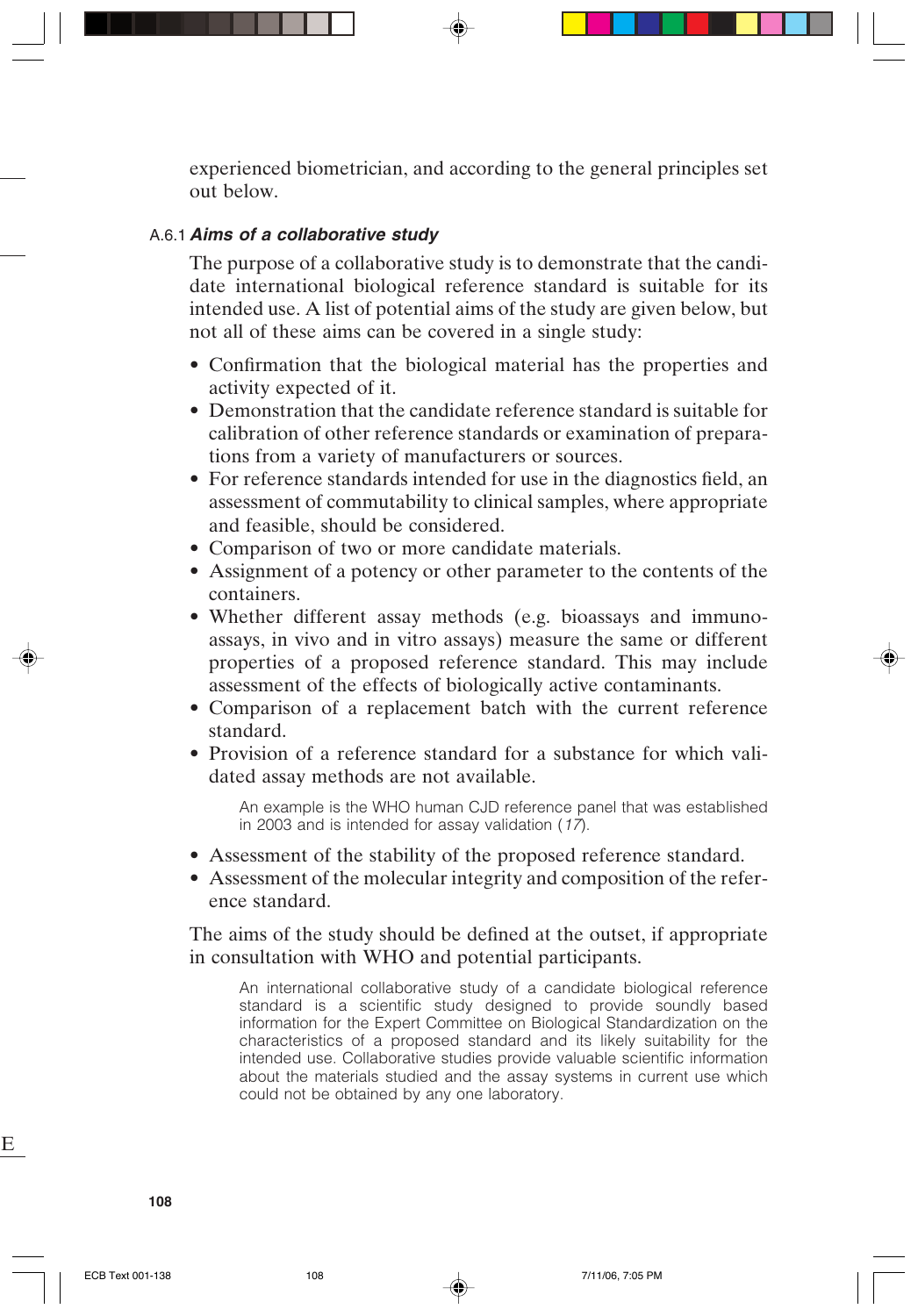#### A.6.2 **Planning and design**

An international collaborative study for the characterization of a biological standard should be based on the principles of biological assay, designed according to sound statistical principles, and analysed and interpreted following sound statistical and biological principles. Although there is no generic design for a collaborative study, the principles set out below should be followed.

The details of the proposed collaborative study, and the underlying scientific rationale should, in all cases, be recorded, and these records retained throughout the time the standard is in use.

Each study is unique and requires up-to-date scientific knowledge about the structure and function of the biological material, the nature of assays currently available, the availability of potential study materials and the availability of potential participants. This requires the participation of both a biological scientist and a biometrician, ideally with experience of such studies, to bring together experience of the biological material and the bioassays for it.

The rationale for the proposed study design and the proposed statistical methods for analysis of the study should be outlined. It may be necessary to change both study design and methods of analysis to reflect the data which the participants are able to submit.

A key decision that will influence the study design is the choice of unit (IU or SI) intended to be assigned to the candidate reference standard. The choice of unit, and rationale for the choice, should be explicitly stated in the study protocol. If the study is of a replacement reference standard, the way in which continuity of the IU will be addressed is the key consideration in the study design and should be explicitly stated in the study protocol. The aim of continuity is that the IUs defined by a replacement reference standard are as similar as possible numerically to measurements in terms of the IUs defined by the previous reference standard. This is to ensure that measurements made in biological and immunological tests can be compared over time.

It is necessary to decide which samples will be examined in the study. For example, test materials other than the candidate reference standard(s) may have to be obtained. Inclusion of too many samples should be avoided.

As an example, normal plasma pools may be included in studies of candidate reference standards for blood coagulation factors as a crosscheck for the continuity of the IU. In such cases, the study report should provide details of the normal donor pools used to obtain the normal plasma pool.

The study should be designed so that each assay generates internal evidence allowing assessment of statistical validity (for example,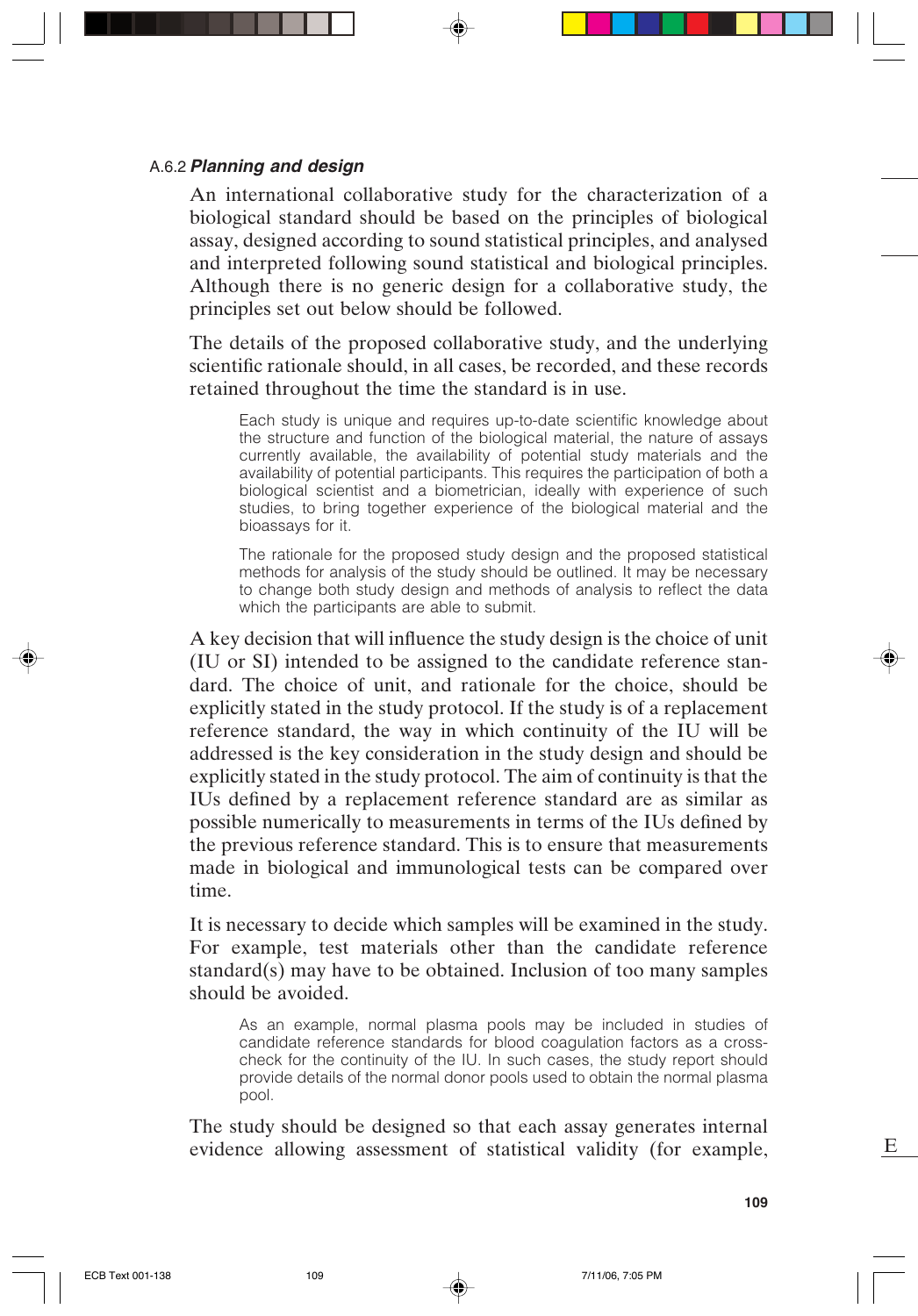evidence of linearity and parallelism for parallel-line assays) and precision (*32*).

The number of participants will depend on the nature of the study, taking account of its aims, the number and type of assay systems included, the materials to be studied, the number of possible participants and their resources, and the capacity of the various assay systems.

Where appropriate, working groups may be formed to facilitate the development of standards. Guidance may be provided on the methods to be used and the selection of laboratories.

If the study is complex in design, or new test procedures are being used, it may be necessary to include more participants than would be required, for example, for a study of a replacement standard using a well-defined pharmacopoeial assay method. If a new international biological reference standard is to be established with a defined unit of activity, a method for measuring the desired activity should exist already. If several assay methods are available, the material chosen should be suitable for use with as many of them as possible. The majority of studies are likely to include between five and 25 participants.

An example of an international collaborative study conducted according to the principles outlined above, was the study to establish the International Standard for low molecular weight heparin (2003) (16).

Participants may be asked to carry out a specified minimum number of independent assays, or, if the assay procedure is known to be imprecise, a number sufficient to provide a mean estimate of acceptable precision. Duplicate assays may be requested. An independent assay is defined as one made using fresh dilutions from a newly opened container or a new weighing of each material and carried out on separate days. A duplicate assay is a repeat assay using the same solutions. Because it does not include all the variables of weighing and dilution, it is not truly independent.

#### A.6.3 **Participants and their role**

The participants may be national control laboratories, relevant manufacturers, academic or health care laboratories. The supplier of the material may also be a participant. Because the ultimate purpose of the study is the establishment of an international reference standard, competent laboratories representative of the six WHO regions should be included whenever possible.

Potential participants in the collaborative study should be given an outline of the aims of the study and a description of the materials to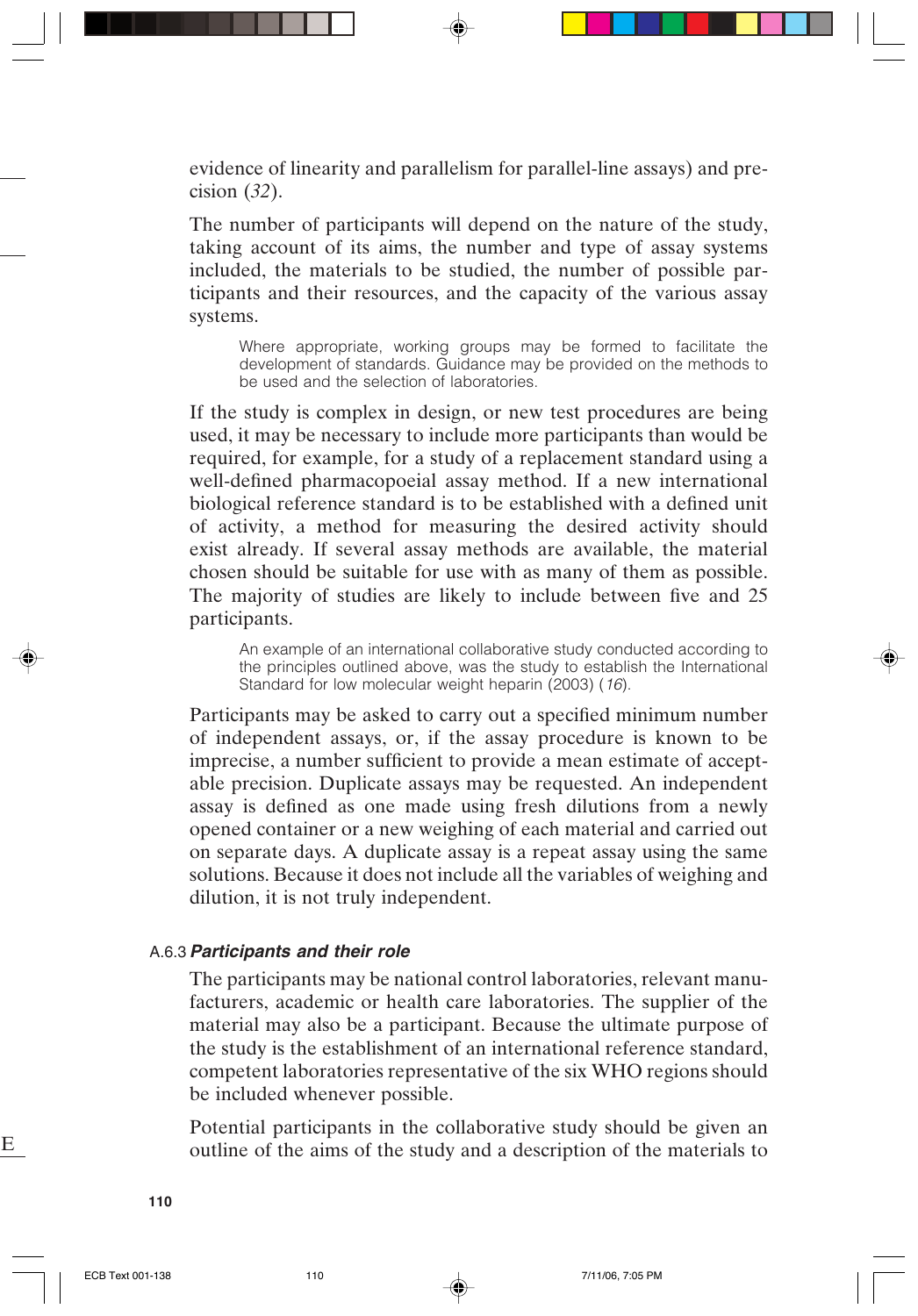be included. If it is intended that participants use the same assay method, a protocol for the procedure should be provided and sufficient time allowed for laboratories to become familiar with the method. Potential participants should be asked to indicate:

- the assay methods that they could use;
- whether they could compare the proposed number of materials in each assay;
- the number of assays that they could carry out;
- that they are willing to report their raw data using the reporting form supplied; and
- whether the laboratory operates under an accredited or other quality management system.

The presence of a quality system does not guarantee the quality of the data submitted; the assessment of the collaborative study data is the key to data reliability.

Prior to participation in a collaborative study, participants may be requested to undertake proficiency studies or tests with control samples.

Participants should also agree:

- to complete their studies within the period of time specified;
- to accept responsibility for safe handling and disposal of the materials provided;
- to use the materials provided for the purpose of the collaborative study only and not for independent research;

Participants may be requested to sign a material transfer agreement, agreed between the donor of a sample for use in the collaborative study and WHO, as a condition of participation.

— not to publish information on a proposed international reference standard without the prior agreement of WHO, as premature publication before establishment of the material could cause scientific confusion.

Participants should agree to a provisional plan for publication of the collaborative study, including proposed authorships, conditions, and provisions for anonymity, under which raw data from the study may be released for further analysis.

Participants will be asked to comment on the draft report of the collaborative study before its submission to WHO. The participants are listed, but the results from each participant are coded so as to retain anonymity.

#### A.6.4 **Materials to be included in the collaborative study**

Materials included in a collaborative study may include, in addition to the candidate standard(s), other standards in current use, coded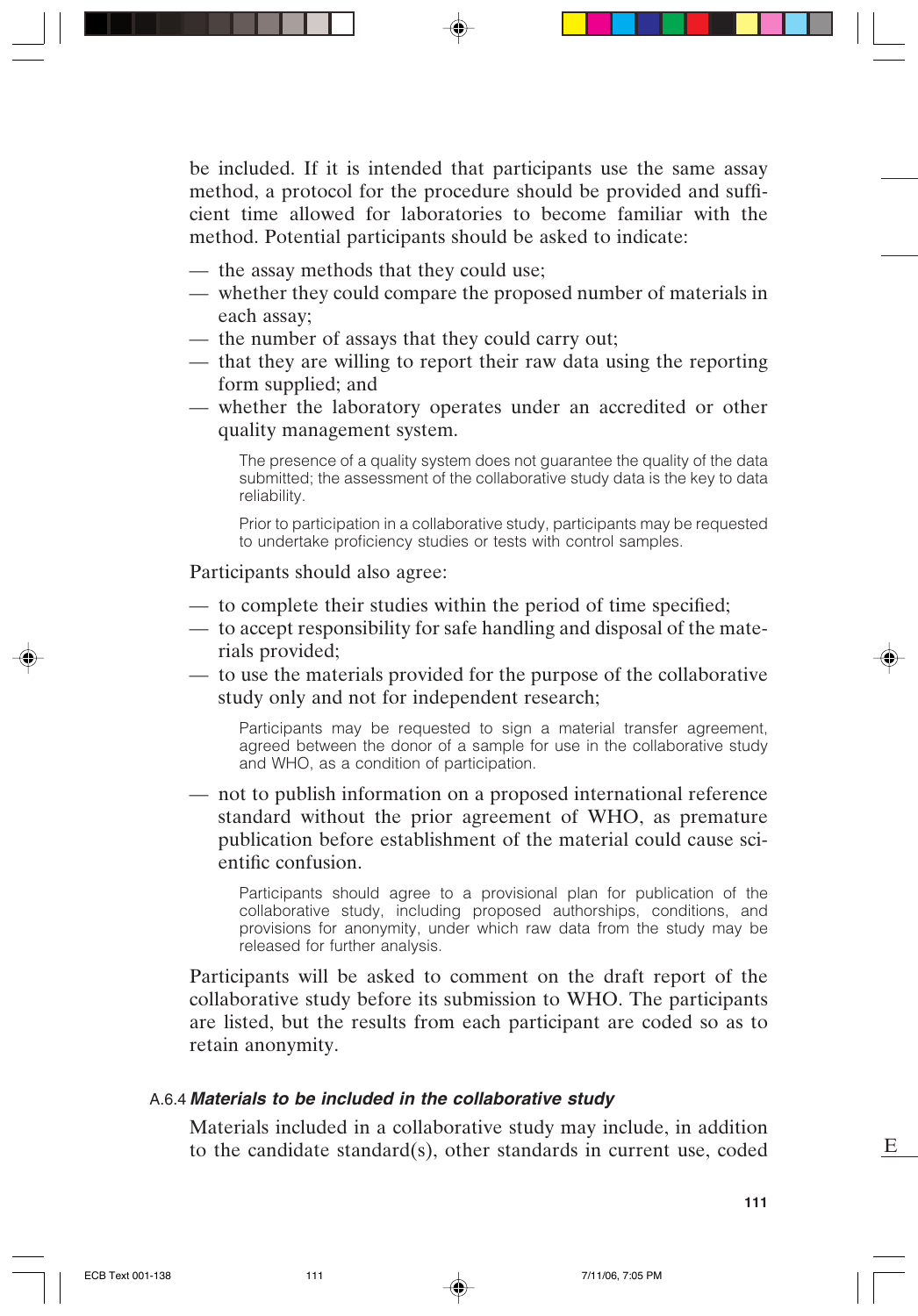duplicate samples, typical samples for which the standard will be used (to assess commutability), samples that are known to be out of specification (e.g. samples that have failed a quality control test for a key parameter such as potency), or one or more dilutions of a sample included in the study.

Additional materials included in collaborative studies must be such that all the samples of a given preparation are within specified limits and stable during the time required for the study to be completed. To avoid introduction of bias, samples should be coded and labelled so that participants cannot identify materials and their sources or duplicate samples. Where appropriate, materials should be screened for freedom from infectious agents.

The materials should be distributed to the participants in accordance with current postal or air freight regulations (*22*). They should be securely packaged and appropriately labelled. If any materials are frozen, they should be packaged in insulated containers with sufficient coolant to last until they are delivered. They should be accompanied by directions for storage, handling and safe use and disposal. Participants should be requested to report the condition of the samples to the study organizer immediately upon receipt.

Temperature monitoring devices may be included with the shipment, or on the label of the standard.

If concerns about the condition of the samples are reported, the study organizer should decide as quickly as possible whether there is a need to ship replacement samples, and inform the participant of the decision concerning the condition of the samples.

## A.6.5 **Reporting of results**

Each participant should be provided with a form on which to provide information on:

- the assay method(s) used, including details of the assay design and layout. This may also include details of the animals (species, strain, weight range, sex, pretreatment and method of randomization), or of other test materials (for example, organisms, cells, test kits or substrates);
- the nature of diluent solutions and the procedure for making dilutions of test and standard materials. This information is important for the calculation of results and the detection of causes of variation, bias or inaccuracy; and
- assay results given as raw (i.e. unprocessed) data. All data obtained should be reported, and an explanation must be given for proposed rejection of any data.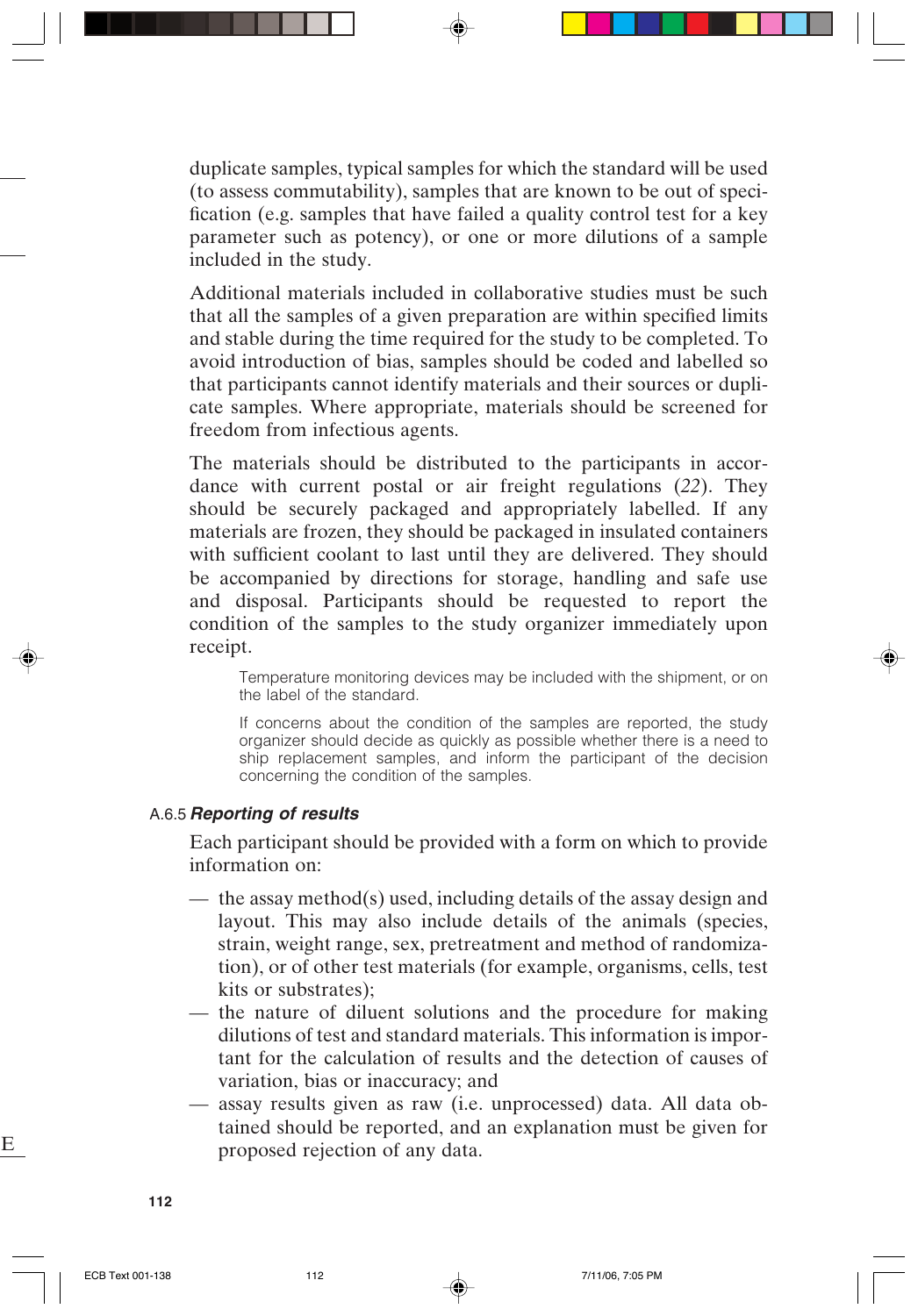In addition, participants should provide their own statistical calculations for each assay as this helps to show whether they interpret their results in the same way as the biometrician who analyses all the results.

### A.6.6 **Analysis of results**

Results from all participants are analysed by statistical methods described and considered appropriate by the biometrician responsible for the design of the study, who should be experienced in the statistical evaluation of the results of various types of assay. This analysis requires access to suitable computing facilities and statistical software. The results of each assay should be analysed separately and, as appropriate, the validity tested and the relative potency and precision calculated (for example, as means and 95% confidence intervals). Any questions about the results should be discussed promptly with the participant concerned.

The variability in results between assay methods, and between laboratories, should be described and assessed as part of the analysis. For example, an analysis of variance may be used to assess the statistical significance of differences between methods and laboratories. Other possible causes of variation, such as differences between candidate reference materials when more than one is included, should also be assessed. An assessment should be made of factors that may be the cause of significant heterogeneity of potency estimates, nonlinearity and differences in slopes. There is no general rule for the detection of outliers.

Sources and causes of apparent outliers may not be consistent within assays, between assays, between laboratories or methods. Omission of any data should be taken into account in subsequent analysis.

As part of the overall study analysis, for each candidate preparation, the results of all the assays carried out by each participating laboratory, with each assay method, should be combined, where appropriate, and the potencies and confidence limits calculated. There is no generally applicable method for the combination of estimates.

The methods to use for combination of estimates depend upon factors such as the intended use of the standard, information about assay systems, and the nature of the estimates and their distribution.

The results of assays should also be displayed graphically, for example as histograms, as this may help to detect unusual features that could be overlooked in the study of numerical data alone.

#### A.6.7 **Report on a collaborative study**

A copy of the draft report is sent to each participant together with the code used to identify them. The participants should confirm that: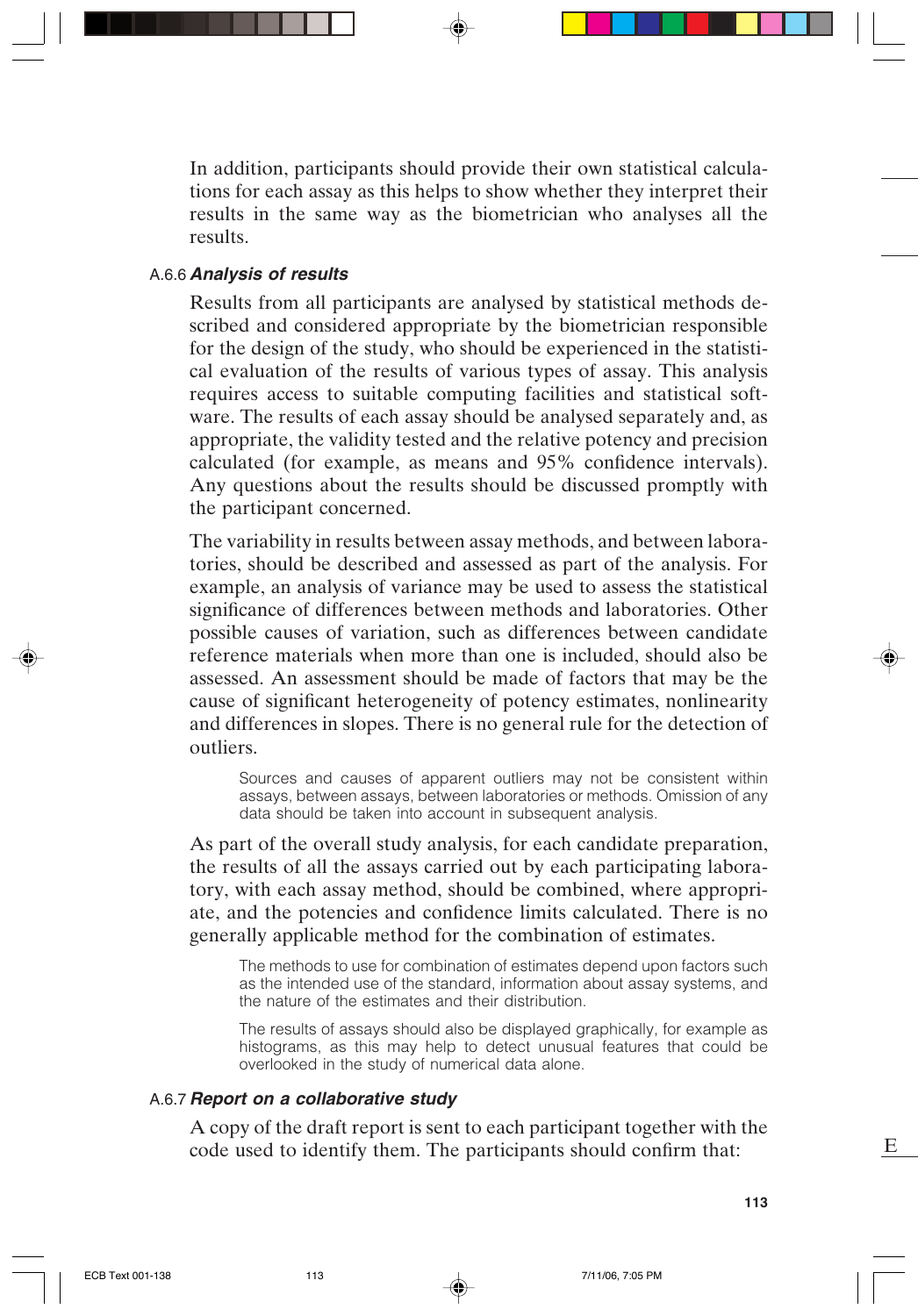- their data have been correctly interpreted in the analysis;
- the proposed material is suitable to serve as a reference standard for the purpose defined; and
- the proposed unitage is appropriate.

The final report, after it has been amended where necessary and including a statement that the participants have agreed with it, is submitted to WHO. The information to be provided is outlined in section A.7 of these Recommendations.

Any disagreement should be noted, together with any relevant critical comments, for further consideration by the Expert Committee on Biological Standardization.

The report of the collaborative study on a proposed international reference standard is the copyright property of WHO.

The report published by WHO is assigned a document number and is intended for presentation to the Expert Committee on Biological Standardization as a working document. The study authors are strongly encouraged to submit a revised version of the report for publication in a peer-reviewed scientific journal. A manuscript submitted for publication should report the decision of the Expert Committee on Biological Standardization, and it is likely that the data and methods will need to be presented in a more concise manner than in the working document.

When the reference standard has been established, the report is used as the basis of the instruction leaflet for users that accompanies every dispatch of the material (a model is given in Appendix 2).

Data used to support the establishment of an international biological reference standard are made available to a user of the material either through reference to a scientific publication on the material or through the report provided to the Expert Committee on Biological Standardization to support the request to establish the material, or both.

The working document (presented to the Expert Committee) describing the report of the study may be made available on the WHO web site (www.who.int/biologicals).

## A.7 **Detailed information to be provided to WHO**

The following information should be provided in the report to WHO, in support of the submission of a request for adoption of a candidate preparation as an international biological measurement standard by the WHO Expert Committee on Biological Standardization. The information to be provided to support a proposal to establish an interim reference reagent is given in section A.7.6.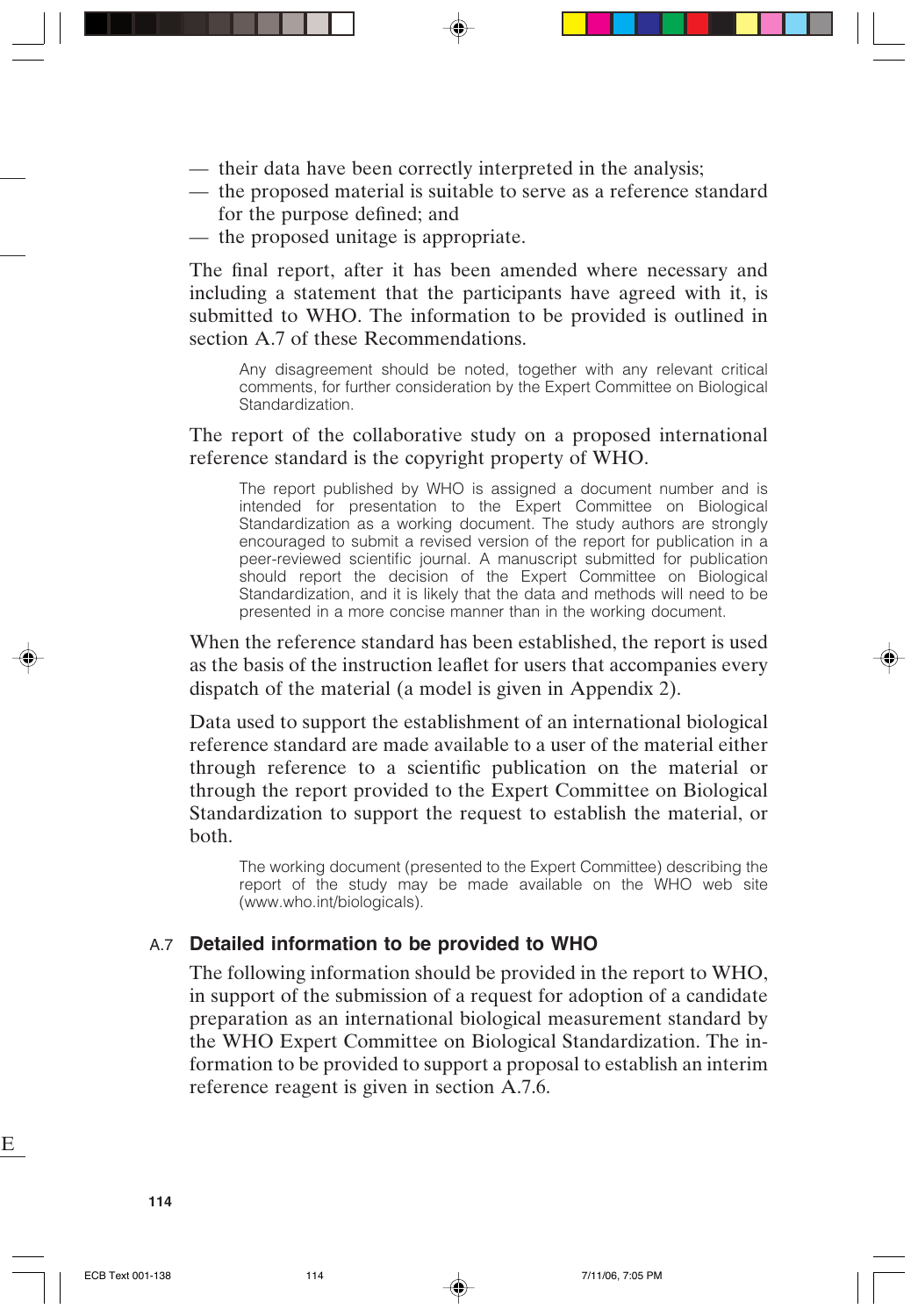## A.7.1 **Introduction**

The introduction should explain the background and need for an international reference standard. It should include:

- the name of the substance for which an international reference standard is proposed;
- a definition of the substance being measured (the "measurand");
- the rationale for the choice of units (IU or SI) being proposed;
- if the candidate reference standard is a replacement standard, the rationale for the approach taken to ensure continuity of the IU;
- the way in which the study has been designed to evaluate the fitness of purpose for the intended use of the reference standard, including, where appropriate, an assessment of commutability;
- whether the material is needed to standardize products for the prevention, treatment or diagnosis of disease;
- whether the material is subject to requirements for the manufacture and control of biological substances, is the subject of a monograph in a pharmacopoeia and is traded internationally;
- any recommendation by WHO or a recognized scientific organization that the material should be prepared;
- a review of methods currently used for the assay of similar materials, and the rationale for the choice of methods included in the study;
- the aims of the collaborative study and details of the participants;
- if a pilot study has been performed, appropriate details on the material used and the results; and
- if the reference standard is intended for use in the in vitro diagnostics field, the relationship of the approach used to the principles set out in ISO 17511 (*8*) where applicable.

## A.7.2 **Bulk material and processing**

The following information should be provided on the bulk material and processing:

- description of the bulk material including its source, nature (including information about the donor(s) if relevant) and, where appropriate, its composition. This information may be supplemented by appropriate references from the literature, patent information or package inserts;
- details and results of safety and other chemical, physical and biological tests that have been performed;
- whether batches of bulk material were combined and, if so, the procedure used;
- the composition of the material filled, including buffers diluents, bulking agents or stabilizers;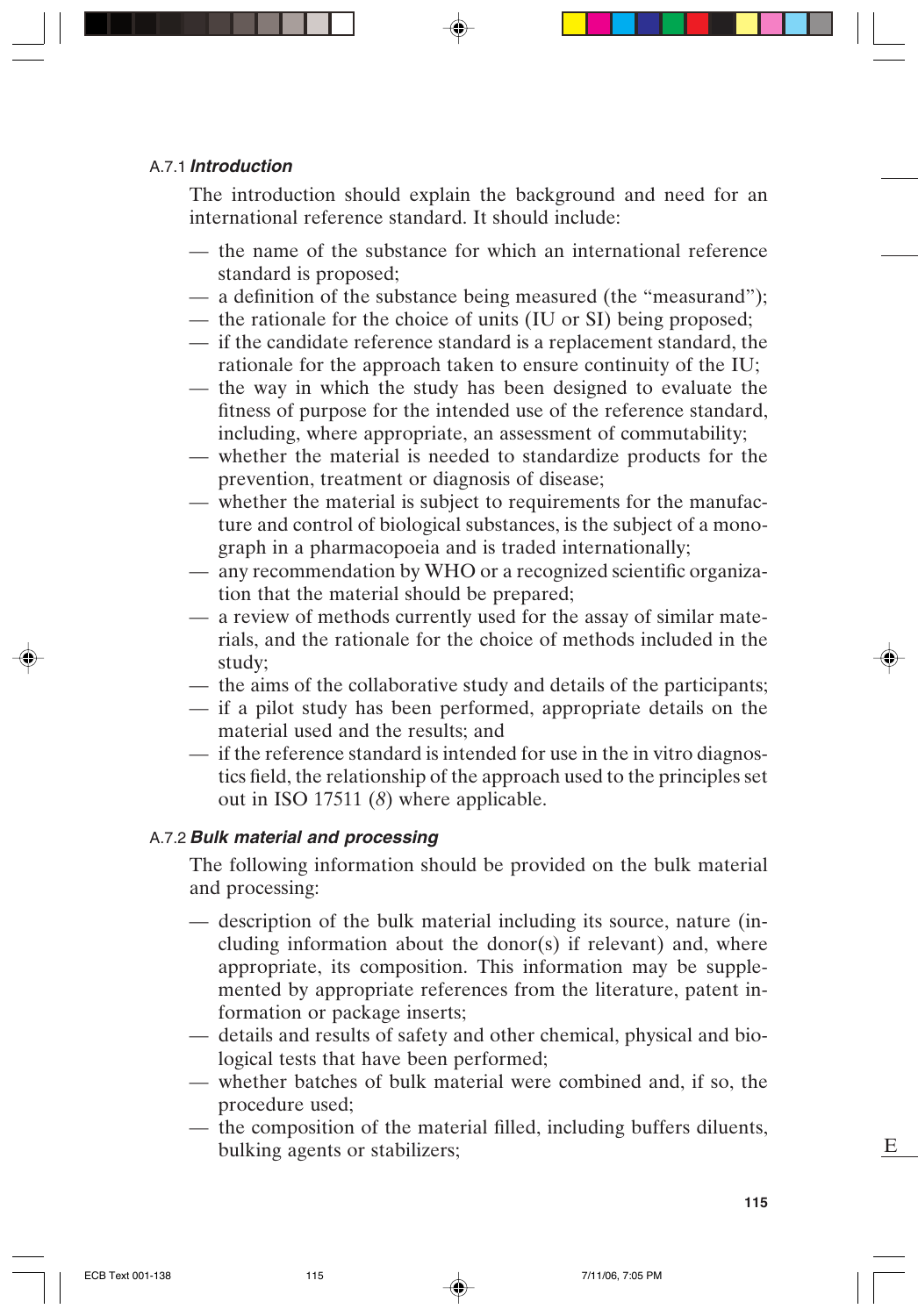- the identifying code of the candidate reference standard.
- the address of the facility where the bulk material was processed into final containers. If subcontractors have been used for any stage of the processing, the identity of the subcontractor(s) should be provided together with a list of the operations they carried out;
- full details of the processing operations (filling, lyophilization and sealing) and the dates on which they were performed;
- the number of containers used to estimate the precision of fill, the intervals at which weights were determined, and the results expressed as the coefficient of variation;
- evidence of validation of ampoule integrity after the sealing process;
- details of the gas under which the material was sealed, its purity, the method used to determine the residual oxygen content in the containers and the results obtained;
- the method used to determine the residual moisture content in the containers and the results obtained (as a percentage of the dry weight);
- details and results of other tests performed on the contents of the final containers;
- the number of final filled containers in the batch offered to WHO;
- the address of the intended place of storage and the name of the present custodian; and
- the storage conditions including temperature.

## A.7.3 **Stability studies on the product in the final container**

The information on stability studies on the product in the final container should include:

- the name of the laboratory(ies) that obtained the stability data and details of the assay method(s) used to obtain them;
- the details of the stability study, including the number of assays carried out and the details of the samples assayed, including temperatures and duration of storage, and the results of assay of the activity remaining in each container after exposure to various temperatures, together with the 95% confidence intervals;

The methods used for estimation of the 95% confidence intervals for the predicted percentage loss of activity per year (33) should be described.

#### — an assessment of the stability of the material;

This may be based on the accelerated degradation studies, in the form of the predicted percentage loss of activity per year together with the 95% confidence intervals at the proposed storage temperature and any other appropriate temperature (e.g. +20°C and/or +37°C) which is similar to or higher than the conditions expected to be encountered during delivery of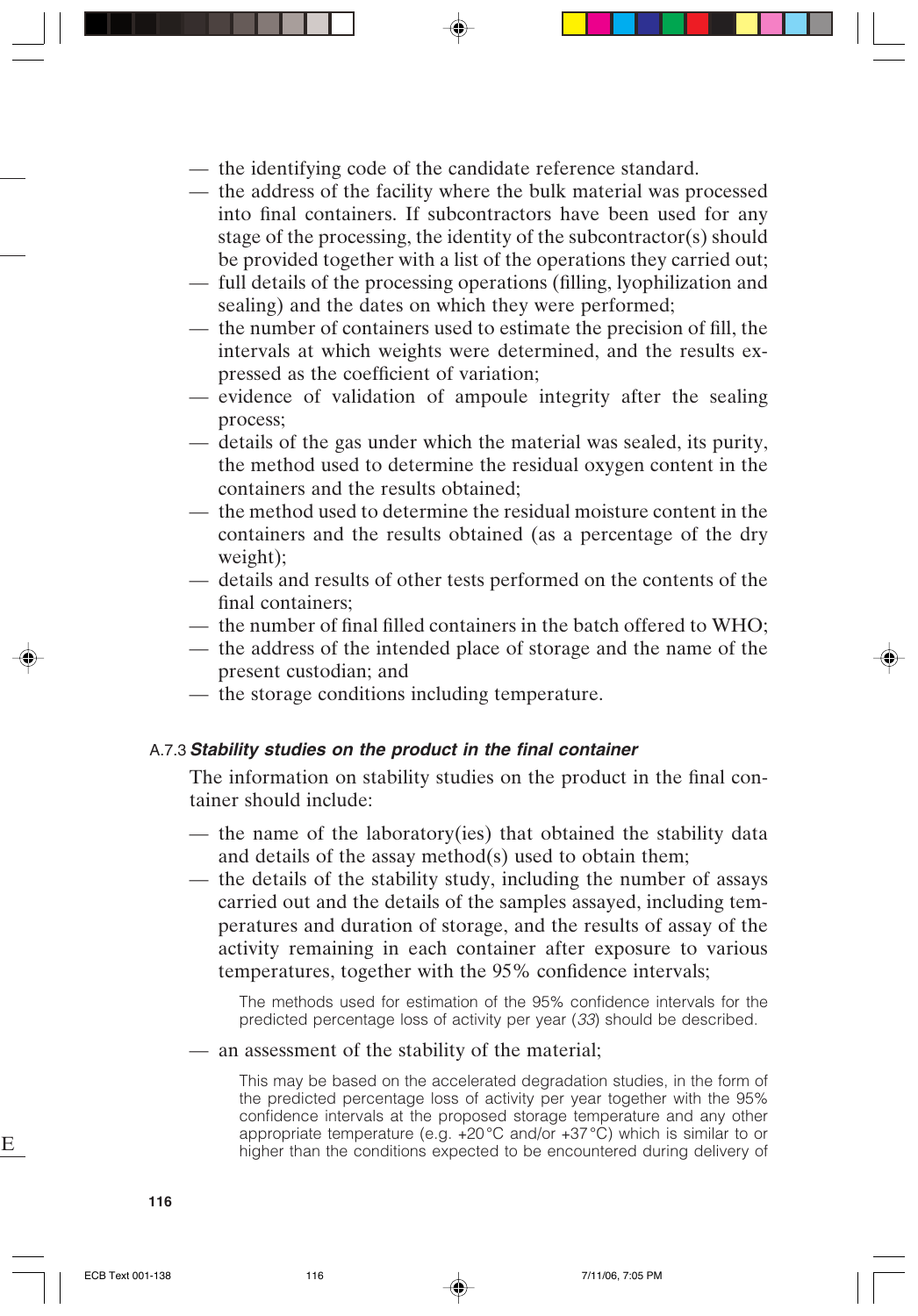the reference standards. In some cases other methods may be appropriate, such as real-time stability studies where the Arrhenius equation does not apply.

— an assessment of the stability of the reconstituted reference standard.

## A.7.4 **The report of the collaborative study**

The following information should be provided on the collaborative study:

- The reason why a WHO biological standard is needed and the history of decisions of the Expert Committee on Biological Standardization or of WHO, if any, to support the need for the material.
- Planning and design of the collaborative study and descriptions of the nature of any other materials included in it.
- The assay methods used and which participants used them, described in such a way as to maintain blinding so that participants cannot be identified.
- For each assay method, the number of assays that each participant was asked to perform and the number actually carried out.
- A description of the statistical analysis carried out, including the way in which the linearity and parallelism of the dose–response curves were established and any problems that arose.
- Results obtained from the statistical analysis which should include:
	- the numbers of valid and invalid results;
	- the grounds for exclusion of any results (e.g. nonparallelism or nonlinearity);
	- a comparison of assay results from materials tested by different assay methods, together with their interpretation and comments on particular factors, such as the frequency distribution of the estimates, differences in potency estimates and any observed factors which may account for these, and any differences observed between assay methods;
	- for each laboratory using a given assay method, the within-assay variation and the overall between-assay variation should be stated where possible; and
	- the overall estimates of relative potencies obtained by each assay method, calculated both with and without outlying results;

The (raw) data should be available on request to WHO (Secretary, Expert Committee on Biological Standardization) for a period of at least 20 years, or longer if the standard is still in use.

• The final figure for the overall estimate of the potency of the proposed reference standard, comments on the validity of the over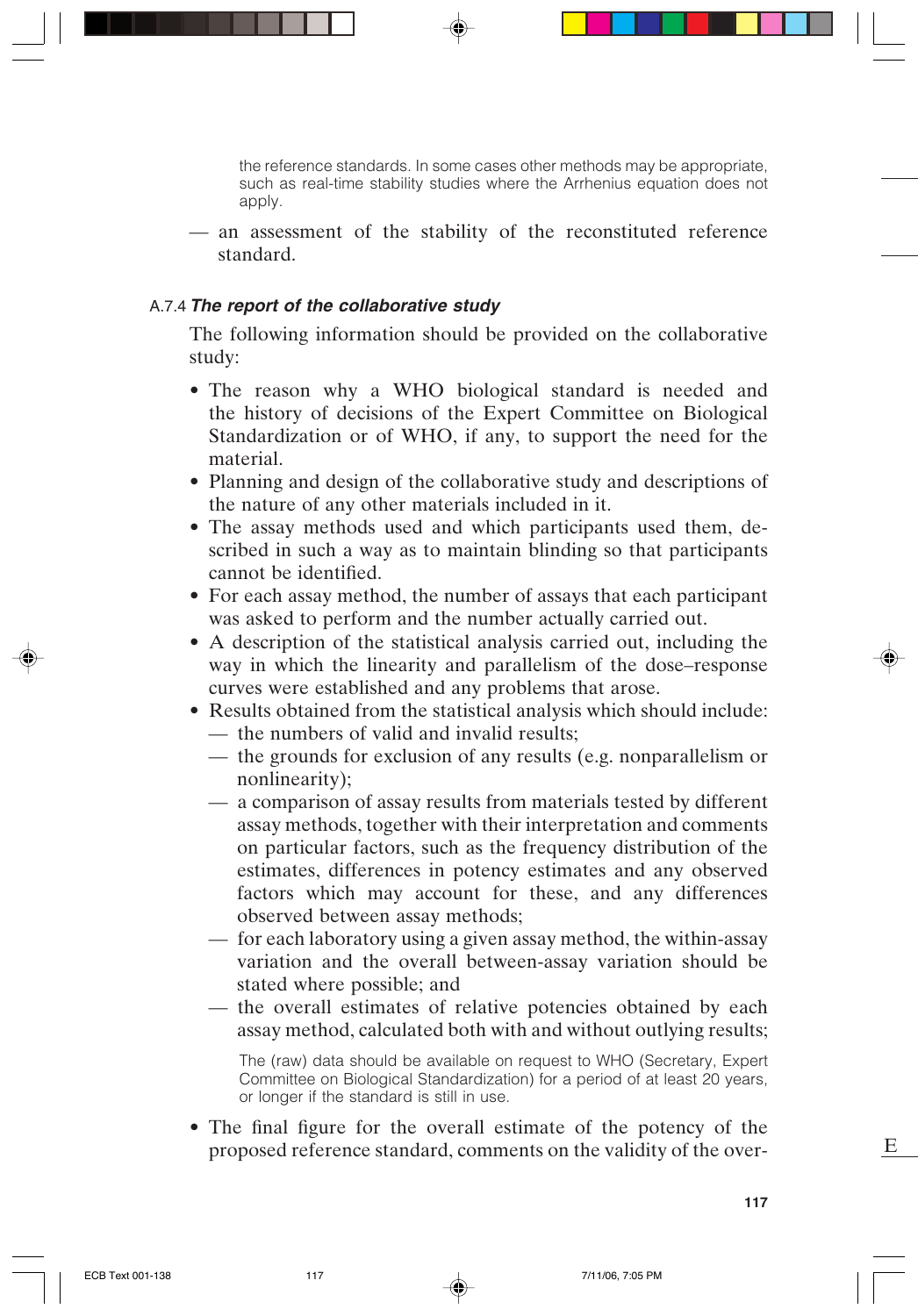all estimate, and if appropriate, the 95% confidence intervals and the method of deriving them.

• In studies on proposed first international reference standards, an assessment of the degree to which the calculation of potencies relative to the proposed reference standard reduced differences between laboratories and between methods.

### A.7.5 **Other information**

The report should also include:

• A recommendation for establishment of the material to serve as a reference standard together with any limitations on its use (e.g. suitability only for certain assay methods), together with a recommended potency in international or other relevant units.

The basis of assignment of units to the first International Standard for a material is the results of the collaborative study. Because the value assigned to the preparation is arbitrary in the case of IUs, it may be convenient to propose the value as a rounded number instead of a number derived by statistical analysis of the results. For replacement standards, the value proposed should ensure the continuity of the IU.

- A formal statement of the traceability path of the IU established by the proposed standard.
- A consideration of the relationship of the unit established by the proposed standard with previous units for the same material, including evaluation of the extent to which continuity of the IU has been maintained.
- A formal consideration of uncertainty, including a statement of the uncertainty of content derived from the variance of the fill, and an evaluation of the requirements of uncertainty statements in the context of the traceability path.
- An evaluation of the extent to which commutability has been demonstrated in the collaborative study.
- A list of the names and addresses of the participants. The coding used to refer to participants in the body of the report should not correspond to the order in which they are listed.
- Tables and histograms of the results of the collaborative study.
- A summary of the participants' comments on the report.
- Acknowledgements, summary and references.
- A copy of the proposed instruction leaflet and safety data sheet for users. It is recommended that a consistent format is used to ensure that no relevant information is omitted. A guide is given in Appendix 2.
- If requested, the detailed manufacturing records including results of in-process controls.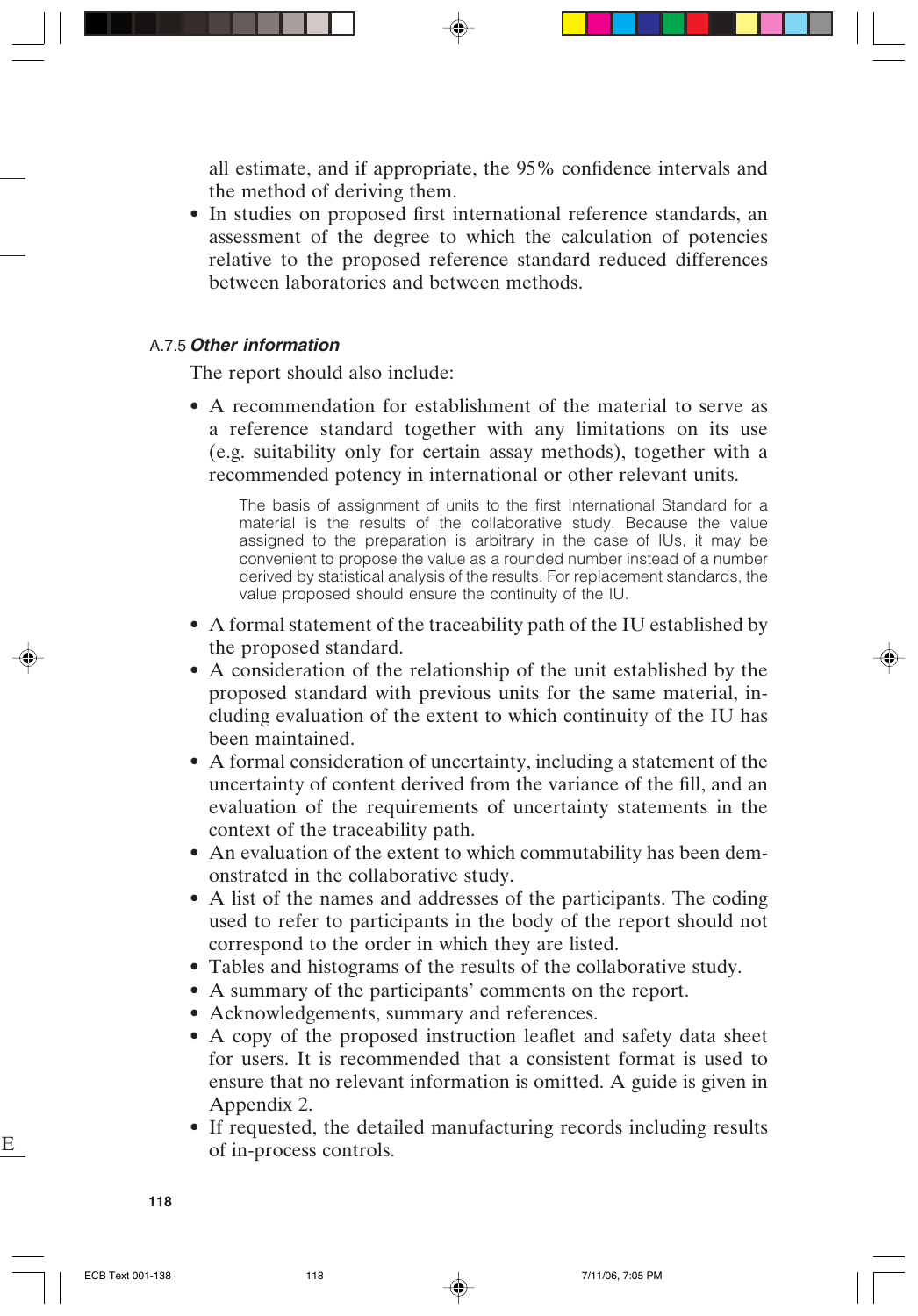• If requested, detailed results of tests performed on the bulk and/or filled material.

## A.7.6 **Report on a collaborative study on a proposed reference reagent**

The report on a collaborative study on a proposed reference reagent, which may be submitted for publication in a scientific journal, should include the following information:

- title;
- authors;
- summary (which includes the reason why the material is required; the number of laboratories and countries represented in the collaborative study; the aim of the study; the results; any comments; the stability of the proposed material; a proposal for adoption by the Expert Committee on Biological Standardization that states the code number of the preparation, and the proposed potency);
- introduction;
- the number of laboratories and countries represented in the collaborative study;
- materials (which, for the proposed reference reagent, should include the information specified in section A.7.2 );
- stability of proposed interim reference reagent;
- assay methods;
- results (including the statistical analysis);
- discussion/conclusions;
- proposal (for adoption by the Expert Committee on Biological Standardization that states the code number of the preparation and the proposed potency);
- references (if any);
- participants (who, unless it has been agreed to the contrary, are referred to in the body of the report only by anonymous code numbers, which do not correspond to the order in which they are listed);
- tables and figures; and
- acknowledgements.

## A.8 **Establishment of an international biological reference standard**

A preparation may be established as an international biological reference standard by the WHO when:

— the report on the collaborative study has been prepared, all participants have had the opportunity to comment on the report, and the report together with all comments have been presented to the Expert Committee on Biological Standardization;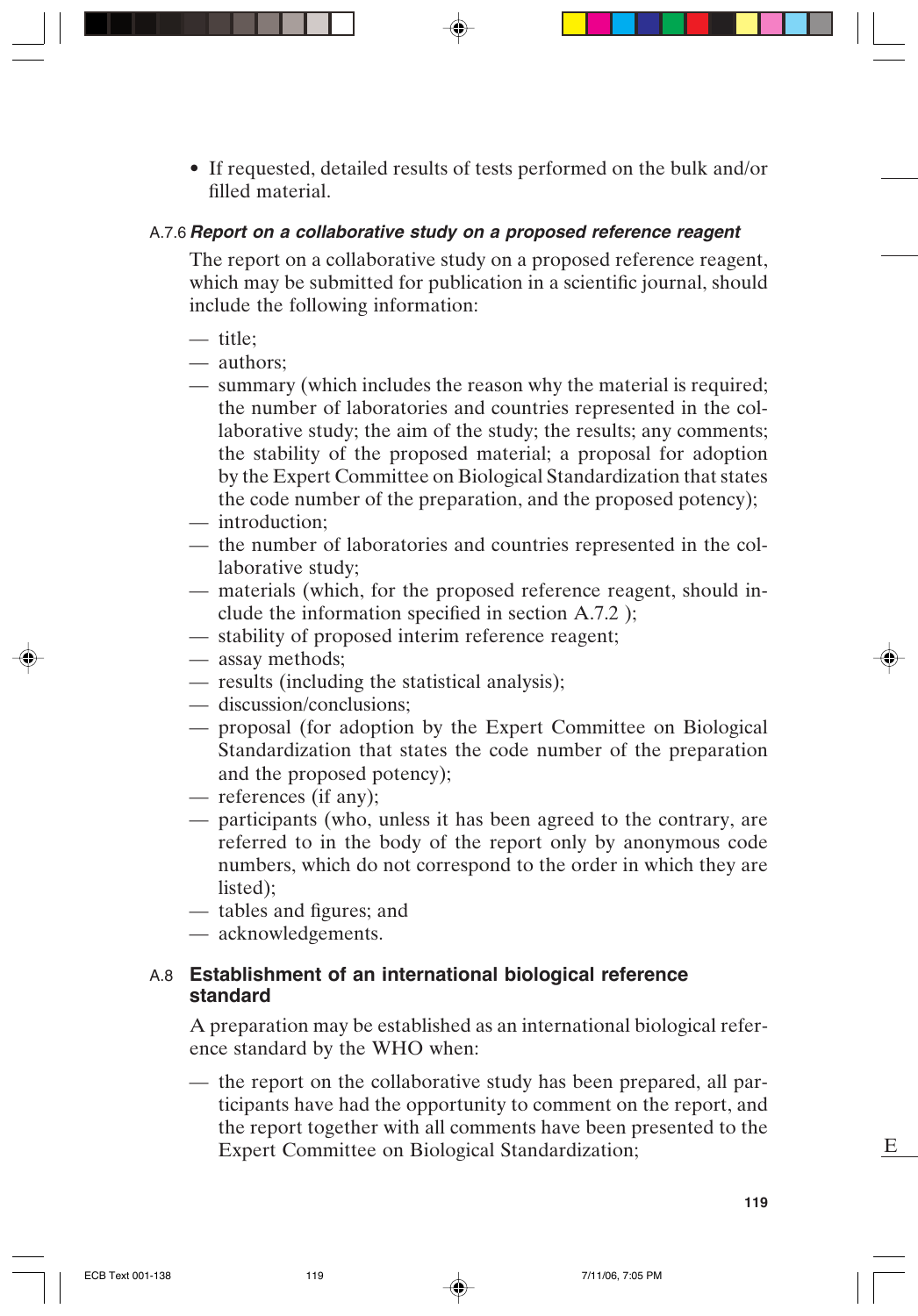- any queries raised by Working Groups or other groups requested by WHO to undertake a peer review of the proposals have been answered satisfactorily;
- all queries raised by members of the WHO Expert Advisory Panel on Biological Standardization after they have examined the information provided under Section A.7 have been answered satisfactorily; and
- the Expert Committee on Biological Standardization has come to an agreement based on the evidence provided and the expert recommendations for the material.

The decision of the Expert Committee is endorsed by the Director-General of WHO. A list of international biological reference standards is published from time to time in the WHO Technical Report Series and the current version is available on the WHO web site (www.who.int/biologicals). Reference standards that have been established or discontinued are included in an Annex to reports of meetings of the WHO Expert Committee on Biological Standardization. Catalogues are also available from custodian laboratories in printed and electronic form.

## A.9 **Storage and distribu tion of international biological reference standards**

Custodian laboratories store and distribute international biological reference standards on behalf of WHO. The identity of the custodian laboratory for a particular reference standard is given in the above-mentioned list of reference standards. A key responsibility of the custodian laboratories is to maintain the integrity of the stored materials. The laboratories have comprehensive contingency plans to ensure that this integrity is maintained (*34*). Custodian laboratories are also encouraged to identify and maintain locations for offsite storage of sufficient numbers of each WHO International Standard to allow establishment of a replacement in the event of a catastrophe leading to the loss of or damage to the entire storage facility.

These include monitoring of sample storage conditions and alarm systems with protocols and procedures in place to respond to alerts that are designed to maintain low-temperature storage of the preparations. Systems are also in place to avert accidental or intentional tampering with freezer or alarm settings. The laboratories have back-up emergency generators and provide relevant training for the personnel responsible for maintaining lowtemperature storage of the reference standards.

Custodianship of international biological reference standards requires considerable commitment and investment on behalf of the host institution.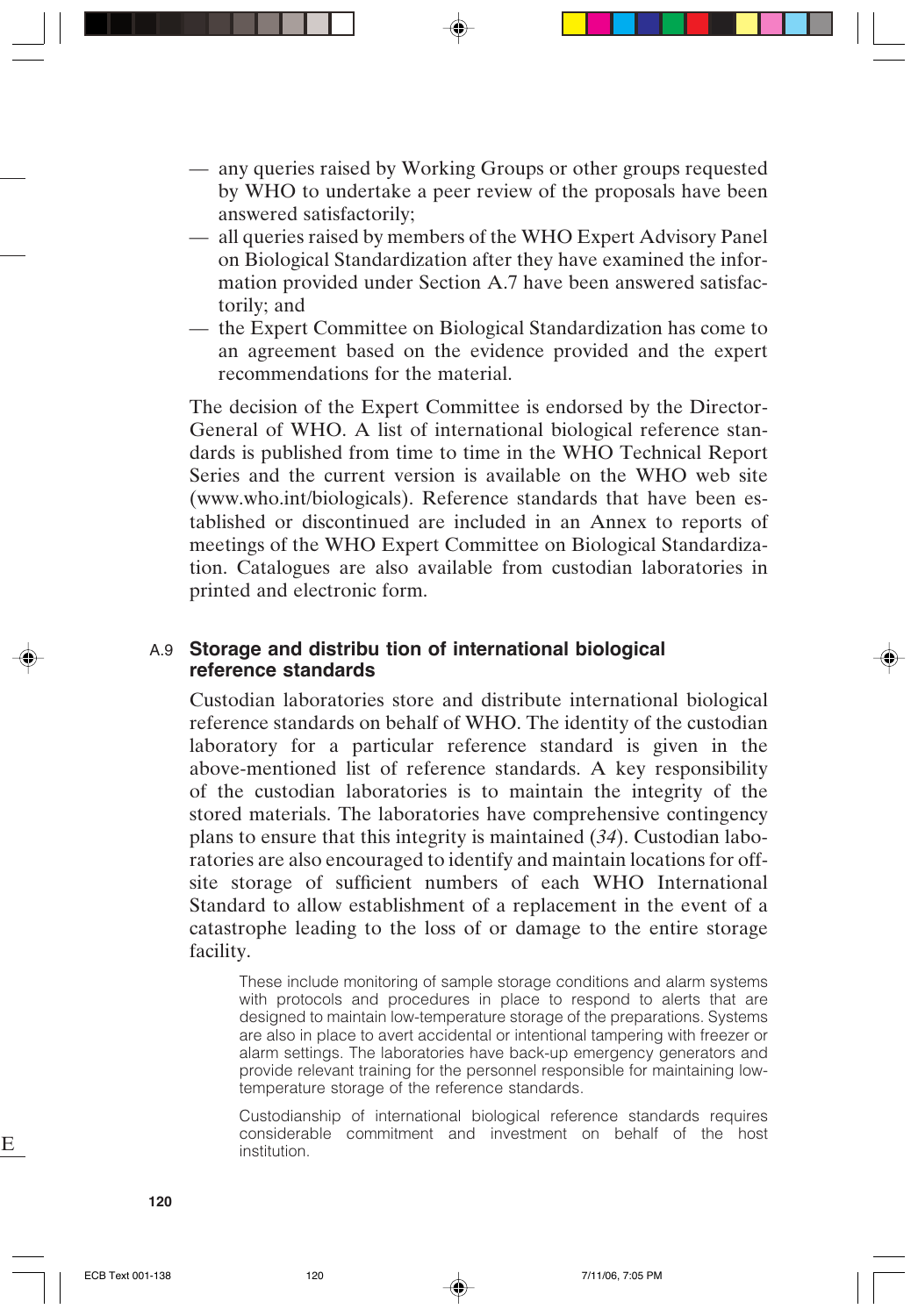Custodian laboratories ensure that appropriate precautions are taken to ensure that shipments of biological reference preparations comply, where appropriate, with international regulations on transport of infectious substances (*22*).

# **Part B. General considerations for the preparation, characterization and calibration of regional or national biological reference standards**

## B.1 **Introduction**

As supplies of an International Standard may be limited, regional and national authorities may consider preparing and establishing their own secondary reference standards, calibrated against and traceable to, the primary WHO materials, for wider use. Similarly, a manufacturer undertaking the assay of many batches of a biological product should usually establish a laboratory reference standard for routine use in these assays. The activities of such secondary preparations should be calibrated in IU by direct comparison with the international reference standard or, if necessary, by comparison with a regional or national reference standard. The amount of effort involved in setting up validated secondary reference standards should not be underestimated. For this reason, countries in a given region are advised to collaborate in the preparation of regional reference standards. The reference standards resulting from such collaboration are likely to have a wider application and duplication of effort is avoided or minimized.

International biological reference standards are distributed free of charge to national control laboratories and intergovernmental organizations for their intended purpose.

International biological reference standards are usually not intended for use as working standards to be used every time a particular assay is performed.

If an international reference standard is not available from WHO, a regional or national authority may need to establish a reference standard and, if appropriate, define a unit of activity.

An example is the European Pharmacopoeia unit of activity for some biological reference standards.

In preparing and establishing secondary reference standards, the principles and considerations set out in Part A apply, but some details may be modified. Particular points for consideration are set out below.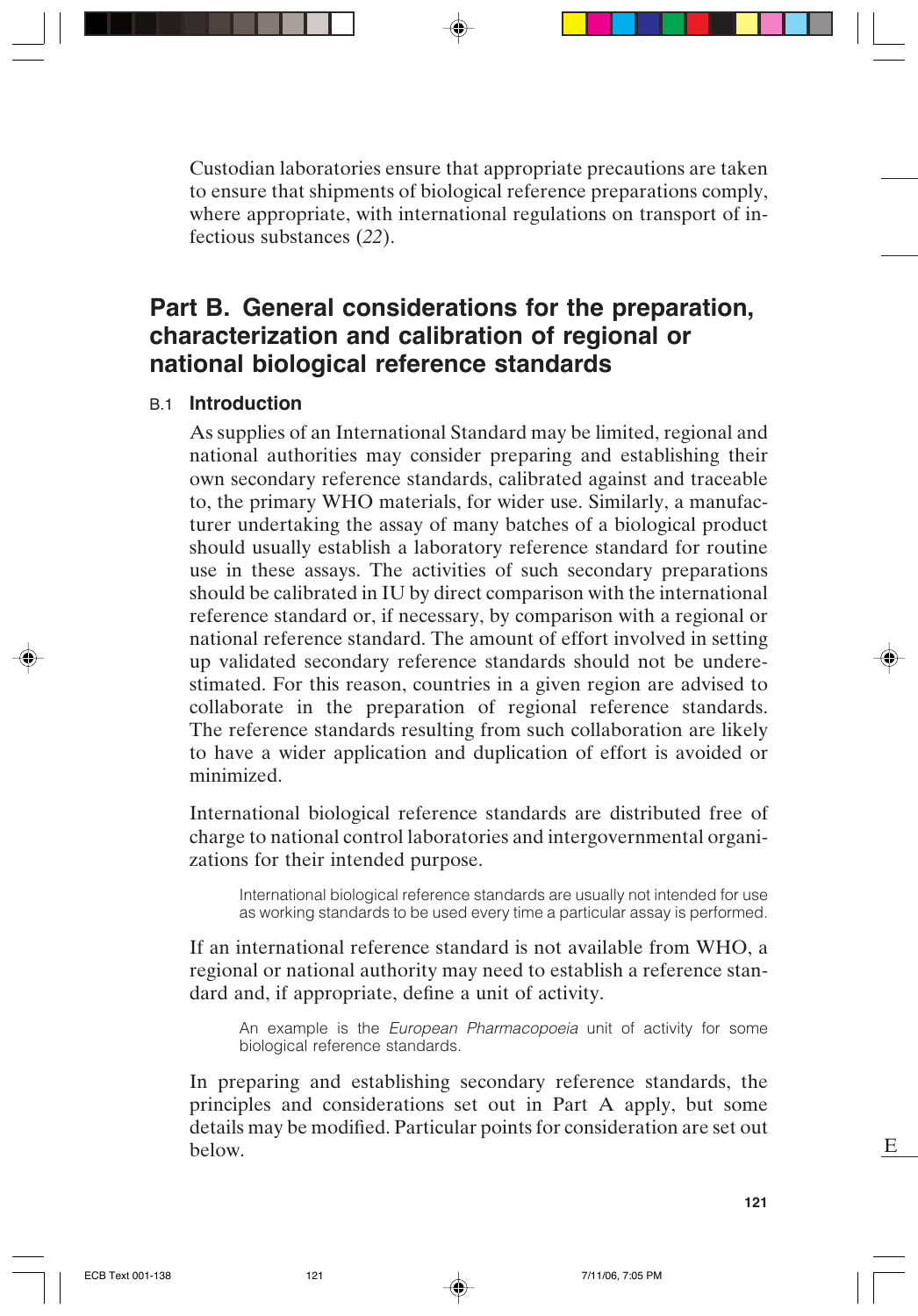## B.2 **Assessment of need and procurement of material**

The purposes for which a secondary reference standard may be needed are the same as for an international preparation, but the amount of the international reference standard available may be insufficient for frequent use, for example in routine testing of batches.

The purpose for which a material is required should be explained to the candidate supplier, usually a manufacturer. The composition of a secondary reference standard should resemble that of the materials to be assayed against it.

Where possible, resemblance to the International Standard is desirable.

Frequently, materials will be supplied as final containers, often closed with rubber or elastomer stoppers. In this case, it is very important that the contents of the individual containers are homogeneous. Sometimes the regional or national laboratory will have to distribute a bulk material into final containers and will require the appropriate facilities to do so or should delegate this task to an appropriate body.

## B.3 **Distribution into and processing of final containers**

Because regional, national and laboratory reference standards are likely to be used regularly and the batches may be replaced more frequently than those of international reference standards, it is acceptable to store them in stoppered vials rather than in sealed glass ampoules. The specifications for precision of fill, residual oxygen and moisture content should be sufficient to assure the suitability of the reference standard for its intended purpose. It is essential that the stability of the filled material is established and that it is sufficient for the time projected for the shelf-life of the batch. It is advisable to monitor stability through an appropriate programme and to re-check stability from time to time against the relevant international reference standard.

Results of tests with the International Standard in the context of a stabilitymonitoring programme are of interest to WHO, and laboratories are encouraged to report the results to the Secretary, Expert Committee on Biological Standardization.

The requirements for labelling should be adapted to suit the context in which the material has been prepared and will be used.

#### B.4 **Calibration**

The calibration of a secondary reference material is a complex process and more extensive guidance than can be provided here is re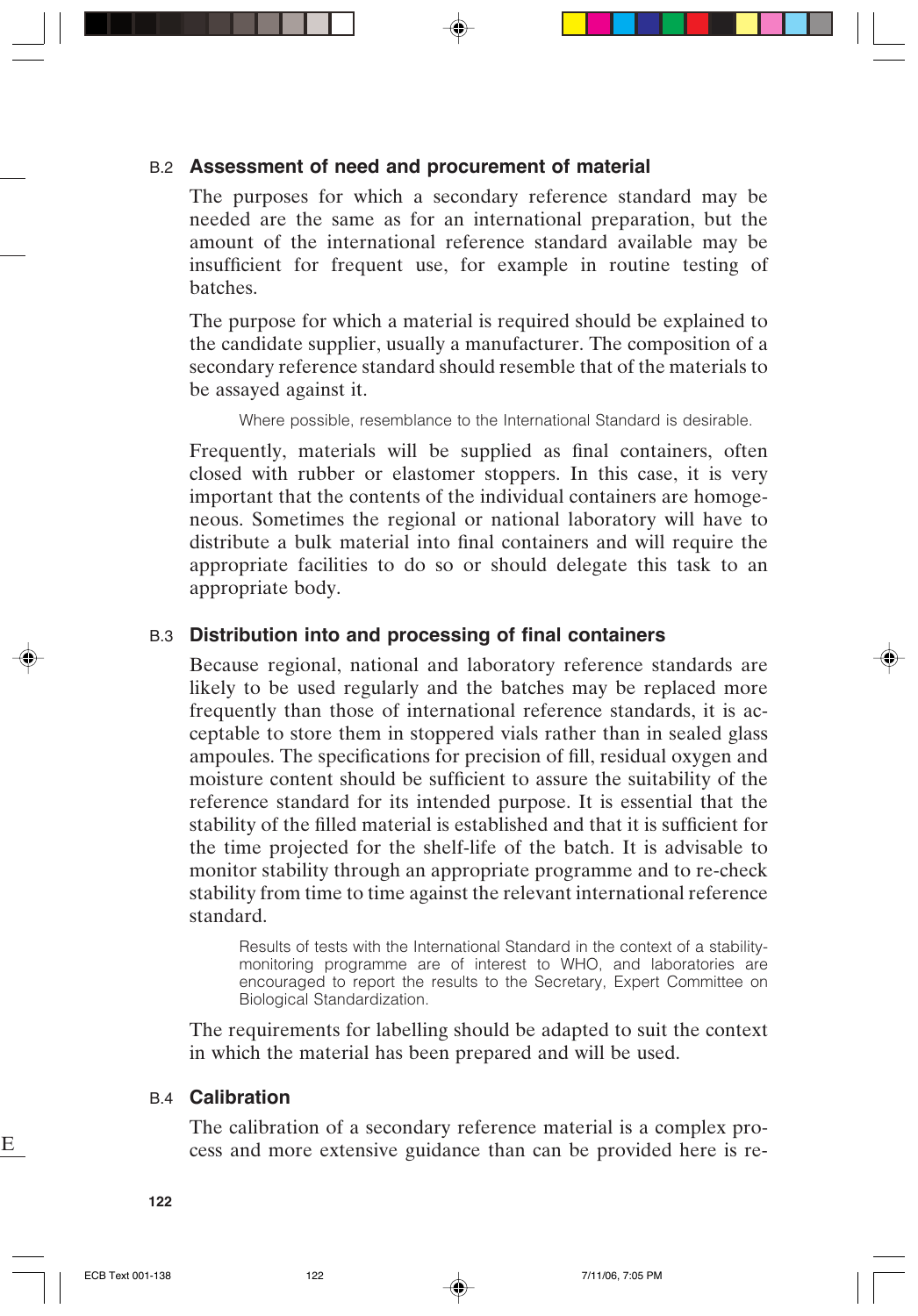quired. Considerations that need to be taken into account include, but are not necessarily restricted to:

- the higher order reference standards to which the regional or national standards are traceable, usually the WHO International Standard;
- compliance with regulatory requirements; calibration of secondary standards for therapeutic products should comply with local regulatory requirements whereas calibration of secondary standards for diagnostic use should follow the principles set out in ISO 17511 (*8*);
- whether an uncertainty value should be assigned; compliance with the requirements for metrological traceability will, in many cases, involve the use of restricted or single specified methods of analysis, and statements of uncertainty of the assigned unitage in terms of the International Standard, but there are exemptions as described by ISO 34;
- although the range of assay methods may be restricted, calibration will often involve a very large data set to minimize the uncertainty;
- how stability should be evaluated; stability testing is usually carried out using a programme for monitoring against the International Standard (rather than the predictive model used for establishment of the International Standard); and
- $\circlearrowright$  the need to verify the calibration obtained.

The number and geographical origin of the participants are likely to be more limited than for a global collaborative study to establish an International Standard. In some instances it may be sufficient to include as few as two participants, the body intending to establish the material and the supplier of the material. Great care should be taken to calibrate secondary reference standards as accurately as possible to avoid systematic bias in the estimation of potency. This may require a larger number of replicate assays.

Reports on collaborative studies to evaluate secondary reference standards should comply with the requirements of the organizing body. Final reports should be submitted to and retained by the organizing body. Instructions for use and safety information should be supplied to users with the reference standards.

# **Acknowledgements**

The first draft of these revised recommendations was prepared by Dr D. Calam and reviewed at a consultation held from 26–27 June 2003 at the World Health Organization, Geneva. The consultation was attended by the following people: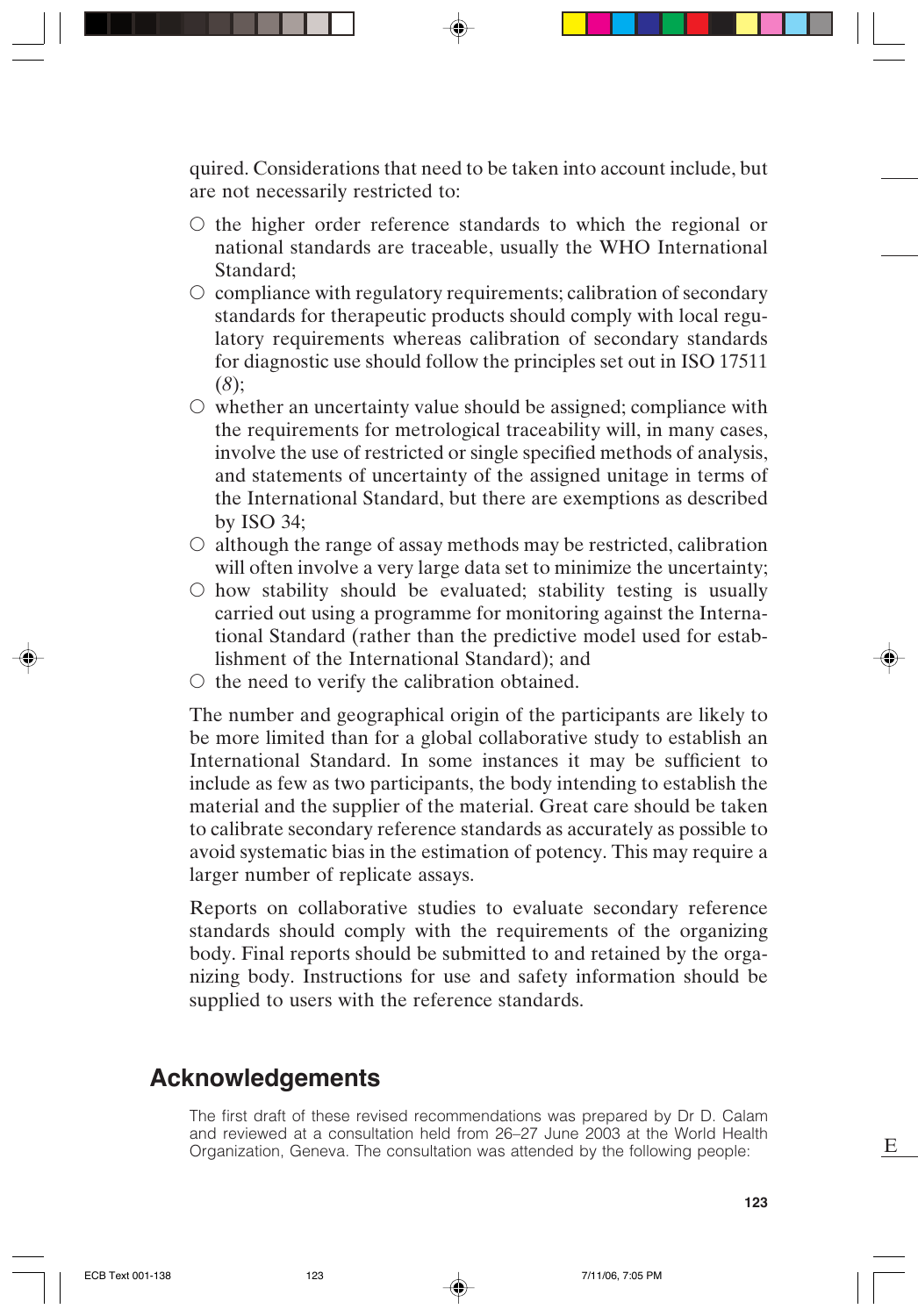Professor W.G. Van Aken, Amstelveen, the Netherlands; Dr T. Barrowcliffe, National Institute for Biological Standards and Control, Potters Bar, Herts., England; Dr A. Bristow, National Institute for Biological Standards and Control, Potters Bar, Herts., England; Dr D. Calam, Pewsey, Wiltshire, England; Dr W. Egan, Center for Biologics Evaluation and Research, Food and Drug Administraton, Rockville, MD, USA; Dr R. Gaines Das, National Institute for Biological Standards and Control, Potters Bar, Herts., England; Dr I. Hewlett, Center for Biologics Evaluation and Research, Food and Drug Administration; Rockville, MD, USA; Dr N. Lelie, Sanquin-CLB, Alkmaar, the Netherlands; Dr P. Minor, National Institute for Biological Standards and Control, Potters Bar, Herts., England; Dr M. Nübling, Paul Ehrlich Institute, Langen, Germany; Dr P. Phillips, National Institute for Biological Standards and Control, Potters Bar, Herts., England; Dr K. Zoon, Center for Cancer Research, National Cancer Institute/National Institutes of Health; Bethesda, MD, USA; Dr R. Büchel, Plasma Protein Therapeutics Association, Brussels, Belgium; Dr M. Duchêne, GlaxoSmithKline Biologicals, Rixensart, Belgium; Dr A. Eshkol, Serono International SA, Plan-les-Ouates, Switzerland; Dr D. Hendricks, Bayer Diagnostics, California, USA; Dr H. Parkes, Laboratory of Government Chemist, Middlesex, England; Professor I. Peake, University of Sheffield, Sheffield, England; Dr B.H. Phelps, Chiron Cooperation, Emeryville, USA; Professor I. Raw, Instituto Butantan, São Paulo, Brazil; Dr A. Sabouraud, Aventis Pasteur S.A., Marcy l'Etoile, France; Dr G.A. Scassellati, European Diagnostic Manufacturers, Brussels, Belgium; Mr J-M. Spieser, European Pharmacopoeia Commission, Strasbourg, France; Professor J. Thijssen, University Medical Center Utrecht, Utrecht, the Netherlands; Dr R. Wielgosz, International Bureau of Weight and Measures, Sèvres, France.

The draft WHO/BS/04.1995 was prepared by Dr D.J. Wood taking into account the comments from the above Consultation and a WHO Consultation on Global Measurement Standards and their use in the in vitro biological diagnostics field, held in Geneva from 7–8 June 2004, and comments from Dr A. Bristow and Dr R.E. Gaines Das, National Institute for Biological Standards and Control, Potters Bar, Herts., England and Dr A. Padilla, Dr G. Unger and Dr J. Shin, World Health Organization, Geneva, Switzerland.

The next draft of WHO/BS/04.1995 (27 October 2004) was prepared by Dr D.J. Wood, World Health Organization, Geneva, Switzerland and Dr A. Bristow and Mr A. Heath, National Institute for Biological Standards and Control, Potters Bar, Herts., England, taking into account the comments from a WHO Informal Consultation held in Geneva from 30 September–1 October 2004 attended by the following people:

Dr W.G. van Aken, Amstelveen, the Netherlands; Dr Y. Arakawa, National Institute of Infectious Diseases, Tokyo, Japan; Dr T. Barrowcliffe, National Institute for Biological Standards and Control, Potters Bar, Herts., England; Dr T. Bektimirov, Tarasevich State Institute for the Standardization and Control of Medical Biological Preparations, Moscow, Russian Federation; Dr A. Bristow, National Institute for Biological Standards and Control, Potters Bar, Herts., England; Dr E. Chaves Leal, INCQS/FIOCRUZ, Rio de Janeiro, Brazil; Dr T. Ciesiolka, Roche Diagnostics GmbH, Penzberg, Germany; Dr R. Decker, Hepatitis and AIDS Research, Deerfield, Illinois, USA; Dr W. Egan, Center for Biologics Evaluation and Research, Food and Drug Administration, Rockville, MD, USA; Dr S. Gairola, Serum Institute of India Ltd., Pune, India; Professor S.E. Grossberg, Medical College of Wisconsin, Milwaukee, WI, USA; Mr T. Hancox, International Organization for Standardization, Geneva, Switzerland; Mr A. Heath, National Institute for Biological Standards and Control, Potters Bar, Herts., England; Mrs T. Jivapaisarnpong, Ministry of Public Health, Nonthaburi, Thailand; Dr N. Lelie, Sanquin-Diagnostic Services, Alkmaar, the Netherlands; Dr J. Löwer, Paul-Ehrlich Institute, Langen, Germany; Ms R.M. Madej, Roche Molecular Systems, Pleasanton, CA, USA; Dr S. Marcovina, North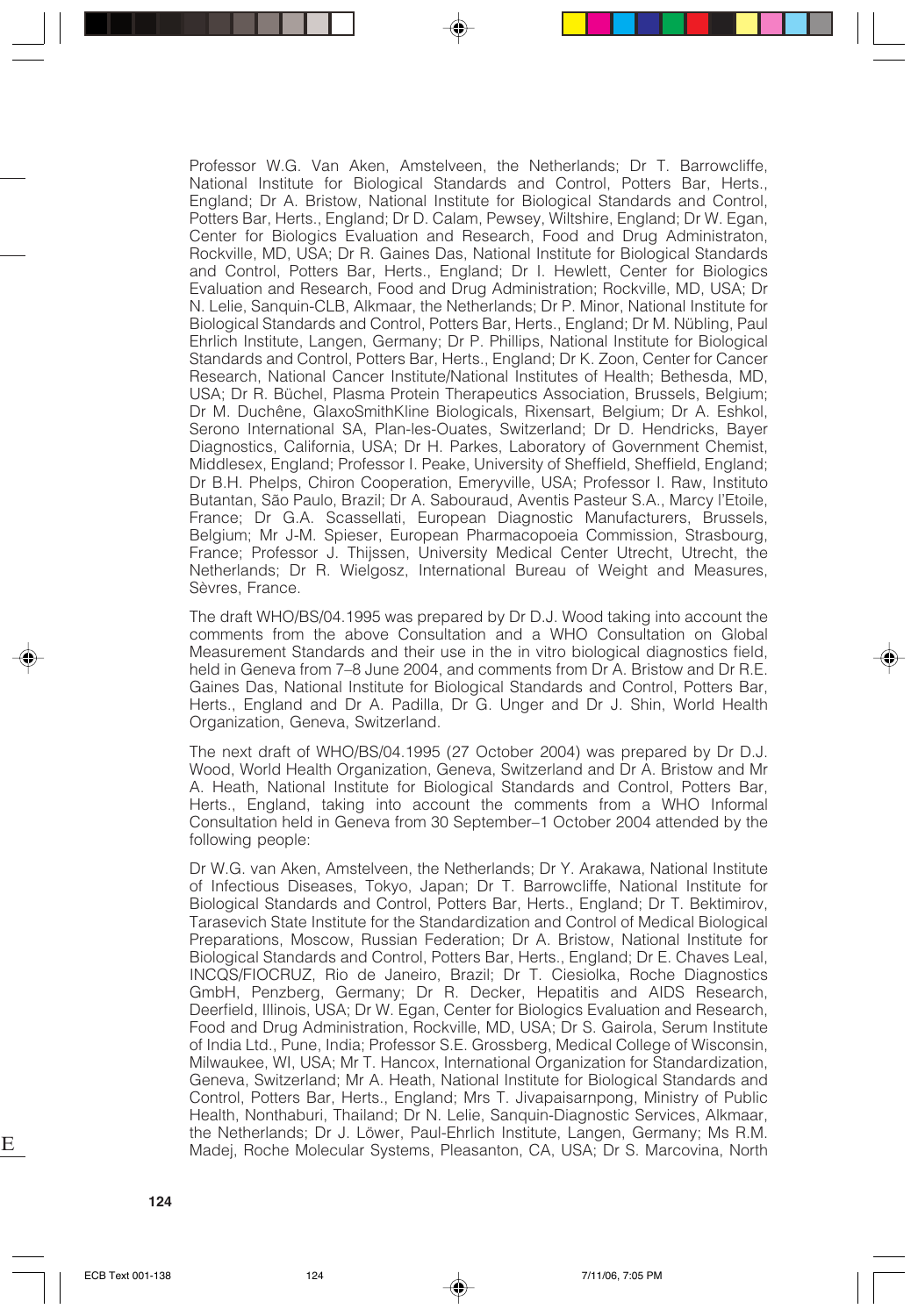West Lipid Research Laboratories, University of Washington, USA; Dr P. Miede, Center for Biologics Evaluation and Research, Food and Drug Administration, Rockville, MD, USA; Dr H. Min, Korea Food and Drug Administraton, Seoul, Republic of Korea; Dr P. Phillips, National Institute for Biological Standards and Control, Potters Bar, Herts., England; Dr G. Schild, Imperial College School of Medicine, London, England; Dr J. Sokhey, Regional Office for South-East Asia, New Delhi, India; Mr J-M. Spieser, European Pharmacopoeia Commission, Strasbourg, France; Dr R. Wielgosz, International Bureau of Weights and Measures, Sèvres, France; Dr Tiequn Zhou, National Institute for the Control of Pharmaceutical and Biological Products, Beijing, People's Republic of China; Dr K. Zoon, National Institute of Health, Rockville, MD, USA.

# **References**

- 1. WHO Expert Committee on Biological Standardization. Twenty-ninth report. Geneva, World Health Organization, 1978 (WHO Technical Report Series, No. 626).
- 2. WHO Expert Committee on Biological Standardization. Thirty-seventh report. Geneva, World Health Organization, 1987 (WHO Technical Report Series, No. 760).
- 3. WHO Expert Committee on Biological Standardization. Thirty-fourth report. Geneva, World Health Organization, 1984 (WHO Technical Report Series, No. 700).
- 4. WHO Expert Committee on Biological Standardization. Thirty-sixth report. Geneva, World Health Organization, 1987 (WHO Technical Report Series, No. 745).
- 5. WHO Expert Committee on Biological Standardization. Fortieth report. Geneva, World Health Organization, 1990 (WHO Technical Report Series, No. 800).
- 6. WHO Expert Committee on Biological Standardization. Forty-sixth report. Geneva, World Health Organization, 1998 (WHO Technical Report Series, No. 872).
- 7. WHO Expert Committee on Biological Standardization. Fiftieth report. Geneva, World Health Organization, 2002 (WHO Technical Report Series, No. 904).
- 8. In vitro diagnostic devices measurement of quantities in biological samples — metrological traceability of values assigned to calibrators and control materials. ISO 17511, 2004.
- 9. WHO Consultation on International Biological Standards for in Vitro Diagnostic Procedures, 14–15 September 2000. Geneva, World Health Organization (www.who.int/bloodproducts/publications, accessed 18 May 2005).
- 10. WHO Consultation on International Biological Standards for in Vitro Clinical Diagnostic Procedures Based on Nucleic Acid Amplification Techniques, 22–24 April 2002. Geneva, World Health Organization (www.who.int/ bloodproducts/publications, accessed 18 May 2005).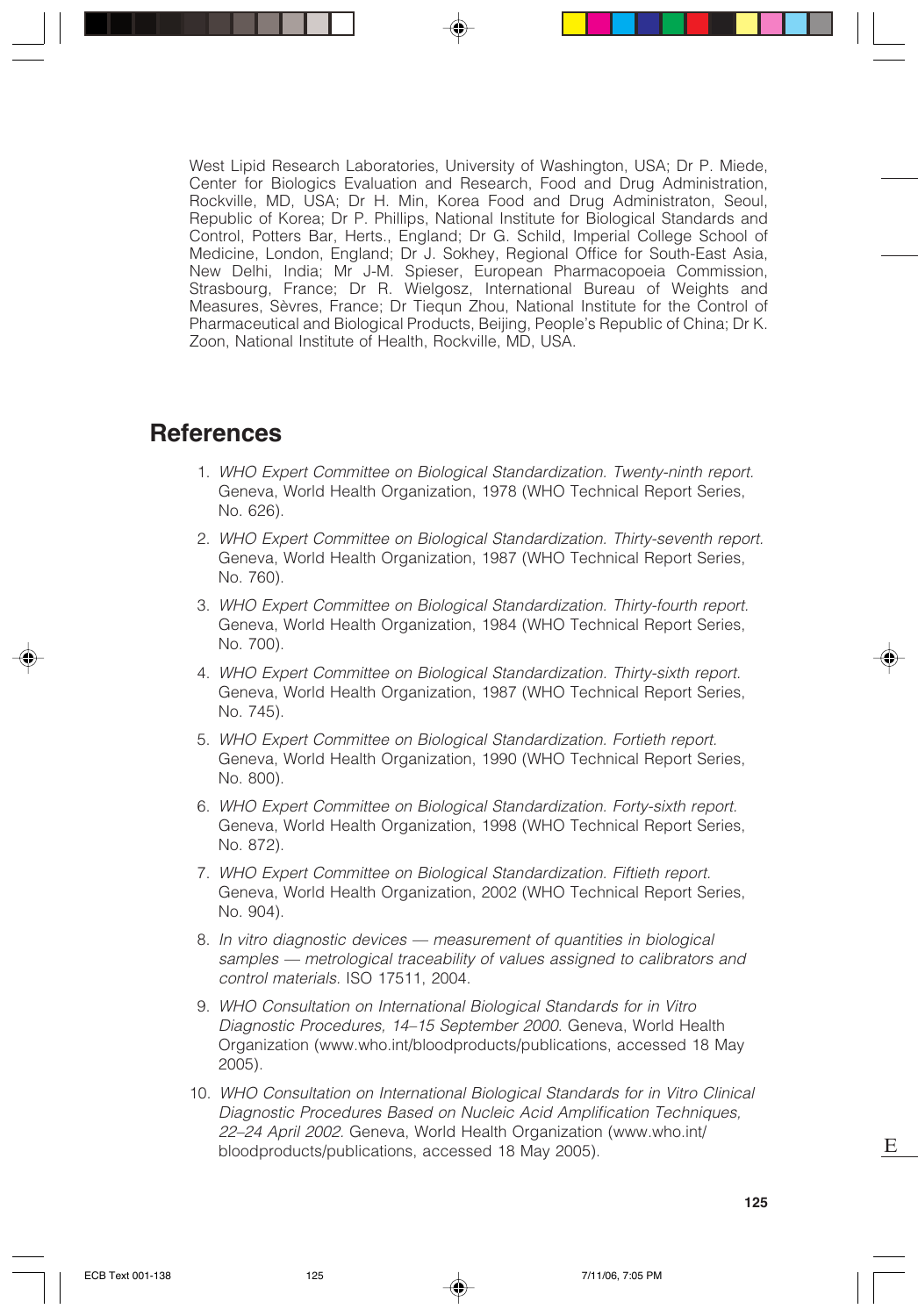- 11. WHO Consultation on the Preparation, Characterization and Establishment of WHO International Standards and Other Biological Reference Materials, 2–27 June 2003. Geneva, World Health Organization, 2003 (QSB/IVB/WHO).
- 12. WHO Consultation on Global Measurement Standards and their use in the in Vitro Biological Diagnostic Field, 7–8 June 2004. Geneva, World Health Organization (www.who.int/blood products/publications, accessed 18 May 2005).
- 13. WHO Consultation on Recommendations for the Preparation, Characterization and Establishment of WHO International Standards and Other Biological Reference Materials, 30 September–1 October 2004. Geneva, World Health Organization, 2004 (QSB/IVB/WHO).
- 14. WHO Expert Committee on Biological Standardization. Forty-seventh report. Geneva, World Health Organization, 1998 (WHO Technical Report Series, No. 878) p. 17.
- 15. WHO Expert Committee on Biological Standardization. Forty-eighth report. Geneva, World Health Organization, 1999 (WHO Technical Report Series, No. 889), pp.21–22.
- 16. WHO Expert Committee on Biological Standardization. Fifty-fourth report. Geneva, World Health Organization, 2005 (WHO Technical Report Series, No. 927).
- 17. WHO Expert Committee on Biological Standardization. Fifty-third report. Geneva, World Health Organization, 2004 (WHO Technical Report Series, No. 926), pp.19–20.
- 18. WHO Expert Committee on Biological Standardization. Fifty-second report. Geneva, World Health Organization, 2004 (WHO Technical Report Series, No. 924), pp.31–32.
- 19. In vitro diagnostic medical devices measurement of quantities in samples of biological origin — description of reference materials. ISO 15194, 2002.
- 20. WHO Expert Committee on Biological Standardization. Forty-third report. Geneva, World Health Organization, 1994 Annex 2 (WHO Technical Report Series, No. 840).
- 21. WHO guidelines on transmissible spongiform encephalopathies. Geneva, World Health Organization, 2003 (WHO/BCT/QSD/03.01).
- 22. Model regulations on the transport of dangerous goods. Geneva, World Health Organization (in press).
- 23. Quality management systems Requirements. ISO 9001, 2000.
- 24. General requirements for the competence of reference material producers. ISO Guide 34, 2000.
- 25. Campbell PJ. International biological standards and reference preparations I. Preparation and presentation of materials to serve as standards and reference preparations. Journal of Biological Standardization, 1974, 2:249– 258.
- 26. Campbell PJ. International biological standards and reference preparations II. Procedures used for the production of biological standards and reference preparations. Journal of Biological Standardization, 1974, 2:259–267.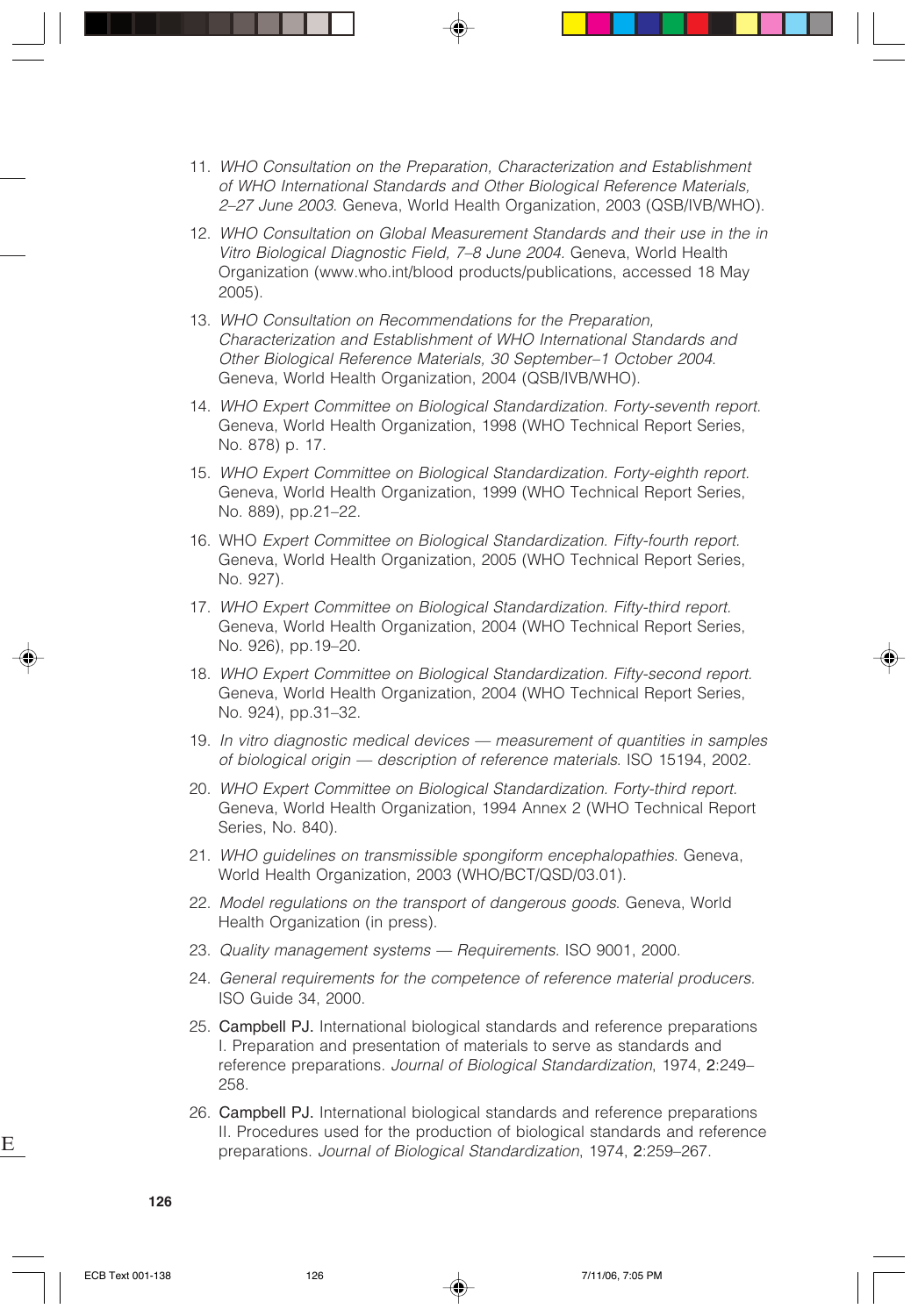- 27. Kirkwood TBL. Predicting the stability of biological standards and products. Biometrics, 1977, 33:736–742.
- 28. Kirkwood TBL, Tydeman MS. Design and analysis of accelerated degradation tests for the stability of biological standards. II. A flexible computer program for data analysis. Journal of Biological Standardization, 1984, 12:207–214.
- 29. Kirkwood TBL. Design and analysis of accelerated degradation tests for the stability of biological standards. III. Principles of design. Journal of Biological Standardization, 1984, 12:215–224.
- 30. Sands D et al. International collaborative study to replace the current international (WHO) and US standards for thrombin. Geneva, World Health Organization, 2003 (WHO/BS/03.1955).
- 31. Rafferty B, Gaines-Das RE. International collaborative study of the proposed third International Standard for thyroid-stimulating hormone, human, for immunoassay. Geneva, World Health Organization, 2003 (WHO/BS/03.1975).
- 32. Kirkwood TBL. Statistical aspects of the planning and analysis of collaborative studies on biological standards. Journal of Biological Standardization, 1986, 14:273–287.
- 33. Tydemane MS, Kirkwood TBL. Design and analysis of accelerated degradation tests for the stability of biological standards. I. Properties of maximum likelihood estimators. Journal of Biological Standardization, 1984, 12:195–206.
- 34. Wood DJ. Power shutdowns and biological standards. Lancet, 2003, 362:1939–1940.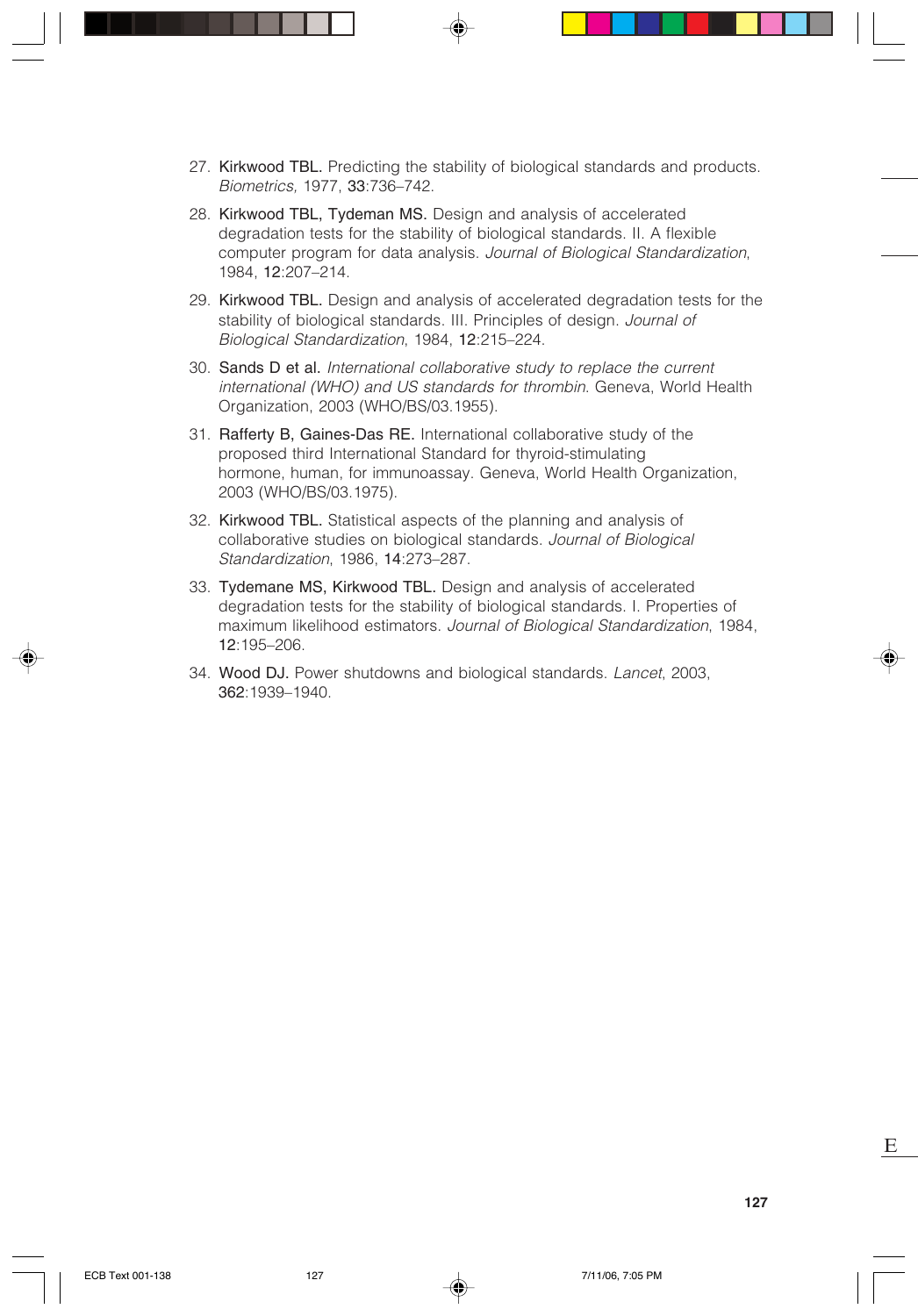# Appendix 1 **Considerations for assignment of priorities to development of WHO International Biological Measurement Standards or Reference Reagents**

| Type of<br>standard       | Decision point                                                                                                                                                                                                          | Guidance                                                                                                                                                                                 | Comments                                                                                                                                                                   |
|---------------------------|-------------------------------------------------------------------------------------------------------------------------------------------------------------------------------------------------------------------------|------------------------------------------------------------------------------------------------------------------------------------------------------------------------------------------|----------------------------------------------------------------------------------------------------------------------------------------------------------------------------|
| International<br>Standard | Is the proposed<br>material a<br>replacement or a new<br>standard?                                                                                                                                                      | A replacement<br>standard generally<br>has a higher priority<br>than a new standard.                                                                                                     | A higher priority for<br>a new standard can<br>be justified where<br>the material is<br>expected to have<br>a high impact,<br>based on the<br>considerations<br>below.     |
|                           | Is the proposed<br>material to be used to<br>standardize an<br>approved medicine,<br>or an established in<br>vitro diagnostic<br>method, rather than<br>an investigational<br>medicine or<br>investigational<br>method? | A candidate standard<br>for an approved<br>medicine or<br>established method<br>generally has the<br>higher priority.                                                                    | A higher priority for<br>a standard for an<br>investigational<br>product or method<br>can be justified<br>where the product or<br>method is in late-<br>stage development. |
|                           | Is the proposed<br>material a potential<br>standard for more<br>than one product or<br>method?                                                                                                                          | A candidate standard<br>for more than one<br>product or method<br>will generally have a<br>higher priority than a<br>product-specific or<br>method-specific<br>standard.                 |                                                                                                                                                                            |
|                           | Is the proposed<br>material to be used to<br>standardize a product<br>or in vitro diagnostic<br>method of public<br>health importance?                                                                                  | A candidate standard<br>for a product or<br>method of major<br>public health<br>importance will<br>generally have higher<br>priority than<br>standards for other<br>medical indications. |                                                                                                                                                                            |

*Based on WHO Technical Report Series, No. 904, Annex 3.*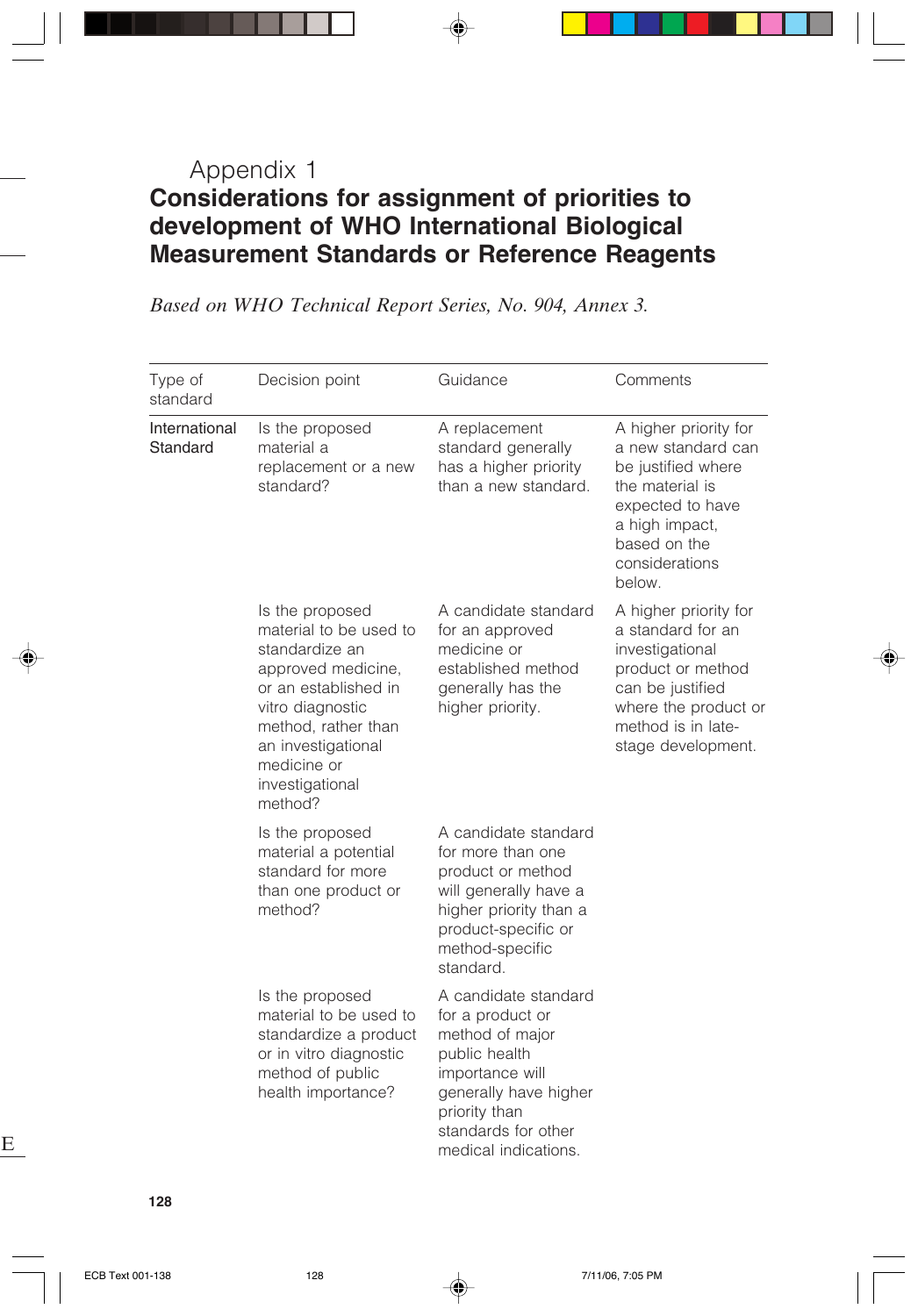| Type of<br>standard  | Decision point                                                                                                                                                                 | Guidance                                                                                                                                                                                                                           | Comments                                                                                                                                   |
|----------------------|--------------------------------------------------------------------------------------------------------------------------------------------------------------------------------|------------------------------------------------------------------------------------------------------------------------------------------------------------------------------------------------------------------------------------|--------------------------------------------------------------------------------------------------------------------------------------------|
|                      | Is the proposed<br>material to be used to<br>standardize a product<br>or method of global<br>importance?                                                                       | A candidate standard<br>for a product or<br>method of global<br>importance will<br>generally have<br>higher priority than<br>standards of regional<br>importance.                                                                  | A higher priority for<br>a regional standard<br>can be justified if the<br>material is expected<br>to have a high public<br>health impact. |
| Reference<br>reagent | Is the proposed<br>material to be used to<br>standardize a product<br>or method for which<br>the clinical utility is<br>not yet apparent, or<br>methods are not yet<br>agreed? | A candidate<br>reference reagent<br>for which an<br>international need<br>exists from both<br>regulatory and<br>scientific<br>considerations will<br>have a higher priority<br>than a reagent for<br>which no such need<br>exists. |                                                                                                                                            |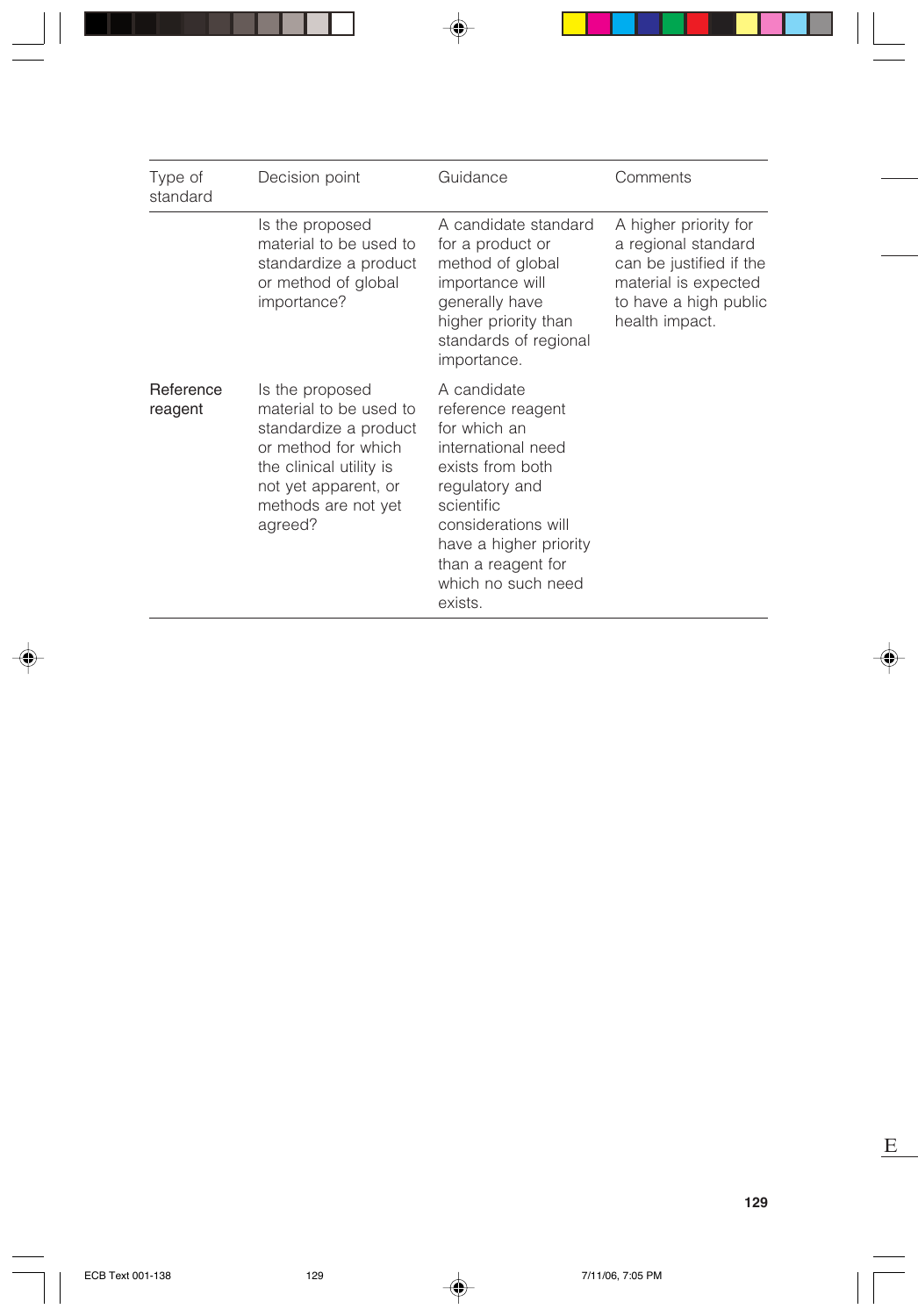# Appendix 2

# **Information to be included in instruction leaflets and safety data sheets for users of international or other biological reference standards**

It is strongly advised that these leaflets and data sheets are prepared in a standard format.

Publication of instruction leaflets on the WHO web site and also on the web site of the custodian laboratory is encouraged.

The package insert or instructions for use accompanying an international biological reference standard should include the following information:

- The name and address of the custodian laboratory and of the distributor if different.
- The name of the reference standard and its identifying code.
- The status of the material (International Standard or interim Reference Reagent) and the year of establishment.
- The defined potency or other parameter, together with a reference to the relevant WHO Expert Committee and collaborative study reports.
- Citation of the report submitted to the Expert Committee on Biological Standardization that supported the establishment of the standard and citation of any publications in the scientific literature describing the characterization of the reference standard:

The report submitted to the Expert Committee on Biological Standardization that supported the establishment of the standard may also be distributed together with the instruction leaflet and safety data sheet.

- Details of preparation of the material relevant to its use that, where appropriate, may be conveyed to the user with the agreement of the provider of the source material, such as
	- details of the nature and formulation of the filled material;
	- mean fill volume or mass with number of containers tested and coefficient of variation; and
	- residual moisture and oxygen with number of containers tested.
- Recommended storage temperature and time. Because the distributor has no control over the conditions under which the reference standard is held after receipt, an instruction to use the material as soon as possible after receipt is advisable.
- Where appropriate, the method of reconstitution with the period of use and storage conditions after reconstitution.